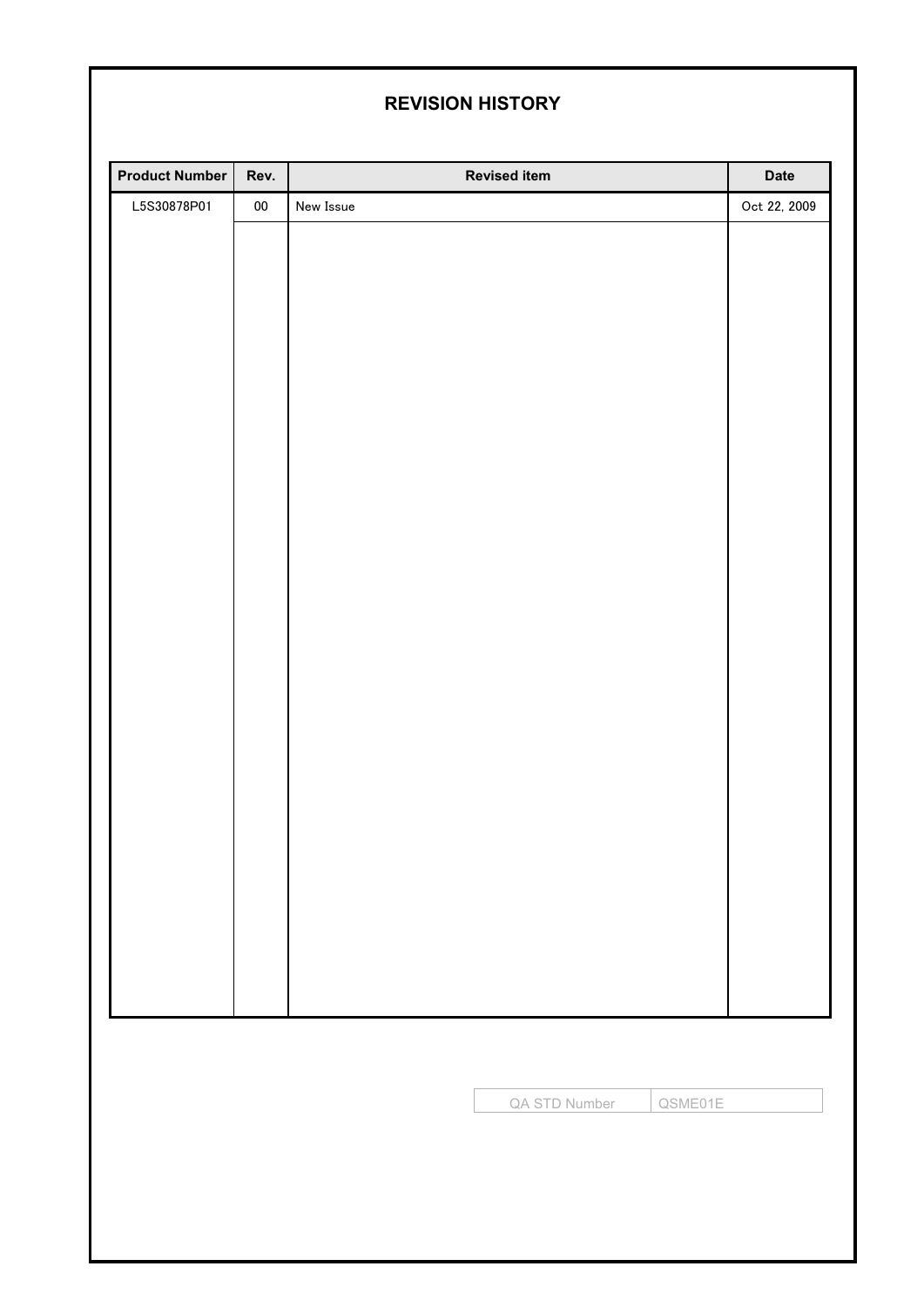# **CONTENTS**

| 10.4<br>10.5 |  |
|--------------|--|
|              |  |
|              |  |
|              |  |
|              |  |
|              |  |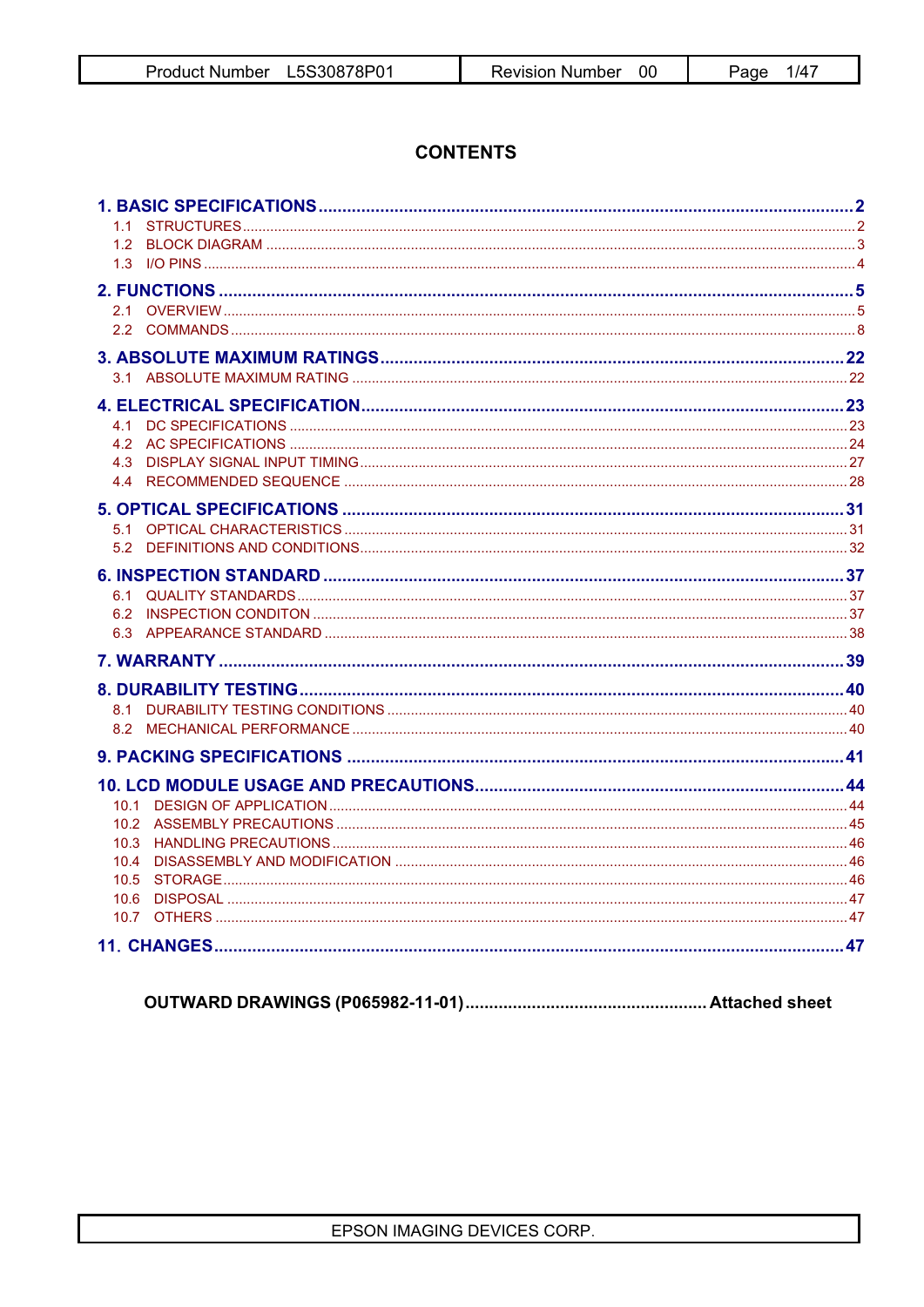| Product Number L5S30878P01 | Revision Number | 2/47<br>Page |
|----------------------------|-----------------|--------------|
|----------------------------|-----------------|--------------|

# **1. BASIC SPECIFICATIONS**

# 1.1 STRUCTURES

| No.            | <b>PARAMETER</b>         | <b>SPECIFICATIONS</b>                                                             |
|----------------|--------------------------|-----------------------------------------------------------------------------------|
| 1              | LCD Structure            | <b>TFT LCD</b>                                                                    |
| 2              | Outward                  | $45.15(W) \times 76.6(H) \times 2.62(D)$ mm<br>(excluding part of protruding) *1) |
| 3              | Weight                   | Approx. 17 g<br>(excluding protective film)                                       |
| 4              | <b>Screen Size</b>       | $39.24(W) \times 65.4(H)$ mm                                                      |
| 5              | Number of Dots           | $720(240 \times \text{RGB})(W) \times 400(H)$                                     |
| 6              | Dot Pitch                | $0.0545(W) \times 0.1635(H)$ mm                                                   |
| $\overline{7}$ | Color Layout             | <b>Stripe</b>                                                                     |
| 8              | <b>Viewing Direction</b> | 1:30                                                                              |
| 9              | <b>LCD Optical Mode</b>  | Transflective with High-Reflectance display, ECB mode                             |
| 10             | Polarizer Type           | LR type                                                                           |
| 11             | <b>INumber of Colors</b> | 262k                                                                              |

\*1) See attached drawing for details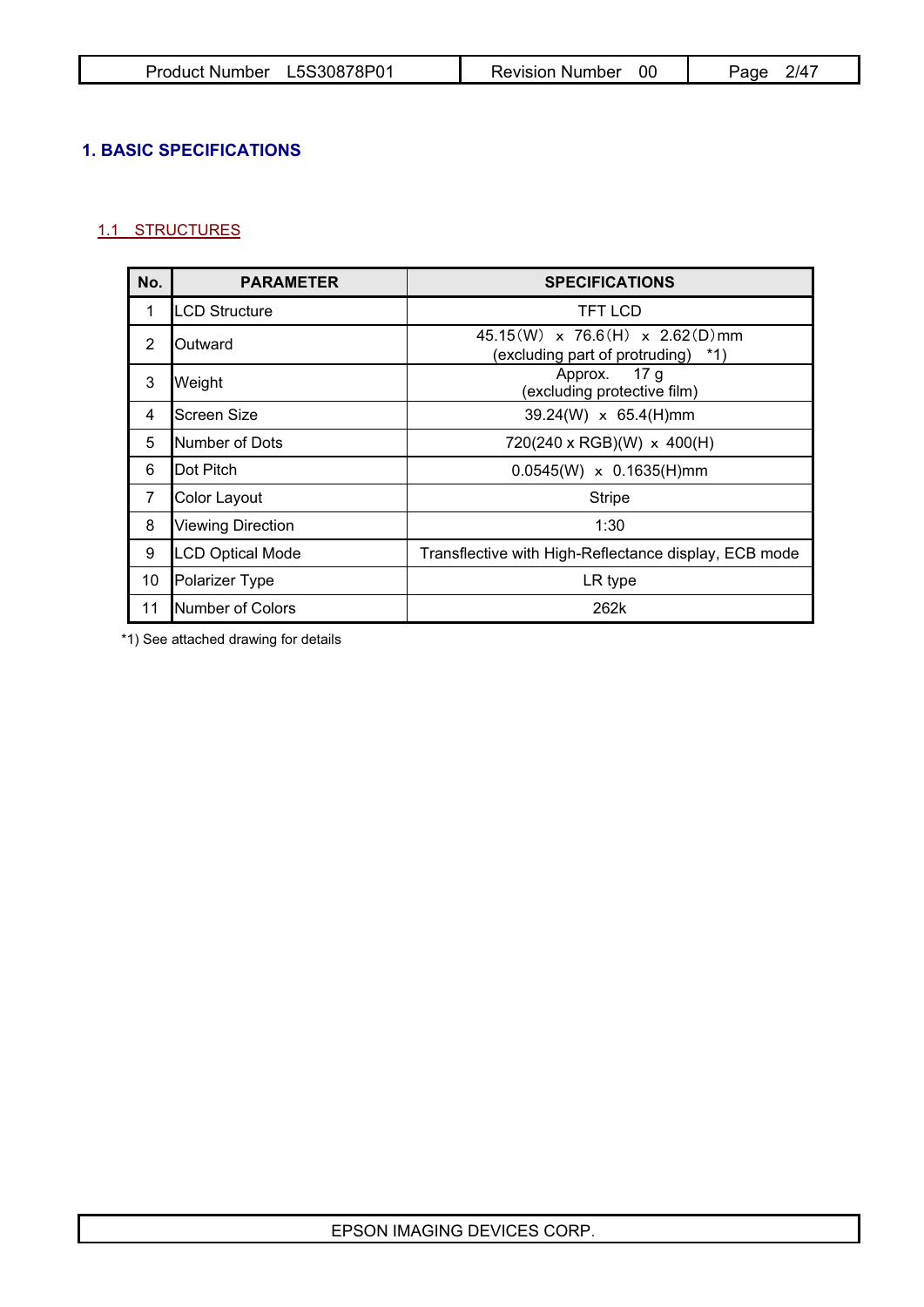| L5S30878P01<br><b>Product Number</b> | <b>Revision Number</b> | 3/4<br>Paɑe |
|--------------------------------------|------------------------|-------------|
|--------------------------------------|------------------------|-------------|

# 1.2 BLOCK DIAGRAM

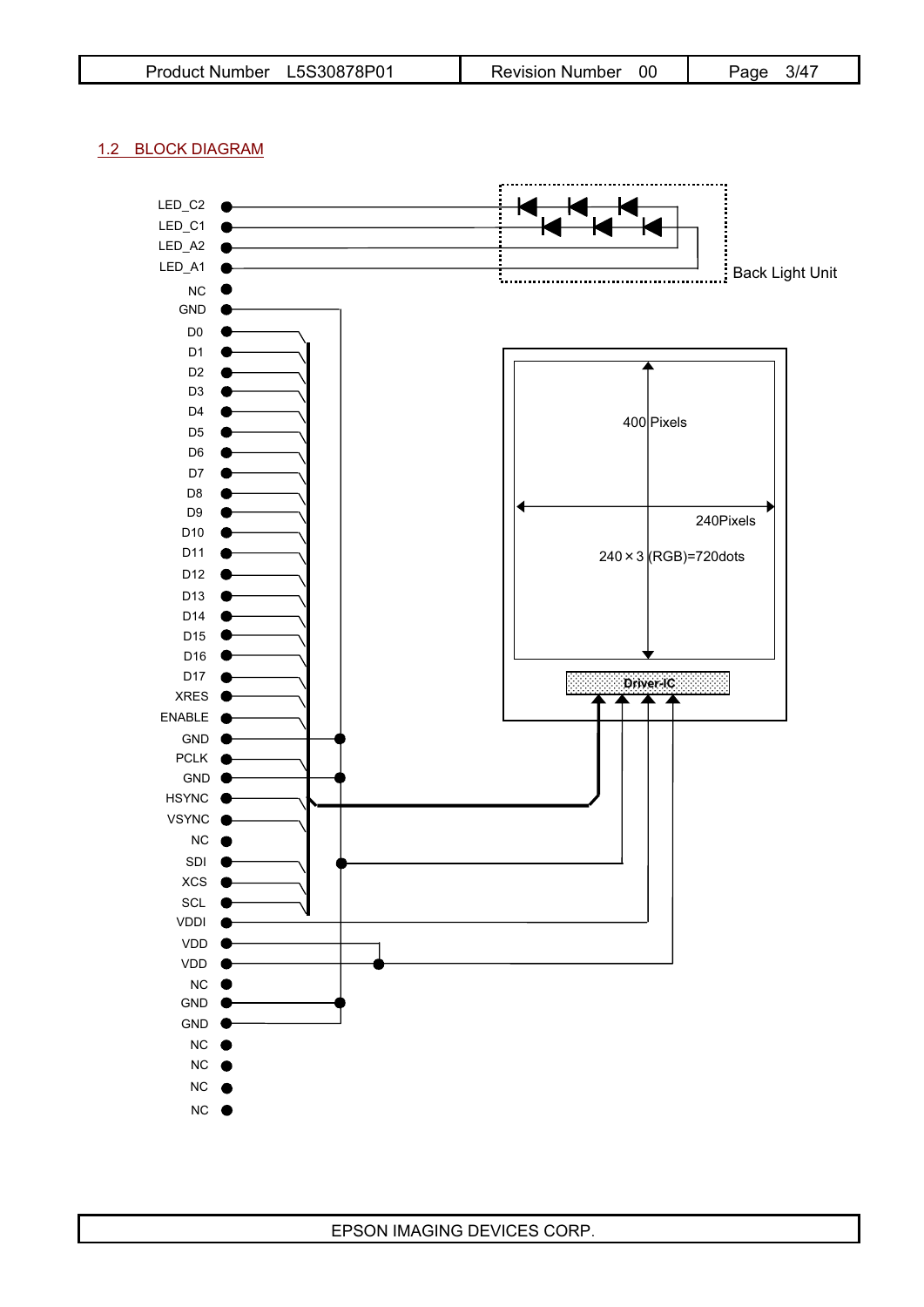| Product Number L5S30878P01 | Revision Number | 4/47<br>Page |
|----------------------------|-----------------|--------------|
|----------------------------|-----------------|--------------|

# 1.3 I/O PINS

| <b>PIN</b>     | <b>SYMBOL</b>   | <b>FUNCTION</b>                        | I/O                          | <b>REMARKS</b>        |
|----------------|-----------------|----------------------------------------|------------------------------|-----------------------|
| $\mathbf{1}$   | LED C2          | LED cathode2                           | P                            |                       |
| $\overline{2}$ | LED C1          | LED cathode1                           | P                            |                       |
| 3              | LED_A2          | LED anode2                             | $\mathsf{P}$                 |                       |
| 4              | LED A1          | LED anode1                             | P                            |                       |
| 5              | <b>NC</b>       | Not connect                            | $\qquad \qquad \blacksquare$ | Open                  |
| 6              | <b>GND</b>      | Ground                                 | P                            |                       |
| $\overline{7}$ | D <sub>0</sub>  | (RGB-IF) Data                          |                              | Data for Display      |
| 8              | D <sub>1</sub>  | (RGB-IF) Data                          | ı                            | Data for Display      |
| 9              | D <sub>2</sub>  | (RGB-IF) Data                          | I                            | Data for Display      |
| 10             | D <sub>3</sub>  | (RGB-IF) Data                          | ı                            | Data for Display      |
| 11             | D <sub>4</sub>  | (RGB-IF) Data                          | ı                            | Data for Display      |
| 12             | D <sub>5</sub>  | (RGB-IF) Data                          | T                            | Data for Display      |
| 13             | D <sub>6</sub>  | (RGB-IF) Data                          | I                            | Data for Display      |
| 14             | D7              | (RGB-IF) Data                          | I                            | Data for Display      |
| 15             | D <sub>8</sub>  | (RGB-IF) Data                          | T                            | Data for Display      |
| 16             | D <sub>9</sub>  | (RGB-IF) Data                          | I                            | Data for Display      |
| 17             | D <sub>10</sub> | (RGB-IF) Data                          |                              | Data for Display      |
| 18             | D <sub>11</sub> | (RGB-IF) Data                          | I                            | Data for Display      |
| 19             | D <sub>12</sub> | (RGB-IF) Data                          | I                            | Data for Display      |
| 20             | D <sub>13</sub> | (RGB-IF) Data                          | T                            | Data for Display      |
| 21             | D <sub>14</sub> | (RGB-IF) Data                          | I                            | Data for Display      |
| 22             | D <sub>15</sub> | (RGB-IF) Data                          | T                            | Data for Display      |
| 23             | D <sub>16</sub> | (RGB-IF) Data                          | I                            | Data for Display      |
| 24             | D <sub>17</sub> | (RGB-IF) Data                          | I                            | Data for Display      |
| 25             | <b>XRES</b>     | Device Reset Signal                    | ı                            | " $L$ "<br>active     |
| 26             | <b>ENABLE</b>   | (RGB-IF) Display Data enable           | $\mathsf{I}$                 |                       |
| 27             | <b>GND</b>      | Ground                                 | $\mathsf{P}$                 |                       |
| 28             | <b>PCLK</b>     | (RGB-IF) Data clock                    | $\mathbf{I}$                 |                       |
| 29             | <b>GND</b>      | Ground                                 | $\mathsf{P}$                 |                       |
| 30             | <b>HSYNC</b>    | (RGB-IF) Horizontal synchronous signal | $\mathsf{I}$                 |                       |
| 31             | <b>VSYNC</b>    | (RGB-IF) Vertical synchronous signal   | $\mathsf{I}$                 |                       |
| 32             | NC              | Not connect                            |                              | Open                  |
| 33             | SDI             | (MPU-Serial-IF) Data                   |                              | Data for Command      |
| 34             | <b>XCS</b>      | Chip select signal.                    | I                            | "H"<br>$SDI = Hi-z$   |
| 35             | <b>SCL</b>      | (MPU-Serial-IF) Serial clock           | $\overline{1}$               | Rising edge operation |
| 36             | <b>VDDI</b>     | Power supply for I/O logic             | P                            |                       |
| 37             | <b>VDD</b>      | Power supply for system                | ${\sf P}$                    |                       |
| 38             | <b>VDD</b>      | Power supply for system                | P                            |                       |
| 39             | NC              | Not connect                            | $\qquad \qquad \blacksquare$ | Open                  |
| 40             | GND             | Ground                                 | P                            |                       |
| 41             | <b>GND</b>      | Ground                                 | P                            |                       |
| 42             | NC              | Not connect                            | $\qquad \qquad \blacksquare$ | Open                  |
| 43             | <b>NC</b>       | Not connect                            | $\blacksquare$               | Open                  |
| 44             | NC              | Not connect                            |                              | Open                  |
| 45             | NC              | Not connect                            | $\overline{\phantom{0}}$     | Open                  |

P : power supply I: Input

• Suitable mating connector : 45FXR-RSM1-GAN-TB (JST)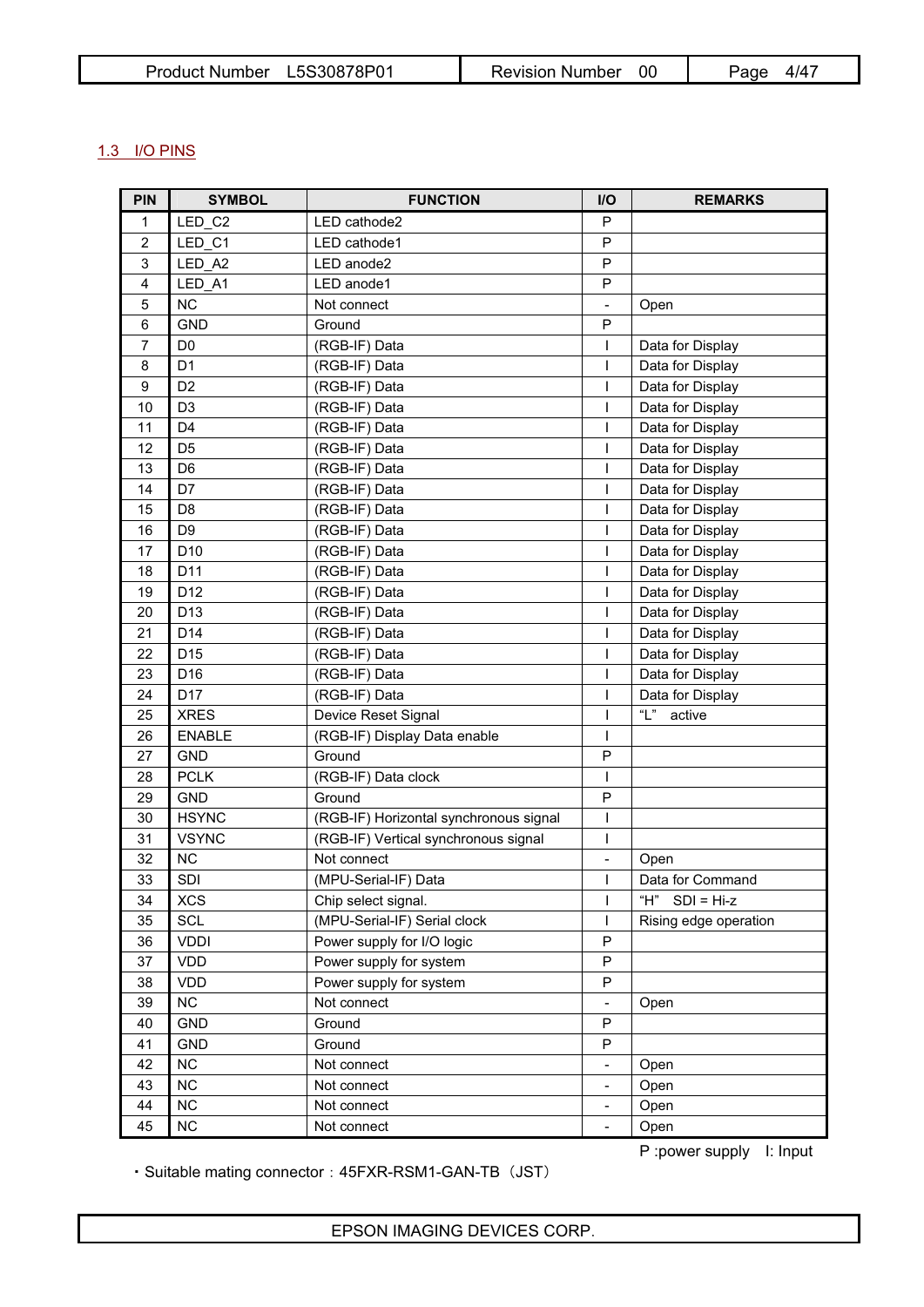# **2. FUNCTIONS**

### 2.1 OVERVIEW

This LCD module is equipped with two kind of Interface used for transferring of command data and pixel data. 1) MPU Serial Interface

Serial bus with MPU control for transferring commands

2) RGB interface

RGB data (R: 6bit, G: 6bit, B: 6bit) and HSYNC, VSYNC, PCLK, ENABLE for transferring display-contents

ID[7:0] and IP[7:0] are joined and defined as "Command" in this document.

See 2.2.1 Command List for details.

### 2.1.1. MPU Serial Interface

MPU serial interface is performed by three signal lines.

| <b>XCS</b> | Chip select signal                                       |  |  |  |
|------------|----------------------------------------------------------|--|--|--|
| SCL        | Serial transfer clock signal                             |  |  |  |
| SDI        | Serial input data signal (latched by rising edge of SCL) |  |  |  |
| <b>XCS</b> |                                                          |  |  |  |
| <b>SCL</b> |                                                          |  |  |  |

D /CX  $\mathsf{SDI} \qquad \big\backslash \begin{smallmatrix} \mathsf{D} & \mathsf{D} \ \mathsf{D}\subset \mathsf{X} \end{smallmatrix} \big\}$  ids  $\big\backslash$  id3  $\big\backslash$  id2  $\big\backslash$  id1  $\big\backslash$  id0  $\big\backslash$   $\begin{smallmatrix} \mathsf{D} & \mathsf{X} \ \mathsf{D}\subset \mathsf{X} \end{smallmatrix}$  ip $\big\backslash$  ips  $\big\backslash$  ip3  $\big\backslash$  ip2  $\big\backslash$  ip1  $\big\backslash$ 

| nd |  |  |  |  |  |
|----|--|--|--|--|--|

command is parameter

| D/CX |           |  |
|------|-----------|--|
|      | Command   |  |
|      | Parameter |  |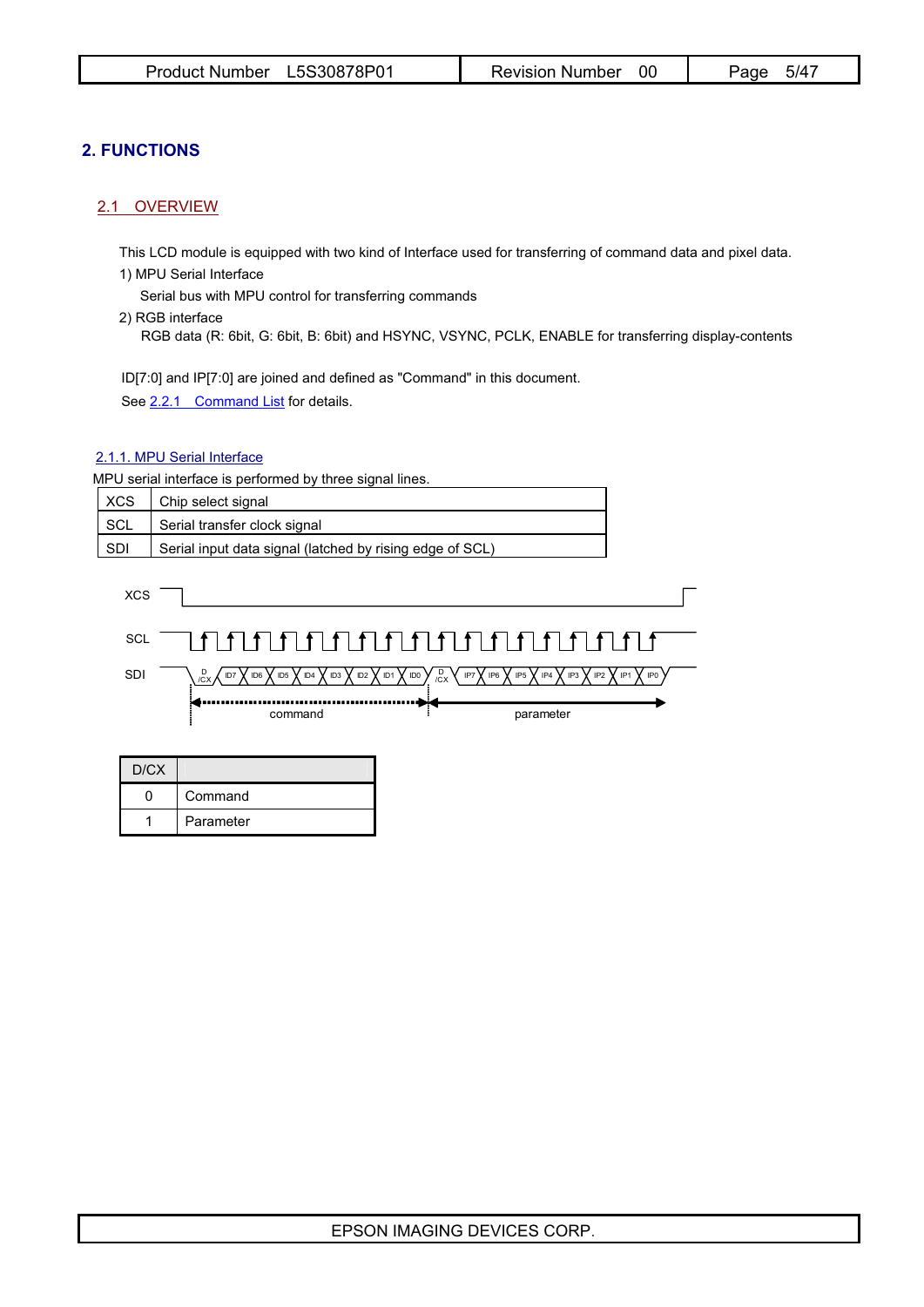| Product Number L5S30878P01 | Revision Number | 6/41<br>Page |
|----------------------------|-----------------|--------------|
|----------------------------|-----------------|--------------|

## 2.1.2. RGB Interface

The display data is input synchronizing with HSYNC, VSYNC, ENABLE and PCLK



| <b>Name</b>  | <b>Description</b>             |
|--------------|--------------------------------|
| <b>VS</b>    | Vertical Sync Time (VSYNC=L)   |
| <b>VBP</b>   | <b>Vertical Back Porch</b>     |
| <b>VDISP</b> | Vertical Display Active Time   |
| <b>VFP</b>   | <b>Vertical Front Porch</b>    |
| <b>HS</b>    | Horizontal Sync Time (HSYNC=L) |
| <b>HBP</b>   | Horizontal Back Porch          |
| <b>HDISP</b> | Horizontal Display Active Time |
| <b>HFP</b>   | Horizontal Front Porch         |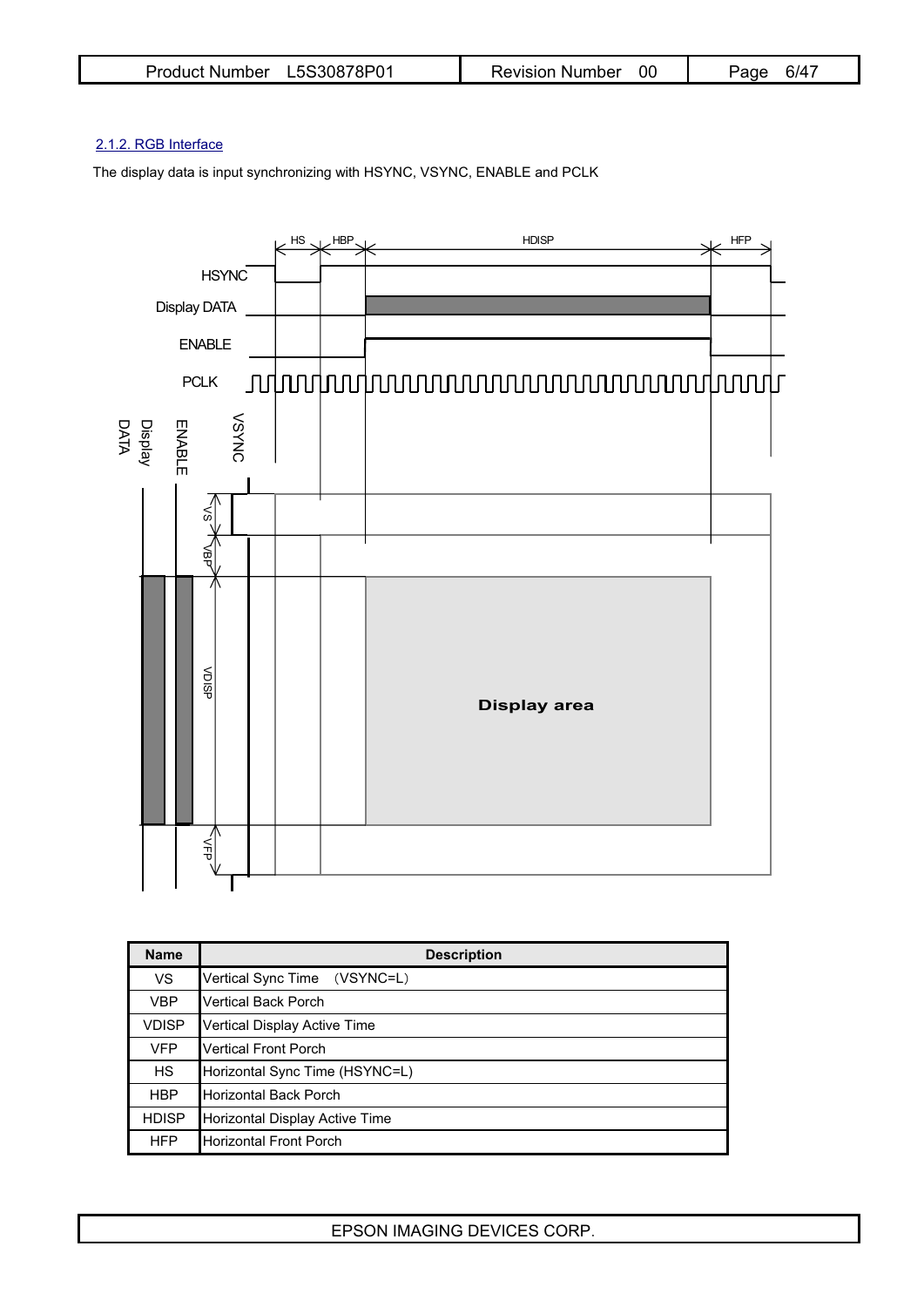| L5S30878P01           | <b>Revision Number</b> | $7/4^-$ |
|-----------------------|------------------------|---------|
| <b>Product Number</b> | -00                    | Page    |

# 2.1.3. Display Format

|                 |            |                 |                 |              |              | 18bit RGB interface |
|-----------------|------------|-----------------|-----------------|--------------|--------------|---------------------|
| <b>PIN</b>      |            |                 |                 | <b>Cycle</b> |              |                     |
|                 | 1          | $\mathbf{2}$    | 3               | $\cdots$     | 239          | 240                 |
| <b>D17</b>      | <b>1R5</b> | <b>2R5</b>      | <b>3R5</b>      | .            | 239R5        | 240R5               |
| D <sub>16</sub> | <b>1R4</b> | <b>2R4</b>      | <b>3R4</b>      | .            | 239R4        | 240R4               |
| D <sub>15</sub> | <b>1R3</b> | <b>2R3</b>      | 3R3             | .            | 239R3        | 240R3               |
| D <sub>14</sub> | <b>1R2</b> | <b>2R2</b>      | 3R <sub>2</sub> | .            | 239R2        | 240R2               |
| D <sub>13</sub> | <b>1R1</b> | <b>2R1</b>      | <b>3R1</b>      | .            | 239R1        | 240R1               |
| D <sub>12</sub> | <b>1R0</b> | <b>2R0</b>      | <b>3R0</b>      | .            | <b>239R0</b> | <b>240R0</b>        |
| <b>D11</b>      | <b>1G5</b> | <b>2G5</b>      | 3G5             | <b>.</b>     | 239G5        | 240G5               |
| D <sub>10</sub> | <b>1G4</b> | <b>2G4</b>      | 3G4             | <b>.</b>     | 239G4        | 240G4               |
| D9              | <b>1G3</b> | <b>2G3</b>      | <b>3G3</b>      | <b>.</b>     | 239G3        | 240G3               |
| D8              | <b>1G2</b> | <b>2G2</b>      | 3G2             | .            | 239G2        | 240G2               |
| D7              | <b>1G1</b> | <b>2G1</b>      | 3G1             | <b>.</b>     | 239G1        | 240G1               |
| D <sub>6</sub>  | <b>1G0</b> | <b>2G0</b>      | <b>3G0</b>      | <b>A</b> 2.9 | 239G0        | 240G0               |
| D5              | <b>1B5</b> | <b>2B5</b>      | 3B <sub>5</sub> | .            | 239B5        | 240B5               |
| D4              | <b>1B4</b> | <b>2B4</b>      | 3B4             | .            | 239B4        | 240B4               |
| D3              | <b>1B3</b> | 2B <sub>3</sub> | 3B <sub>3</sub> | .            | 239B3        | 240B3               |
| D <sub>2</sub>  | <b>1B2</b> | 2B2             | 3B <sub>2</sub> | .            | 239B2        | 240B2               |
| D <sub>1</sub>  | <b>1B1</b> | <b>2B1</b>      | <b>3B1</b>      | <b></b>      | 239B1        | 240B1               |
| D0              | <b>1B0</b> | <b>2B0</b>      | 3 <sub>B0</sub> | <b>A 4 H</b> | 239B0        | 240B0               |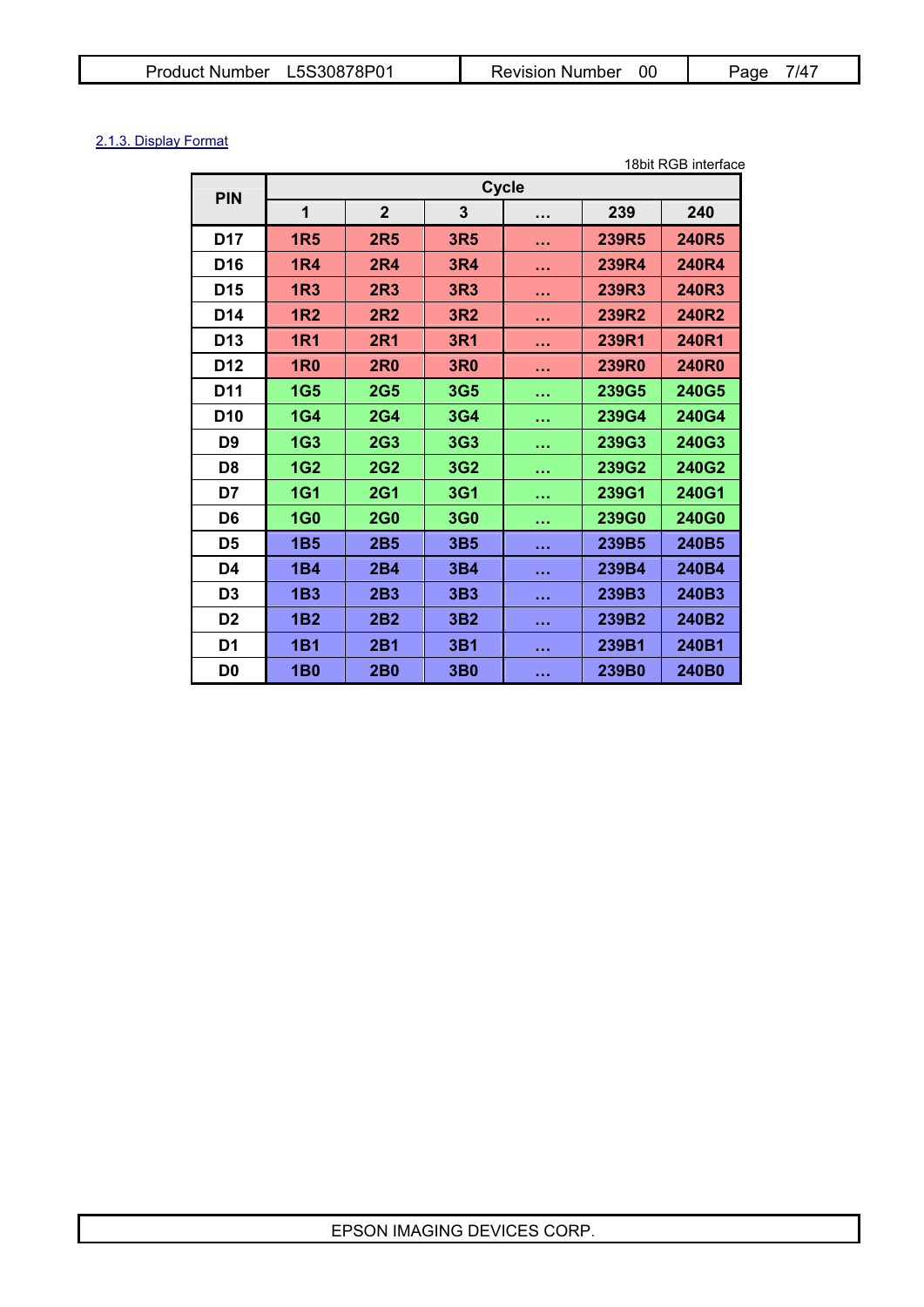# 2.2 COMMANDS

# 2.2.1 Command List

| <b>No</b>      | <b>COMMAND</b>    | <b>COMMAND</b><br>Level | <b>Hex</b>       | 54           | $\overline{5}$ | <b>D5</b>      | $\overline{a}$ | $\overline{D}3$ | $\overline{2}$ | $\overline{a}$ | $\overline{0}$ | <b>Parameter</b> |
|----------------|-------------------|-------------------------|------------------|--------------|----------------|----------------|----------------|-----------------|----------------|----------------|----------------|------------------|
| 1              | <b>SLPIN</b>      |                         | 10h              | $\mathbf{0}$ | $\Omega$       | $\mathbf{0}$   | 1              | $\Omega$        | $\Omega$       | $\mathbf{0}$   | $\Omega$       | <b>No</b>        |
| $\overline{c}$ | <b>SLPOUT</b>     |                         | 11h              | $\mathbf{0}$ | $\mathbf{0}$   | $\mathbf 0$    | 1              | $\mathbf{0}$    | $\mathbf{0}$   | $\mathbf 0$    | 1              | No               |
| 3              | <b>GAMSET</b>     |                         | 26h              | $\mathbf{0}$ | $\mathbf{0}$   | 1              | $\mathbf 0$    | 0               | 1              | 1              | 0              | Yes (1Byte)      |
| 4              | <b>DISOFF</b>     | Level1                  | 28h              | 0            | $\Omega$       | 1              | $\mathbf 0$    | 1               | $\mathbf{0}$   | $\mathbf 0$    | 0              | <b>No</b>        |
| 5              | <b>DISON</b>      |                         | 29h              | $\mathbf{0}$ | 0              | $\mathbf{1}$   | $\mathbf{0}$   | 1               | $\mathbf{0}$   | $\mathbf{0}$   | 1              | No               |
| 6              | <b>CASET</b>      |                         | 2Ah              | $\mathbf{0}$ | 0              | 1              | $\mathbf 0$    | 1               | $\mathbf 0$    | $\mathbf{1}$   | 0              | Yes (4Byte)      |
| $\overline{7}$ | <b>PASET</b>      |                         | 2Bh              | $\mathbf{0}$ | $\Omega$       | 1              | $\mathbf 0$    | 1               | $\mathbf{0}$   | 1              | $\mathbf{1}$   | Yes (4Byte)      |
| 8              | <b>MADCTL</b>     |                         | 36h              | $\mathbf{0}$ | $\mathbf{0}$   | 1              | 1              | 0               | 1              | 1              | 0              | Yes (1Byte)      |
| 9              | <b>COLMOD</b>     |                         | 3Ah              | $\mathbf{0}$ | $\mathbf{0}$   | 1              | 1              | 1               | $\mathbf{0}$   | 1              | $\Omega$       | Yes (1Byte)      |
| 10             | <b>ADCCTL</b>     |                         | 5Bh              | $\mathbf{0}$ | 1              | $\mathbf{0}$   | 1              | 1               | $\mathbf{0}$   | 1              | 1              | Yes (1Byte)      |
| 11             | <b>SSLCTL</b>     |                         | 70 <sub>h</sub>  | $\mathbf{0}$ | 1              | 1              | 1              | 0               | $\mathbf 0$    | $\Omega$       | 0              | Yes (1Byte)      |
| 12             | <b>PWMENB</b>     |                         | 8Ah              | 1            | $\mathbf{0}$   | $\overline{0}$ | $\mathbf{0}$   | 1               | $\mathbf{0}$   | $\mathbf{1}$   | 0              | Yes (1Byte)      |
| 13             | <b>DISCTL</b>     |                         | B <sub>0</sub> h | 1            | 0              | $\mathbf{1}$   | 1              | $\mathbf 0$     | $\mathbf{0}$   | $\mathbf{0}$   | 0              | Yes (20Byte)     |
| 14             | <b>PWRCTL</b>     |                         | B <sub>1</sub> h | 1            | $\Omega$       | 1              | 1              | 0               | $\mathbf{0}$   | $\mathbf 0$    | $\mathbf{1}$   | Yes (19Byte)     |
| 15             | <b>RGBIF</b>      |                         | B <sub>2</sub> h | 1            | $\mathbf{0}$   | 1              | 1              | 0               | $\mathbf 0$    | 1              | 0              | Yes (6Byte)      |
| 16             | <b>MADDEF</b>     | Level <sub>2</sub>      | B <sub>8</sub> h | 1            | $\mathbf{0}$   | 1              | 1              | 1               | $\mathbf 0$    | $\mathbf{0}$   | 0              | Yes (3Byte)      |
| 17             | <b>GAMMSET P0</b> |                         | C <sub>0</sub> h | 1            | 1              | $\mathbf{0}$   | $\mathbf 0$    | $\Omega$        | $\Omega$       | $\Omega$       | $\Omega$       | Yes (13Byte)     |
| 18             | <b>GAMMSET NO</b> |                         | C1h              | 1            | 1              | 0              | $\mathbf 0$    | $\mathbf{0}$    | 0              | $\Omega$       | 1              | Yes (13Byte)     |
| 19             | <b>AMPCTL</b>     |                         | CCh              | 1            | 1              | $\mathbf{0}$   | $\mathbf 0$    | 1               | $\mathbf{1}$   | $\mathbf{0}$   | 0              | Yes (1Byte)      |
| 20             | <b>DLS</b>        |                         | CDh              | 1            | 1              | $\Omega$       | $\mathbf 0$    | 1               | 1              | $\Omega$       | $\mathbf{1}$   | Yes (1Byte)      |
| 21             | <b>RGBDN</b>      |                         | CEh              | 1            | 1              | $\mathbf{0}$   | $\mathbf 0$    | 1               | 1              | 1              | 0              | Yes (1Byte)      |
| 22             | <b>MTPCTL</b>     |                         | D <sub>0</sub> h | 1            | 1              | $\mathbf{0}$   | 1              | $\mathbf{0}$    | $\mathbf 0$    | $\mathbf{0}$   | $\Omega$       | Yes (1Byte)      |
| 23             | EXTCMMOD1         |                         | F <sub>0</sub> h | 1            | 1              | 1              | 1              | 0               | 0              | $\mathbf 0$    | 0              | Yes (1Byte)      |
| 24             | EXTCMMOD2         |                         | F <sub>1</sub> h | 1            | 1              | 1              | 1              | 0               | 0              | 0              | 1              | Yes (1Byte)      |

The command which has a parameter must not enter a data more than necessity.

As for the necessary number of parameters, refer to above table.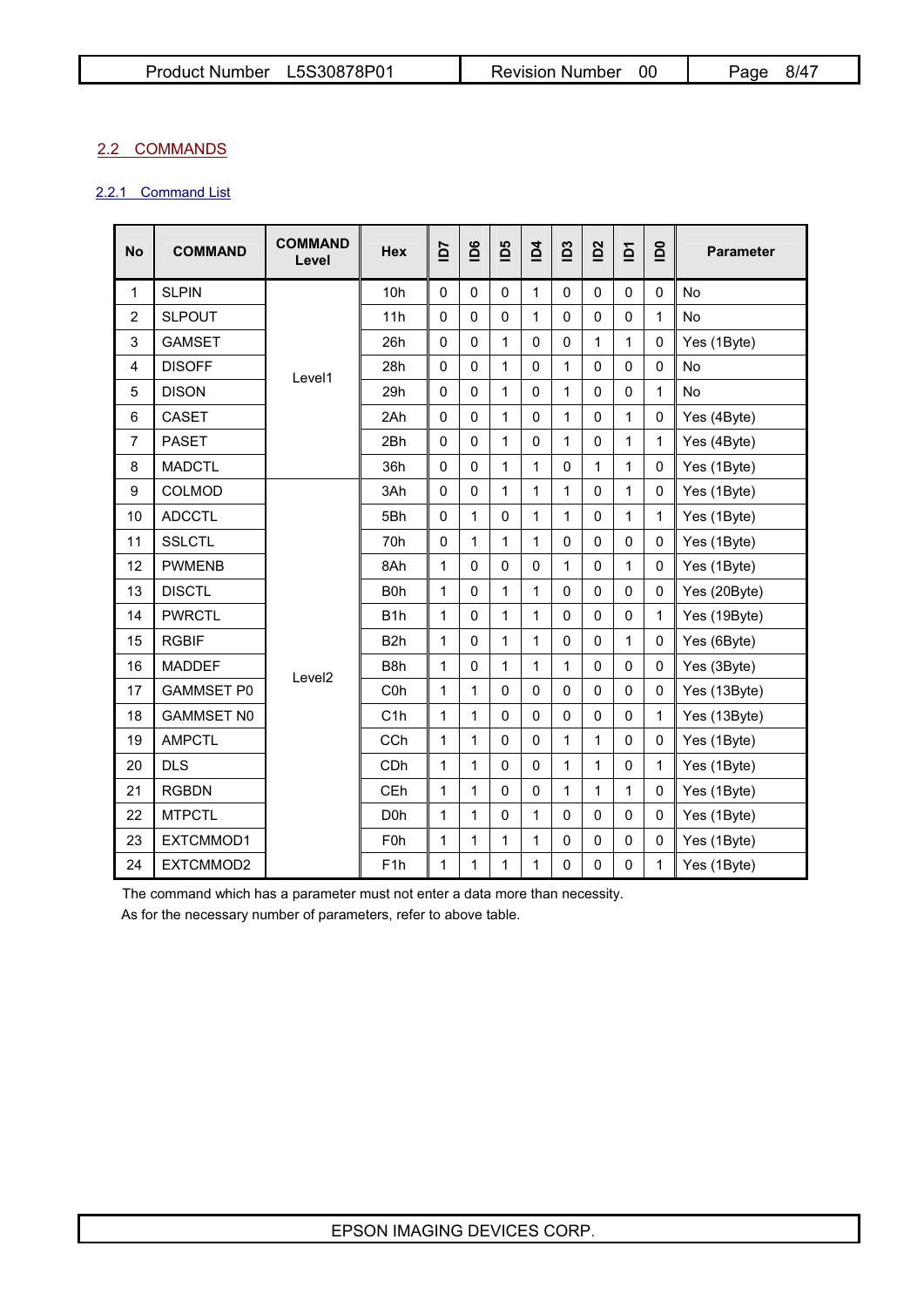#### 2.2.2 Command Details

See 4.4 RECOMMENDED SEQUENCE to design a command sequence and intervals.

### (1) SLPIN

This command is used to set TFTLCD module to the sleep state.

When in sleep state, the oscillating circuit and the power circuit are suspended.

After using this command, the power supply voltage (VDD, VDDI) must be maintained for more than 200ms.

This command should be entered after DISOFF.

#### <command>

| Hex | ID7 | ID <sub>6</sub> | ID <sub>5</sub> | ID4 | ID <sub>3</sub> | ID <sub>2</sub> | ID <sub>1</sub> | ID <sub>0</sub> | <b>Remarks</b> |
|-----|-----|-----------------|-----------------|-----|-----------------|-----------------|-----------------|-----------------|----------------|
| 10h |     |                 |                 |     |                 |                 |                 |                 |                |

The default setting is SLPIN state.

#### (2) SLPOUT

This command is used to set TFTLCD module to quit the sleep state.

By entering this command, the oscillating circuit and the power circuit start to operation.

Output voltages of the power circuit are stabilized after 200ms or less from this command.

#### <command>

| Hex | ID7 | ID <sub>6</sub> | ID <sub>5</sub> | ID4 | ID <sub>3</sub> | ID <sub>2</sub> | ID <sub>1</sub> | ID <sub>0</sub> | <b>Remarks</b> |
|-----|-----|-----------------|-----------------|-----|-----------------|-----------------|-----------------|-----------------|----------------|
| 11h |     |                 |                 |     |                 |                 |                 |                 |                |

The default setting is SLPIN state.

#### (3) GAMSET

This command is used to setting Gamma curve.

<command>

| Hex | ID7 | ID <sub>6</sub> | ID <sub>5</sub> | ID4 | ID <sub>3</sub> | ID <sub>2</sub> | ID <sub>1</sub> | ID <sub>0</sub> | <b>Remarks</b> |
|-----|-----|-----------------|-----------------|-----|-----------------|-----------------|-----------------|-----------------|----------------|
| 26h |     |                 |                 |     |                 |                 |                 |                 |                |

<parameter>

|                | <b>Hex</b> | IP7 | IP <sub>6</sub> | IP <sub>5</sub> | IP4 | IP <sub>3</sub> | IP <sub>2</sub> | IP <sub>1</sub> | IP <sub>0</sub> | <b>Remarks</b> |
|----------------|------------|-----|-----------------|-----------------|-----|-----------------|-----------------|-----------------|-----------------|----------------|
| P <sub>1</sub> | 01h        | ັ   |                 |                 |     |                 |                 |                 |                 |                |

Be sure to use the value specified on this table.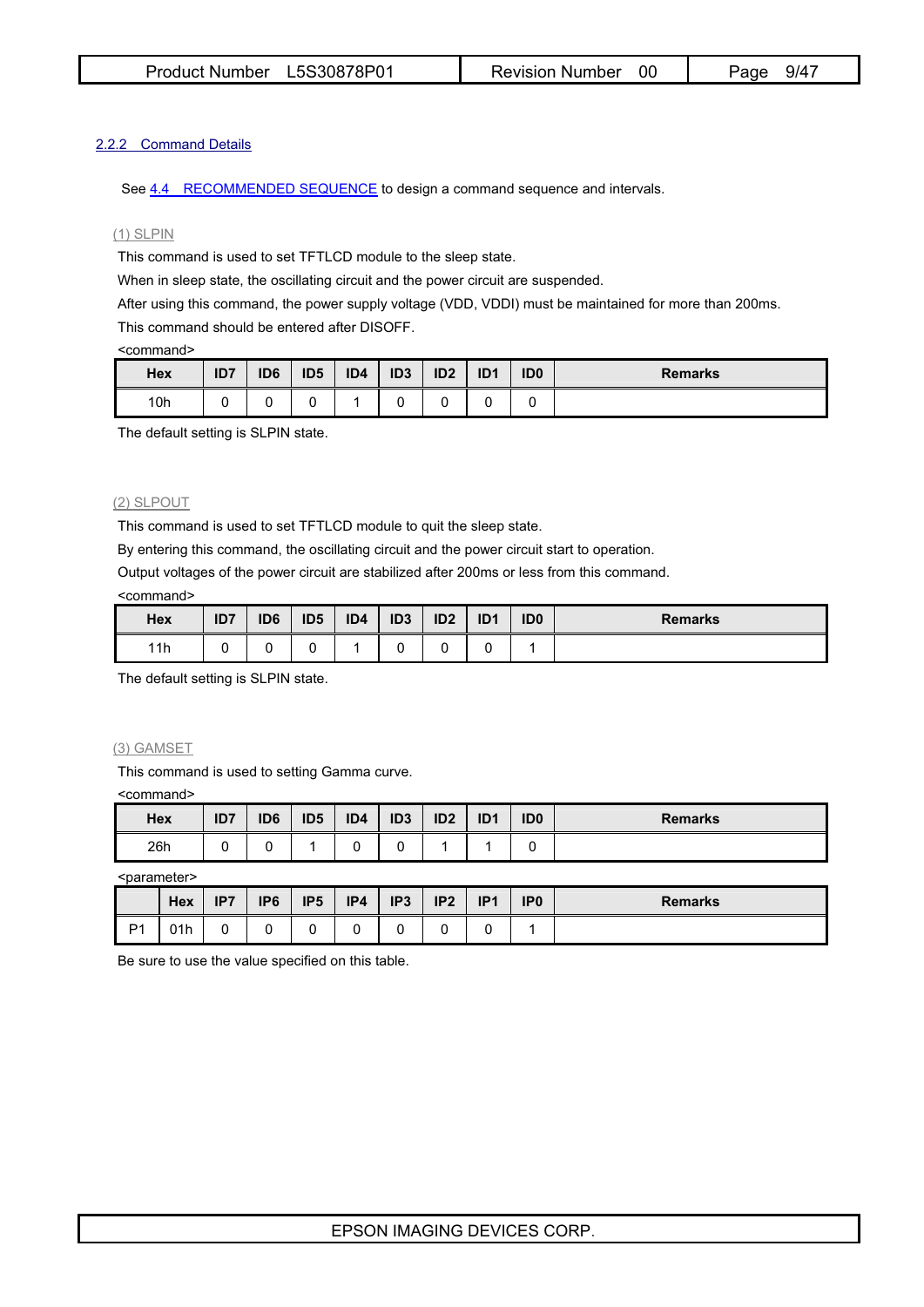| Product Number L5S30878P01 | Revision Number 00 | 10/47<br>Page |
|----------------------------|--------------------|---------------|
|----------------------------|--------------------|---------------|

#### (4) DISOFF

This command is used to forcibly control the display to OFF state.

<command>

| Hex | ID7 | ID <sub>6</sub> | ID <sub>5</sub> | ID4 | ID <sub>3</sub> | ID <sub>2</sub> | ID <sub>1</sub> | ID <sub>0</sub> | <b>Remarks</b> |
|-----|-----|-----------------|-----------------|-----|-----------------|-----------------|-----------------|-----------------|----------------|
| 28h |     | ∼               |                 |     |                 |                 |                 | ັ               |                |

The default setting is DISOFF state.

#### (5) DISON

This command is used to control the display to the operative state. This command should be entered after SLPOUT. <command>

| Hex | ID7 | ID <sub>6</sub> | ID <sub>5</sub> | ID4 | ID <sub>3</sub> | ID <sub>2</sub> | ID <sub>1</sub> | ID <sub>0</sub> | <b>Remarks</b> |
|-----|-----|-----------------|-----------------|-----|-----------------|-----------------|-----------------|-----------------|----------------|
| 29h | ∼   |                 |                 |     |                 | ັ               |                 |                 |                |

The default setting is DISOFF state.

#### (6) CASET

CASET and the subsequent parameters are used to set the column address limits of RAM. When column address is incremented to the end column, the column address returns to the start column and the page address is incremented. After page address is incremented to the end page, the page address returns to the start page. The start column value must be less than the end column value.

<command>

| <b>Hex</b> | ID7 | ID <sub>6</sub> | ID <sub>5</sub> | ID4 | ID <sub>3</sub> | ID <sub>2</sub> | ID <sub>1</sub> | ID <sub>0</sub> | <b>Remarks</b> |
|------------|-----|-----------------|-----------------|-----|-----------------|-----------------|-----------------|-----------------|----------------|
| 2Ah        |     |                 |                 |     |                 |                 |                 |                 |                |

<parameter>

|                | Hex | IP7 | IP <sub>6</sub> | IP <sub>5</sub> | IP4 | IP <sub>3</sub> | IP <sub>2</sub> | IP <sub>1</sub> | IP <sub>0</sub> | <b>Remarks</b>       |
|----------------|-----|-----|-----------------|-----------------|-----|-----------------|-----------------|-----------------|-----------------|----------------------|
| P <sub>1</sub> | 00h | 0   | 0               |                 | 0   | 0               | 0               | 0               | 0               | Start column -upper  |
| P <sub>2</sub> | 00h | 0   | 0               |                 | 0   | 0               | 0               |                 | 0               | lStart column -lower |
| P <sub>3</sub> | 00h |     | 0               |                 | 0   | 0               | 0               |                 | 0               | End column -upper    |
| P <sub>4</sub> | EFh |     |                 |                 | 0   |                 |                 |                 |                 | IEnd column -lower   |

The default setting of Start column is 0000h, End column is 00EFh.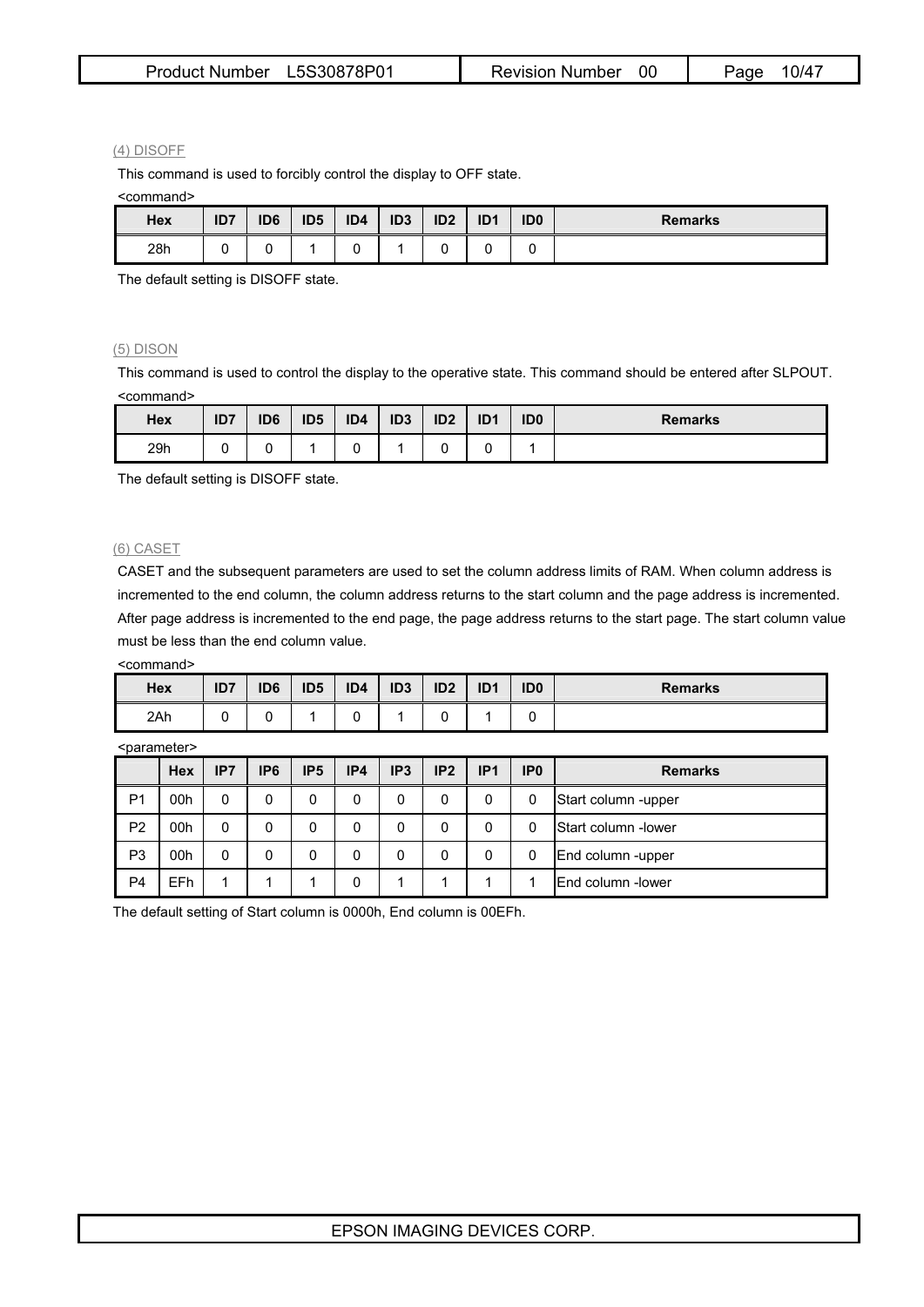#### (7) PASET

PASET and the subsequent parameters are used to set the page address limits of display RAM. When column address is incremented to the end column, the column address returns to the start column and the page address is incremented. After page address is incremented to the end page, the page address returns to the start page. The start page value must be less than the end page value.

| <command/> |
|------------|
|------------|

| Hex | 1 <sub>D</sub> 7<br>ושו | ID <sub>6</sub> | ID <sub>5</sub> | ID4 | ID <sub>3</sub> | ID <sub>2</sub> | ID <sub>1</sub> | ID <sub>0</sub> | <b>Remarks</b> |
|-----|-------------------------|-----------------|-----------------|-----|-----------------|-----------------|-----------------|-----------------|----------------|
| 2Bh |                         |                 |                 |     |                 |                 |                 |                 |                |

<parameter>

|                | <parameter></parameter> |     |                 |                 |     |                 |                 |                 |                 |                    |  |  |  |
|----------------|-------------------------|-----|-----------------|-----------------|-----|-----------------|-----------------|-----------------|-----------------|--------------------|--|--|--|
|                | Hex                     | IP7 | IP <sub>6</sub> | IP <sub>5</sub> | IP4 | IP <sub>3</sub> | IP <sub>2</sub> | IP <sub>1</sub> | IP <sub>0</sub> | <b>Remarks</b>     |  |  |  |
| P <sub>1</sub> | 00h                     | 0   | 0               | 0               | 0   | 0               | 0               | 0               | 0               | Start page -upper  |  |  |  |
| P <sub>2</sub> | 00h                     | 0   | 0               | 0               | 0   | 0               | 0               | 0               | 0               | Start page - lower |  |  |  |
| P <sub>3</sub> | 01h                     | 0   | 0               | 0               | 0   | 0               | 0               | 0               |                 | End page -upper    |  |  |  |
| P <sub>4</sub> | 8Fh                     |     | 0               | 0               | 0   |                 |                 |                 |                 | End page -lower    |  |  |  |

The default setting of Start page is 0000h, End page is 01AFh.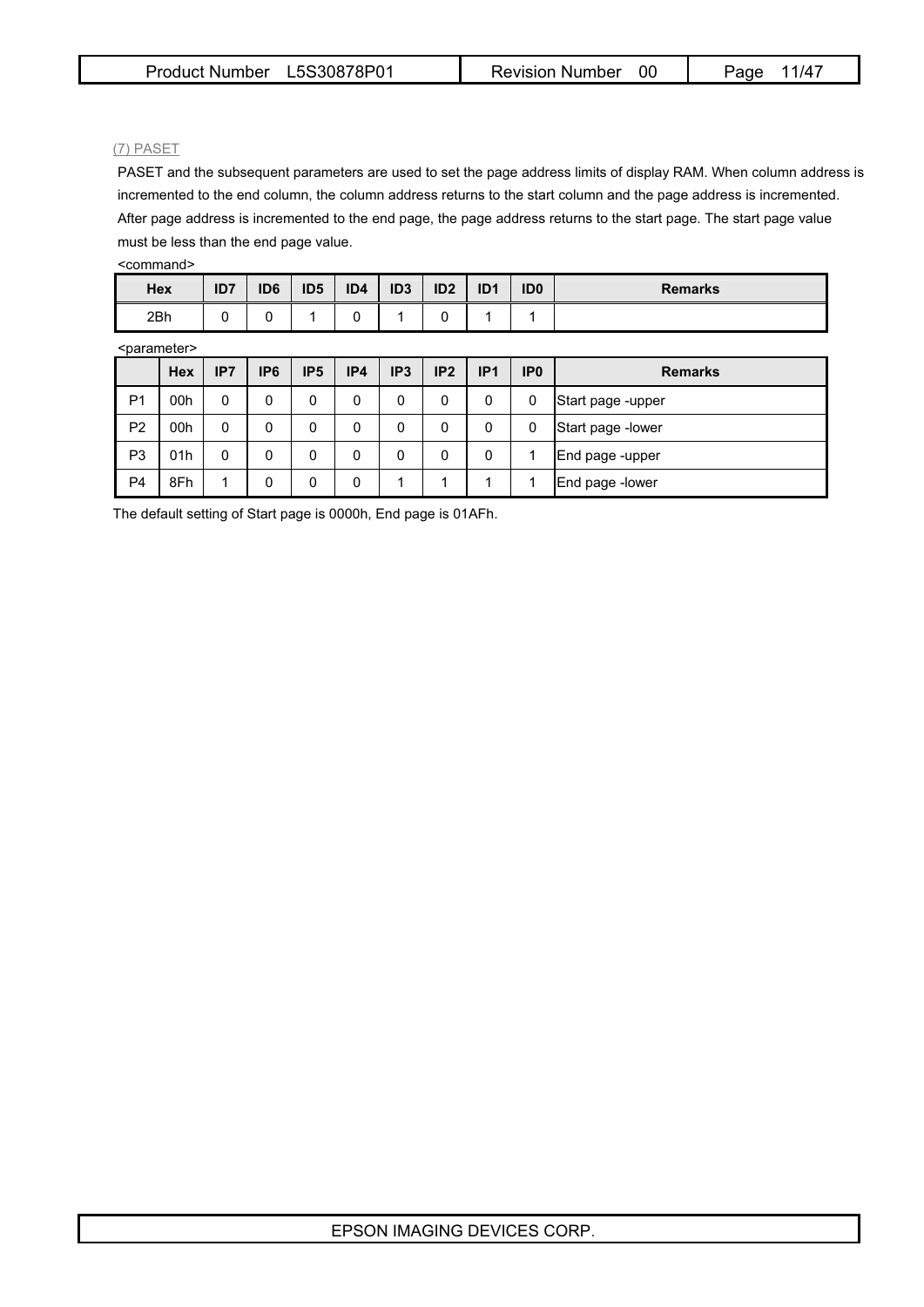| L5S30878P01           | 00                     | $12/4^-$ |
|-----------------------|------------------------|----------|
| <b>Product Number</b> | <b>Revision Number</b> | Paɑe     |

(8) MADCTL

This command and the subsequent parameter are used to set the accessing direction of RAM. It represents the position of Driver IC.

<command>

| Hex | ID7 | ID <sub>6</sub> | ID <sub>5</sub> | ID4 | ID <sub>3</sub> | ID <sub>2</sub> | ID <sub>1</sub> | ID <sub>0</sub> | <b>Remarks</b> |
|-----|-----|-----------------|-----------------|-----|-----------------|-----------------|-----------------|-----------------|----------------|
| 36h |     |                 |                 |     |                 |                 |                 | ັ               |                |

<parameter>

|                | Hex                      | ID7<br>         | IP <sub>6</sub> | IP <sub>5</sub> | IP4             | IP <sub>3</sub> | IP <sub>2</sub> | IP <sub>1</sub> | IP <sub>0</sub> | <b>Remarks</b> |
|----------------|--------------------------|-----------------|-----------------|-----------------|-----------------|-----------------|-----------------|-----------------|-----------------|----------------|
| D <sub>1</sub> | $\overline{\phantom{a}}$ | D <sub>17</sub> | P <sub>16</sub> |                 | P <sub>14</sub> |                 |                 |                 |                 |                |

Be sure to use the value specified on this table for IP5, IP3, IP2, IP1 and IP0 of P1

< Settings for Each Position of the Driver IC >

|                            | <b>P17</b> | $P16$   P14 | <b>CASET parameters</b> | <b>PASET parameters</b>  |  |
|----------------------------|------------|-------------|-------------------------|--------------------------|--|
| 1. Driver IC on the Bottom |            |             | P1P2=0000h              | P1P2=0000h<br>P3P4=018Fh |  |
| 2. Driver IC on the Top    |            |             | P3P4=00EFh              |                          |  |

Specified parameters of MADCTL are at the case of MADDEF:P1 = 00h.

Specified parameters of CASET and PASET are at the case of all area display.



1.Drive IC on the bottom



2.Driver IC on the top

At the case of MADDEF:P1=00h



RAM writing direction by interface LCD Gate scanning direction

 $\rightarrow$ 

 $---\rightarrow$  RAM reading direction by LCD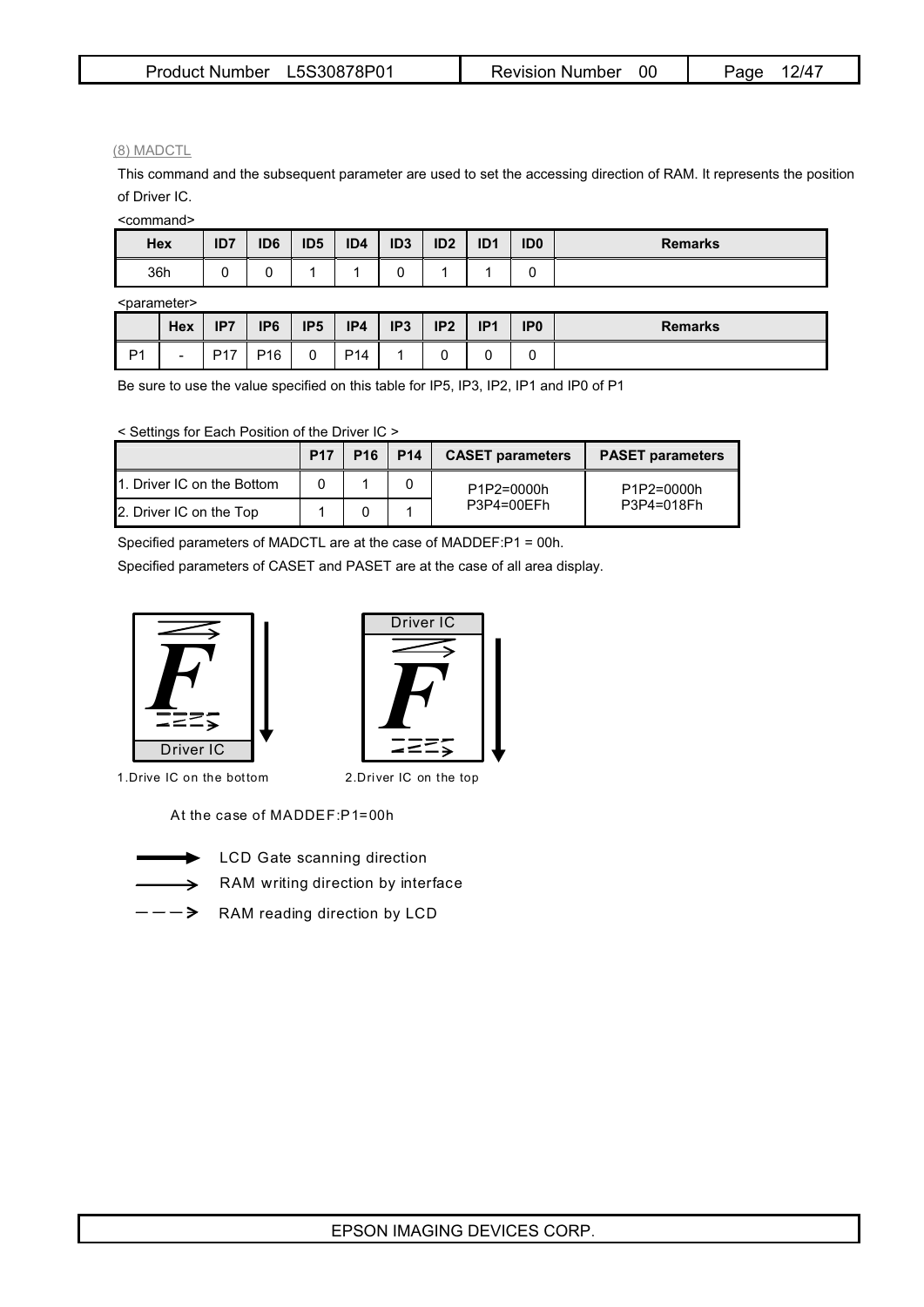| Product Number L5S30878P01 | Revision Number 00 | 13/47<br>Page |
|----------------------------|--------------------|---------------|
|----------------------------|--------------------|---------------|

#### (9) COLMOD

This command and the subsequent parameter are used to set the color mode.

<command>

| Hex | ID7 | ID <sub>6</sub> | ID <sub>5</sub> | ID4 | ID <sub>3</sub> | ID <sub>2</sub> | ID <sub>1</sub> | ID <sub>0</sub> | <b>Remarks</b> |
|-----|-----|-----------------|-----------------|-----|-----------------|-----------------|-----------------|-----------------|----------------|
| 3Ah |     | ັ               |                 |     |                 | ີ               |                 |                 |                |

<parameter>

| Nuaranicler <sup>2</sup> |            |     |                 |                 |     |                 |                 |                 |                 |                    |
|--------------------------|------------|-----|-----------------|-----------------|-----|-----------------|-----------------|-----------------|-----------------|--------------------|
|                          | <b>Hex</b> | IP7 | IP <sub>6</sub> | IP <sub>5</sub> | IP4 | IP <sub>3</sub> | IP <sub>2</sub> | ID <sub>1</sub> | IP <sub>0</sub> | <b>Remarks</b>     |
| D <sub>1</sub>           | 06h        |     |                 |                 |     | u               |                 |                 |                 | color mode setting |

Be sure to use the value specified on this table.

### (10) ADCCTL

This command and the subsequent parameters are stopped the test signal.

<command>

| Hex | ID <sub>7</sub> | ID <sub>6</sub> | ID <sub>5</sub> | ID4 | ID <sub>3</sub> | ID <sub>2</sub> | ID <sub>1</sub> | ID <sub>0</sub> | <b>Remarks</b> |
|-----|-----------------|-----------------|-----------------|-----|-----------------|-----------------|-----------------|-----------------|----------------|
| 5Bh |                 |                 | ∼               |     |                 | ╰               |                 |                 |                |

#### <parameter>

|                | <b>Hex</b>    | IP7 | IP <sub>6</sub> | IP <sub>5</sub> | IP4 | IP3 | IP2 | IP <sub>1</sub> | IP <sub>0</sub> | <b>Remarks</b> |
|----------------|---------------|-----|-----------------|-----------------|-----|-----|-----|-----------------|-----------------|----------------|
| D <sub>1</sub> | $\cap$<br>◡◡▯ |     |                 |                 |     |     |     |                 |                 |                |

Be sure to use the value specified on this table.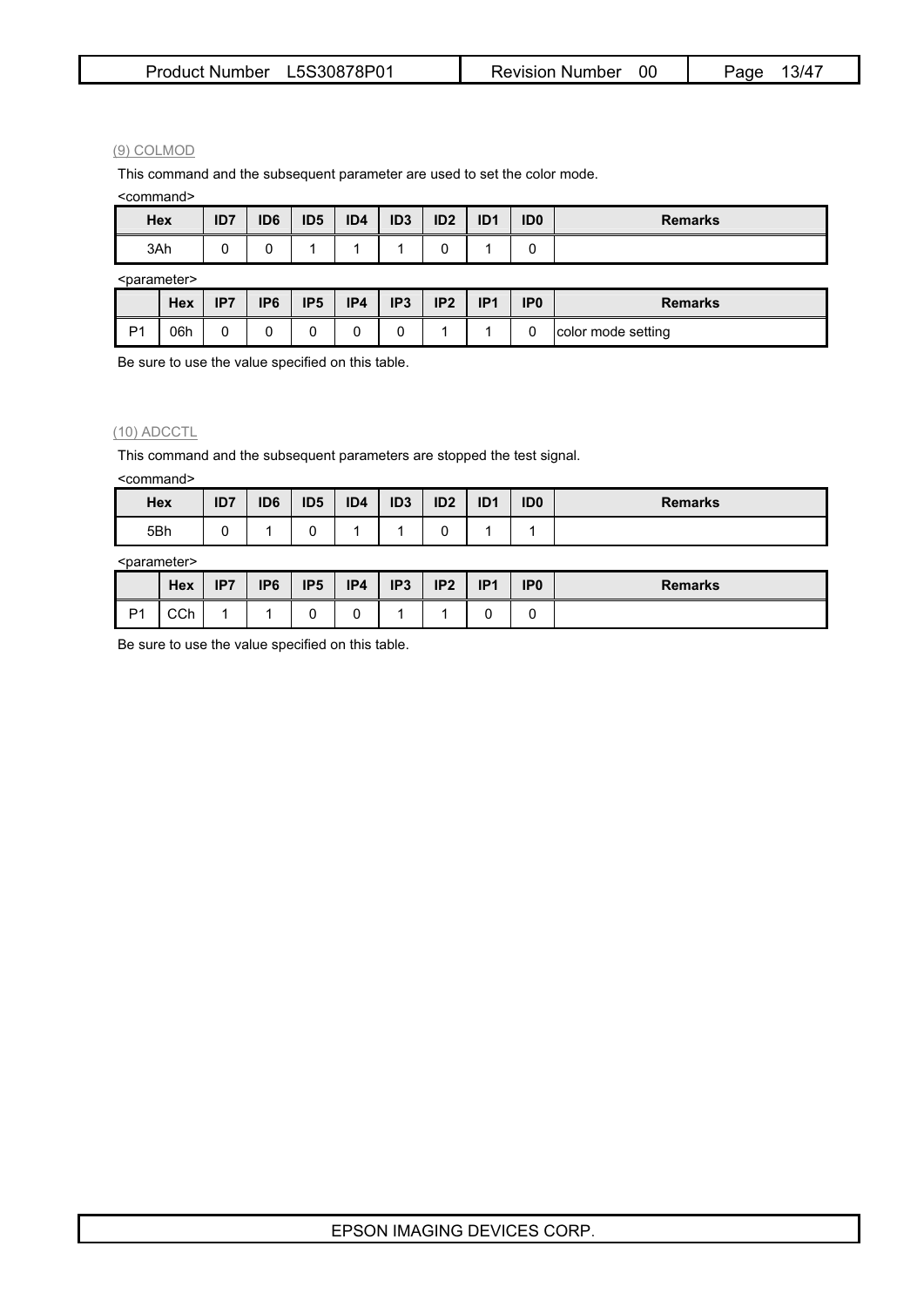| Product Number L5S30878P01 | Revision Number 00 | 14/47<br>Page |
|----------------------------|--------------------|---------------|
|----------------------------|--------------------|---------------|

#### (11) SSLCTL

This command and the subsequent parameters are stopped the test signal.

<command>

| Hex                     | ID7 | ID <sub>6</sub> | ID <sub>5</sub> | ID4 | ID <sub>3</sub> | ID <sub>2</sub> | ID <sub>1</sub> | ID <sub>0</sub> | <b>Remarks</b> |
|-------------------------|-----|-----------------|-----------------|-----|-----------------|-----------------|-----------------|-----------------|----------------|
| 70h                     |     |                 |                 |     | U               |                 |                 |                 |                |
| <narameter></narameter> |     |                 |                 |     |                 |                 |                 |                 |                |

<parameter>

| Nuarantou-     |            |     |                 |                 |     |                 |                 |                     |                 |                |
|----------------|------------|-----|-----------------|-----------------|-----|-----------------|-----------------|---------------------|-----------------|----------------|
|                | <b>Hex</b> | IP7 | IP <sub>6</sub> | IP <sub>5</sub> | IP4 | IP <sub>3</sub> | IP <sub>2</sub> | ID <sub>1</sub><br> | IP <sub>0</sub> | <b>Remarks</b> |
| D <sub>1</sub> | 00h        |     |                 |                 |     |                 |                 |                     |                 |                |

Be sure to use the value specified on this table.

### (12) PWMENB

This command and the subsequent parameters are stopped the test signal.

<command>

| Hex | ID7 | ID <sub>6</sub> | ID <sub>5</sub> | ID4 | ID <sub>3</sub> | ID <sub>2</sub> | ID <sub>1</sub> | ID <sub>0</sub> | <b>Remarks</b> |
|-----|-----|-----------------|-----------------|-----|-----------------|-----------------|-----------------|-----------------|----------------|
| 8Ah |     |                 |                 |     |                 | $\sim$          |                 | ∼               |                |

#### <parameter>

|                | Hex | IP7 | IP <sub>6</sub> | IP <sub>5</sub> | IP4 | IP <sub>3</sub> | IP2 | IP <sub>1</sub> | IP <sub>0</sub> | <b>Remarks</b> |
|----------------|-----|-----|-----------------|-----------------|-----|-----------------|-----|-----------------|-----------------|----------------|
| P <sub>1</sub> | 01h | ັ   |                 | ∼               |     | ∽               | ∼   |                 |                 |                |

Be sure to use the value specified on this table.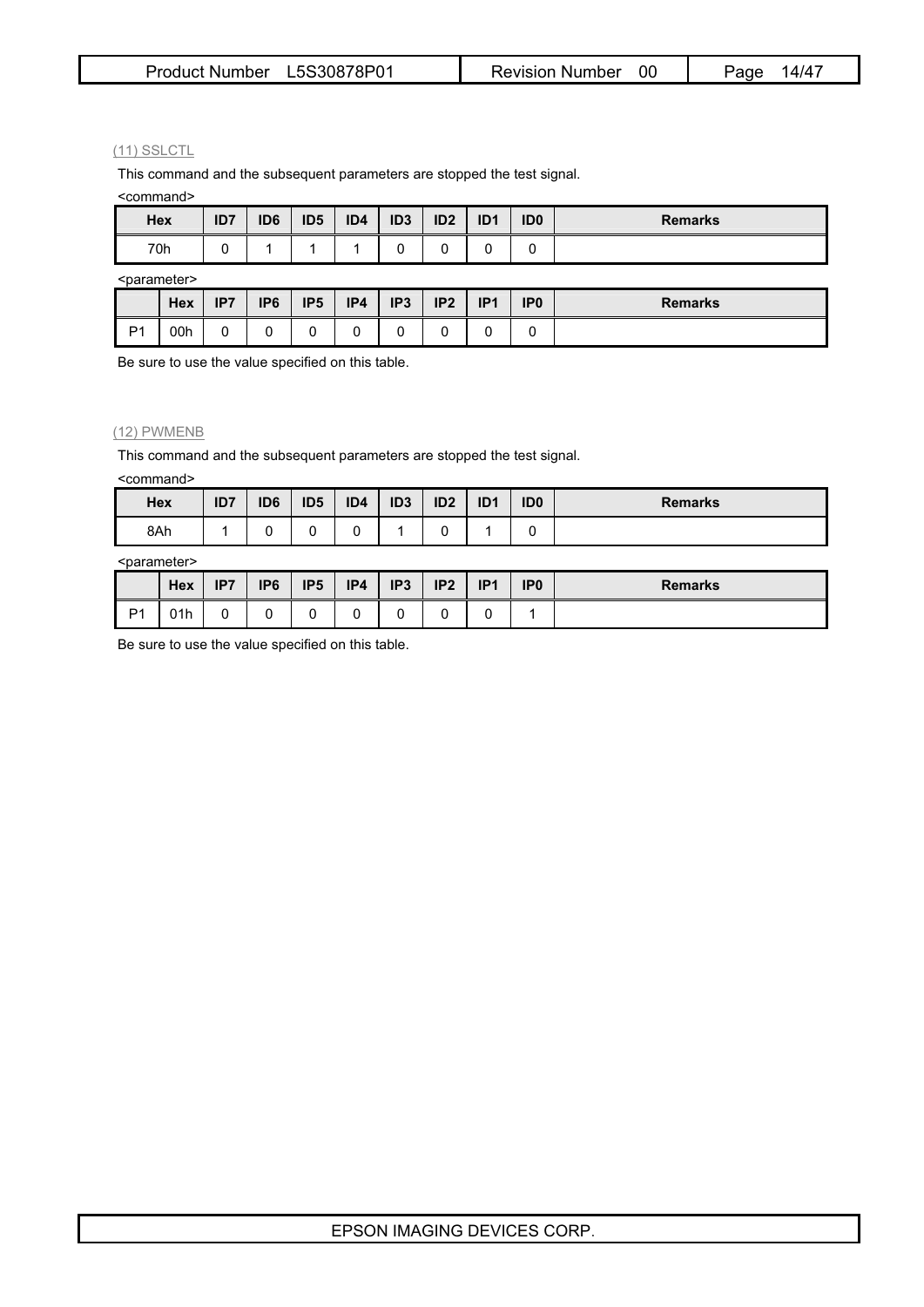### (13) DISCTL

This command and the subsequent parameters are used to set timings for display. These command and parameters should be entered before SLPOUT.

<command>

| <b>Hex</b>       | ID7 | ID <sub>6</sub> | ID <sub>5</sub> | ID4 | ID <sub>3</sub> | ID <sub>2</sub> | ID <sub>1</sub> | ID <sub>0</sub> | <b>Remarks</b> |
|------------------|-----|-----------------|-----------------|-----|-----------------|-----------------|-----------------|-----------------|----------------|
| B <sub>0</sub> h |     |                 |                 |     | ∼               | ັ               | ີ               | ີ               |                |

|                 | <parameter></parameter> |              |                 |                 |              |                 |     |                 |                 |                                           |
|-----------------|-------------------------|--------------|-----------------|-----------------|--------------|-----------------|-----|-----------------|-----------------|-------------------------------------------|
|                 | <b>Hex</b>              | IP7          | IP <sub>6</sub> | IP <sub>5</sub> | IP4          | IP <sub>3</sub> | IP2 | IP <sub>1</sub> | IP <sub>0</sub> | <b>Remarks</b>                            |
| P <sub>1</sub>  | 29h                     | $\mathbf{0}$ | 0               | 1               | $\mathbf{0}$ | 1               | 0   | $\Omega$        | $\mathbf{1}$    | Number of clocks for 1H (1)               |
| P <sub>2</sub>  | 23h                     | $\mathbf{0}$ | $\Omega$        | $\mathbf{1}$    | $\mathbf{0}$ | $\mathbf 0$     | 0   | 1               | $\mathbf{1}$    | Number of clocks for 1H (2)               |
| P <sub>3</sub>  | 23h                     | $\mathbf{0}$ | $\mathbf{0}$    | $\mathbf{1}$    | 0            | 0               | 0   | 1               | 1               | Number of clocks for 1H (3)               |
| P <sub>4</sub>  | 23h                     | $\mathbf{0}$ | $\mathbf{0}$    | 1               | $\mathbf{0}$ | 0               | 0   | 1               | 1               | Number of clocks for 1H (4)               |
| P <sub>5</sub>  | 02h                     | $\mathbf{0}$ | 0               | $\mathbf 0$     | $\mathbf{0}$ | 0               | 0   | 1               | 0               | Vertical back-porch (1)                   |
| P <sub>6</sub>  | 2Ah                     | $\mathbf{0}$ | $\Omega$        | 1               | $\mathbf{0}$ | 1               | 0   | 1               | $\mathbf{0}$    | Vertical back-porch (2)                   |
| P7              | 2Ah                     | $\mathbf{0}$ | $\Omega$        | $\mathbf{1}$    | $\mathbf{0}$ | $\mathbf{1}$    | 0   | 1               | 0               | Vertical back-porch (3)                   |
| P <sub>8</sub>  | 2Ah                     | $\mathbf{0}$ | 0               | $\mathbf{1}$    | $\mathbf{0}$ | $\mathbf{1}$    | 0   | $\mathbf{1}$    | 0               | Vertical back-porch (4)                   |
| P <sub>9</sub>  | 02h                     | $\pmb{0}$    | 0               | $\mathbf 0$     | $\mathbf{0}$ | $\mathbf 0$     | 0   | $\mathbf{1}$    | 0               | Vertical front-porch (1)                  |
| P <sub>10</sub> | 26h                     | $\mathbf{0}$ | 0               | $\mathbf{1}$    | $\mathbf 0$  | $\mathbf 0$     | 1   | $\mathbf{1}$    | 0               | Vertical front -porch (2)                 |
| P11             | 26h                     | $\mathbf{0}$ | 0               | $\mathbf{1}$    | $\pmb{0}$    | $\mathbf 0$     | 1   | $\mathbf{1}$    | 0               | Vertical front -porch (3)                 |
| P <sub>12</sub> | 26h                     | $\mathbf{0}$ | 0               | 1               | $\pmb{0}$    | $\mathbf 0$     | 1   | 1               | 0               | Vertical front -porch (4)                 |
| P <sub>13</sub> | B <sub>2</sub> h        | $\mathbf{1}$ | $\mathbf{0}$    | $\mathbf{1}$    | 1            | $\mathbf 0$     | 0   | 1               | 0               | Lowest bit setting. Display duty setting. |
| P <sub>14</sub> | 3Fh                     | $\pmb{0}$    | 0               | 1               | 1            | 1               | 1   | 1               | 1               | Display mode.                             |
| P <sub>15</sub> | 55h                     | $\mathbf{0}$ | 1               | $\pmb{0}$       | 1            | $\mathbf{0}$    | 1   | $\mathbf 0$     | $\mathbf{1}$    | Porch driving setting.                    |
| P <sub>16</sub> | 07 <sub>h</sub>         | $\mathbf{0}$ | 0               | $\mathbf{0}$    | $\mathbf{0}$ | $\mathbf{0}$    | 1   | 1               | 1               | Source output delay setting.              |
| P <sub>17</sub> | 0Fh                     | $\mathbf{0}$ | $\mathbf{0}$    | $\mathbf 0$     | $\mathbf{0}$ | $\mathbf{1}$    | 1   | 1               | $\mathbf{1}$    | Gate non-overlapping period setting.      |
| P <sub>18</sub> | 0Ch                     | $\mathbf{0}$ | 0               | $\mathbf 0$     | $\pmb{0}$    | 1               | 1   | 0               | 0               | Boosting start setting.                   |
| P <sub>19</sub> | <b>CCh</b>              | $\mathbf{1}$ | 1               | $\pmb{0}$       | $\mathbf{0}$ | $\mathbf{1}$    | 1   | 0               | 0               | Boosting start setting.                   |
| P <sub>20</sub> | CCh                     | 1            | 1               | 0               | 0            | 1               | 1   | 0               | 0               | Boosting start setting.                   |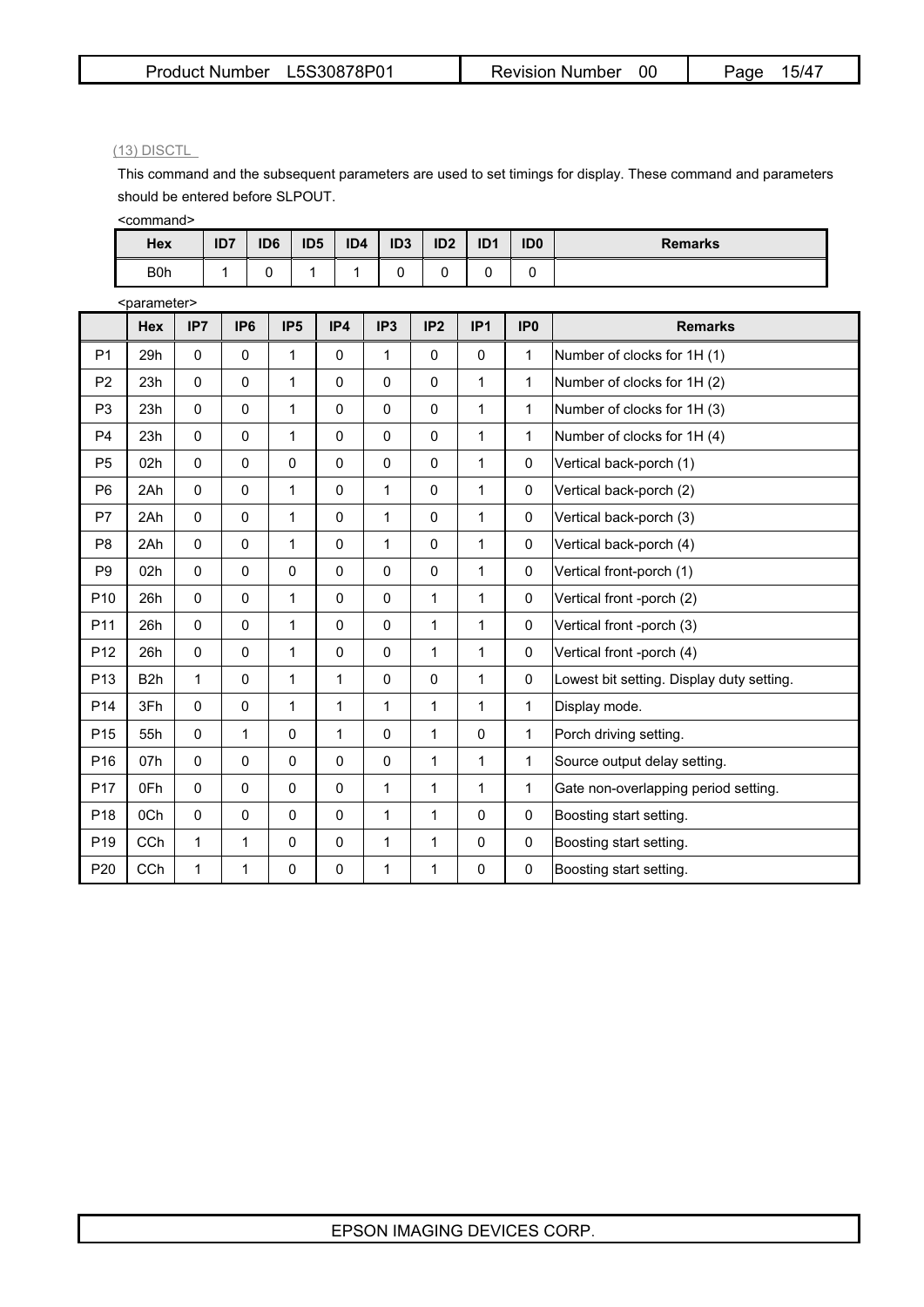#### (14) PWRCTL

This command and the subsequent parameters are used to set output voltages for display. These command and parameters should be entered before SLPOUT.

<command>

| Hex              | ID7 | ID <sub>6</sub> | ID <sub>5</sub> | ID4 | ID <sub>3</sub> | ID <sub>2</sub> | ID <sub>1</sub> | ID <sub>0</sub> | <b>Remarks</b> |
|------------------|-----|-----------------|-----------------|-----|-----------------|-----------------|-----------------|-----------------|----------------|
| B <sub>1</sub> h |     |                 |                 |     |                 |                 |                 |                 |                |

|                 | <parameter></parameter> |              |                 |                 |              |                 |             |              |                 |                                               |
|-----------------|-------------------------|--------------|-----------------|-----------------|--------------|-----------------|-------------|--------------|-----------------|-----------------------------------------------|
|                 | <b>Hex</b>              | IP7          | IP <sub>6</sub> | IP <sub>5</sub> | IP4          | IP <sub>3</sub> | IP2         | IP1          | IP <sub>0</sub> | <b>Remarks</b>                                |
| P <sub>1</sub>  | 2Bh                     | $\mathbf{0}$ | $\Omega$        | $\mathbf{1}$    | $\pmb{0}$    | 1               | 0           | 1            | 1               | VCL ON, boost mode, VCL1 setting              |
| P <sub>2</sub>  | 00h                     | $\mathbf{0}$ | 0               | $\mathbf 0$     | $\mathbf{0}$ | $\mathbf{0}$    | 0           | $\Omega$     | 0               | <b>GNDD</b> setting                           |
| P <sub>3</sub>  | 3Eh                     | $\mathbf{0}$ | 0               | $\mathbf{1}$    | $\mathbf{1}$ | $\mathbf{1}$    | 1           | 1            | 0               | <b>VCOMH</b> setting                          |
| P <sub>4</sub>  | 5Ah                     | $\mathbf{0}$ | 1               | $\mathbf 0$     | 1            | 1               | 0           | 1            | 0               | <b>VCOM AMP setting</b>                       |
| P <sub>5</sub>  | 0Eh                     | $\mathbf{0}$ | 0               | $\mathbf 0$     | $\mathbf{0}$ | 1               | 1           | 1            | 0               | <b>VGOFFL</b> setting                         |
| P <sub>6</sub>  | 02h                     | $\mathbf{0}$ | $\Omega$        | $\mathbf 0$     | $\mathbf{0}$ | $\Omega$        | 0           | $\mathbf{1}$ | 0               | Booster clock setting (1)                     |
| P7              | C <sub>D</sub> h        | $\mathbf{1}$ | 1               | $\mathbf 0$     | $\mathbf{0}$ | 1               | 1           | 0            | 1               | VCOMH/VCOML AMP, Source AMP setting (1)       |
| P <sub>8</sub>  | 00h                     | $\mathbf{0}$ | 0               | $\mathbf{0}$    | $\mathbf{0}$ | $\Omega$        | 0           | 0            | $\mathbf{0}$    | Charge recycling setting (1)                  |
| P <sub>9</sub>  | 00h                     | $\mathbf{0}$ | $\mathbf 0$     | $\mathbf 0$     | $\mathbf{0}$ | $\mathbf 0$     | 0           | $\mathbf 0$  | 0               | Charge recycling setting (1)                  |
| P <sub>10</sub> | 02h                     | $\mathbf{0}$ | $\Omega$        | $\mathbf{0}$    | 0            | $\Omega$        | 0           | 1            | $\mathbf{0}$    | Booster clock setting (2)                     |
| P <sub>11</sub> | 0 <sub>Bh</sub>         | $\mathbf{0}$ | 0               | $\mathbf 0$     | $\mathbf{0}$ | 1               | 0           | 1            | 1               | VCOMH/VCOML AMP, Source AMP setting (2)       |
| P <sub>12</sub> | 00h                     | $\mathbf{0}$ | $\mathbf 0$     | $\mathbf 0$     | $\mathbf{0}$ | $\mathbf{0}$    | $\Omega$    | $\mathbf{0}$ | 0               | Charge recycling setting (2)                  |
| P <sub>13</sub> | 00 <sub>h</sub>         | $\mathbf{0}$ | 0               | $\mathbf{0}$    | $\mathbf{0}$ | 0               | 0           | $\mathbf{0}$ | $\mathbf{0}$    | Charge recycling setting (2)                  |
| P <sub>14</sub> | 02 <sub>h</sub>         | $\mathbf{0}$ | 0               | $\mathbf 0$     | 0            | 0               | 0           | 1            | 0               | Booster clock setting (3)                     |
| P <sub>15</sub> | 00h                     | $\pmb{0}$    | 0               | $\mathbf 0$     | $\mathbf 0$  | $\mathbf 0$     | $\pmb{0}$   | $\mathbf 0$  | 0               | VCOMH/VCOML AMP, Charge recycling setting(3)  |
| P <sub>16</sub> | 00h                     | $\mathbf{0}$ | 0               | $\mathbf 0$     | $\mathbf{0}$ | $\mathbf 0$     | 0           | $\mathbf 0$  | 0               | Charge recycling setting (3)                  |
| P <sub>17</sub> | 02h                     | $\mathbf{0}$ | 0               | $\mathbf 0$     | $\mathbf 0$  | $\mathbf 0$     | 0           | 1            | 0               | Booster clock setting (4)                     |
| P <sub>18</sub> | 00h                     | $\mathbf{0}$ | 0               | $\mathbf 0$     | $\mathbf{0}$ | $\mathbf 0$     | $\mathbf 0$ | $\mathbf 0$  | 0               | VCOMH/VCOML AMP, Charge recycling setting (4) |
| P <sub>19</sub> | 00h                     | $\mathbf 0$  | 0               | 0               | 0            | 0               | 0           | 0            | 0               | Charge recycling setting (4)                  |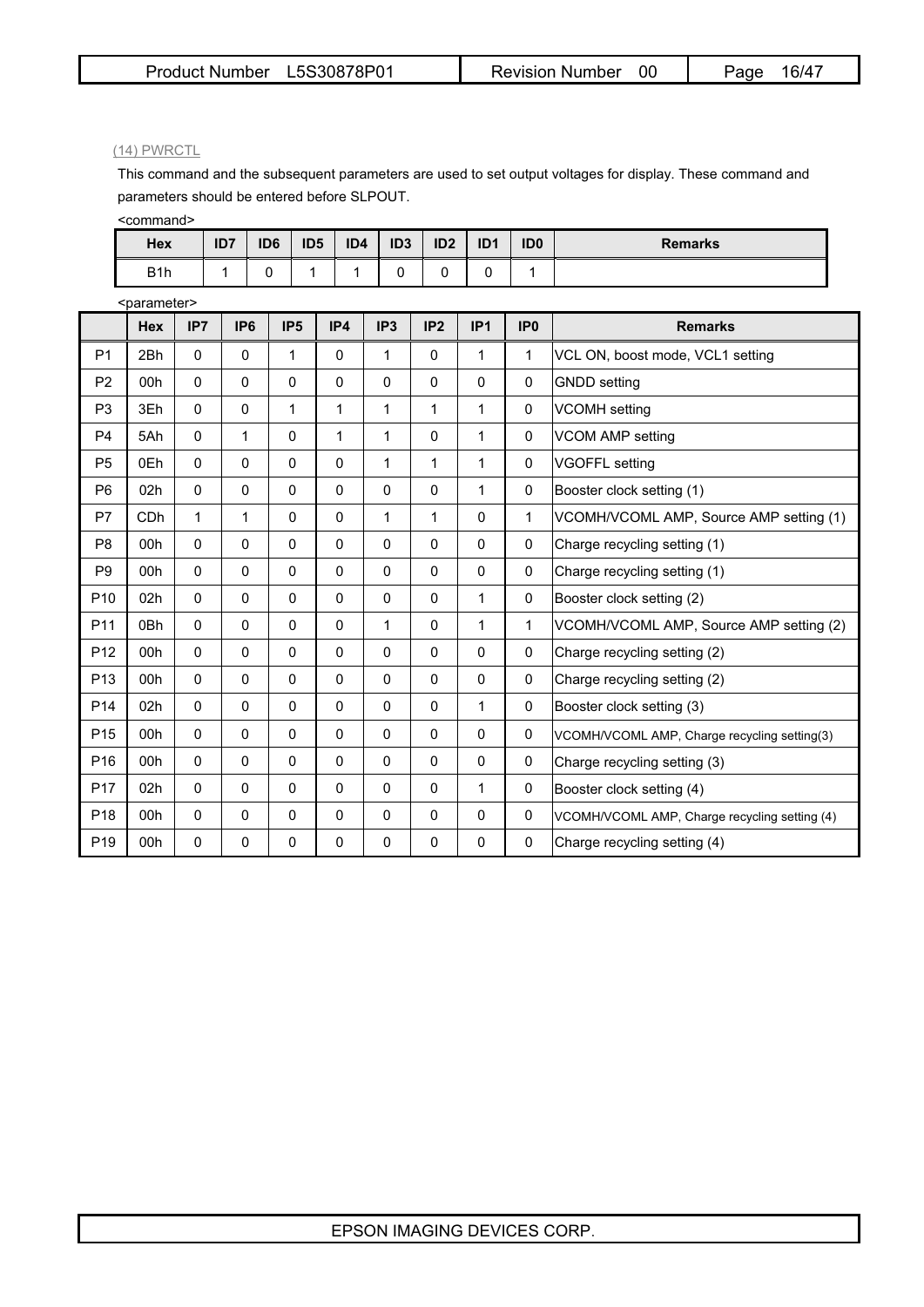#### (15) RGBIF

This command and the subsequent parameters are used to set RGB timing setting. These command and parameters should be entered before SLPOUT.

<command>

| <b>Hex</b>       | ID7 | ID <sub>6</sub> | ID <sub>5</sub> | ID4 | ID <sub>3</sub> | ID <sub>2</sub> | ID <sub>1</sub> | ID <sub>0</sub> | <b>Remarks</b> |
|------------------|-----|-----------------|-----------------|-----|-----------------|-----------------|-----------------|-----------------|----------------|
| B <sub>2</sub> h |     |                 |                 |     |                 |                 |                 |                 |                |

<parameter>

|                | Nuala∏lclcl∽    |          |                 |                 |     |     |     |                 |                 |                                            |  |  |  |  |
|----------------|-----------------|----------|-----------------|-----------------|-----|-----|-----|-----------------|-----------------|--------------------------------------------|--|--|--|--|
|                | <b>Hex</b>      | IP7      | IP <sub>6</sub> | IP <sub>5</sub> | IP4 | IP3 | IP2 | IP <sub>1</sub> | IP <sub>0</sub> | <b>Remarks</b>                             |  |  |  |  |
| P1             | 90 <sub>h</sub> |          | 0               | 0               |     | 0   | 0   | 0               | 0               | [RAM access, operate mode, inter face mode |  |  |  |  |
| P <sub>2</sub> | 00h             | 0        | 0               | 0               | 0   | 0   | 0   | 0               | 0               | Display clock setting                      |  |  |  |  |
| P <sub>3</sub> | 02 <sub>h</sub> | 0        | 0               | 0               | 0   | 0   | 0   |                 | 0               | Vertical back porch timing setting         |  |  |  |  |
| P <sub>4</sub> | 02 <sub>h</sub> | 0        | 0               | 0               | 0   | 0   | 0   |                 | 0               | Vertical front porch timing setting        |  |  |  |  |
| P <sub>5</sub> | 10 <sub>h</sub> | $\Omega$ | 0               | 0               |     | 0   | 0   | 0               | 0               | Horizontal back porch timing setting       |  |  |  |  |
| P <sub>6</sub> | 08h             | 0        | 0               | 0               | 0   |     | 0   | 0               | 0               | Horizontal front porch timing setting      |  |  |  |  |

Be sure to use the value specified on this table.

#### (16) MADDEF

This command and the subsequent parameters are used to define the pre-calculation of MADCTL parameter and setting of sync signal polarity.

<command>

| Hex              | ID7 | ID <sub>6</sub> | ID <sub>5</sub> | ID4 | ID <sub>3</sub> | ID <sub>2</sub> | ID <sub>1</sub> | ID <sub>0</sub> | <b>Remarks</b> |
|------------------|-----|-----------------|-----------------|-----|-----------------|-----------------|-----------------|-----------------|----------------|
| B <sub>8</sub> h |     |                 |                 |     |                 |                 |                 |                 |                |

<parameter>

|                | Hex | IP7 | IP <sub>6</sub> | IP <sub>5</sub> | IP4 | IP <sub>3</sub> | IP <sub>2</sub> | IP <sub>1</sub> | IP <sub>0</sub> | <b>Remarks</b>              |
|----------------|-----|-----|-----------------|-----------------|-----|-----------------|-----------------|-----------------|-----------------|-----------------------------|
| P <sub>1</sub> | 00h | 0   | 0               |                 |     | 0               |                 |                 |                 |                             |
| P <sub>2</sub> | 00h | 0   | 0               |                 | 0   | 0               | 0               |                 | 0               | Display data format setting |
| P <sub>3</sub> | 00h | 0   | 0               |                 | 0   | 0               |                 |                 |                 | Sync signal polarity        |

Be sure to use the value specified on this table.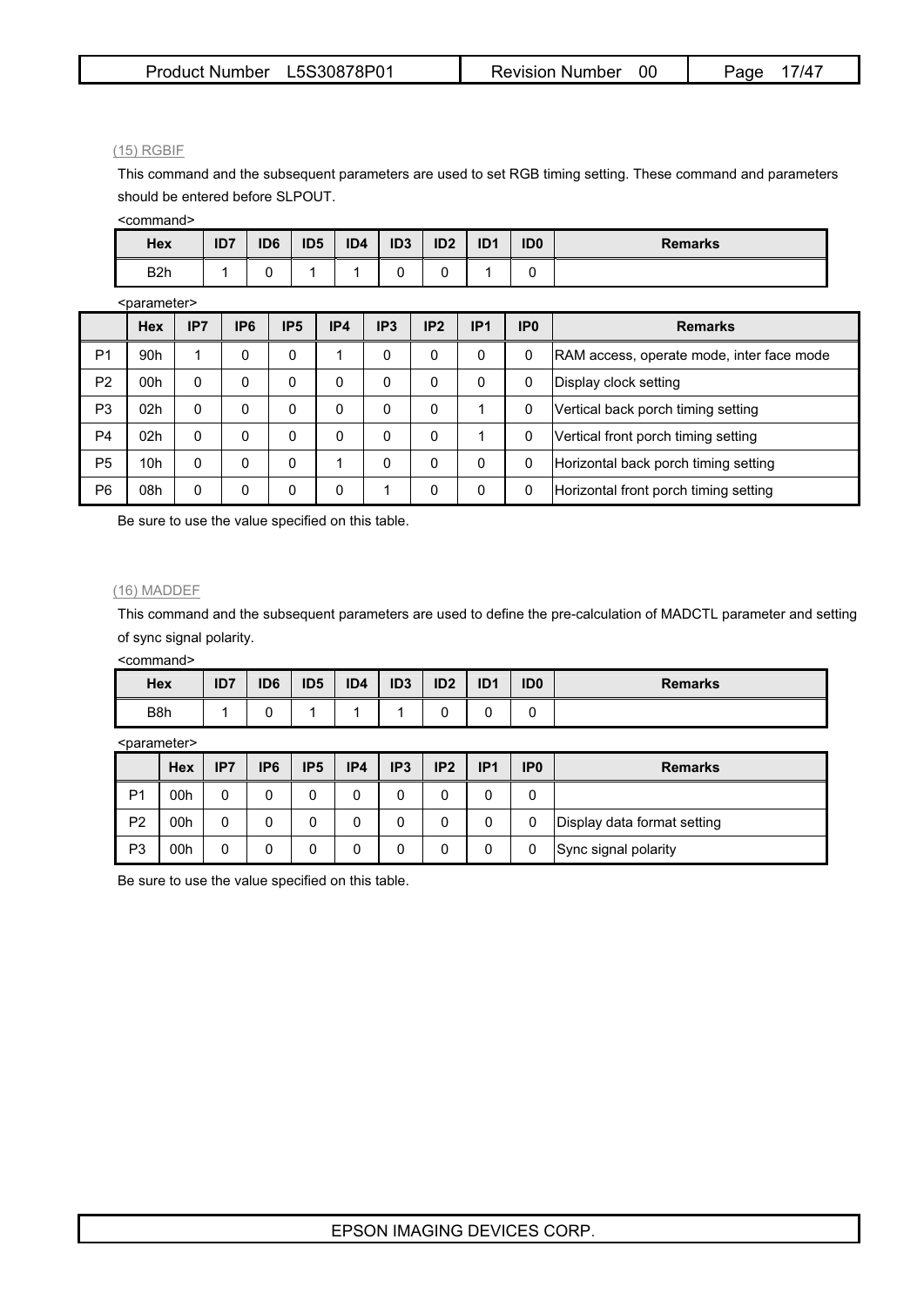#### (17) GAMMSET P0

This command and the subsequent parameters are used to control the gamma curve (positive polarity). These command and parameters should be entered before SLPOUT.

<command>

| Hex | ID7 | ID6 | ID <sub>5</sub> | ID4 | ID <sub>3</sub> | ID <sub>2</sub> | ID <sub>1</sub> | ID <sub>0</sub> | <b>Remarks</b>            |
|-----|-----|-----|-----------------|-----|-----------------|-----------------|-----------------|-----------------|---------------------------|
| C0h |     |     |                 |     |                 |                 |                 | $\sqrt{2}$      | Gamma Curve0 Positive Set |

<parameter>

|                 | Hex | IP7              | IP <sub>6</sub> | IP <sub>5</sub> | IP4         | IP <sub>3</sub> | IP2         | IP <sub>1</sub> | IP <sub>0</sub> | <b>Remarks</b> |
|-----------------|-----|------------------|-----------------|-----------------|-------------|-----------------|-------------|-----------------|-----------------|----------------|
| P <sub>1</sub>  | 00h | $\mathbf 0$      | 0               | $\mathbf{0}$    | $\Omega$    | 0               | $\mathbf 0$ | $\mathbf 0$     | $\pmb{0}$       |                |
| P <sub>2</sub>  | 00h | $\mathbf 0$      | $\mathbf 0$     | $\mathbf{0}$    | $\Omega$    | 0               | $\mathbf 0$ | $\Omega$        | $\mathbf 0$     |                |
| P <sub>3</sub>  | 05h | 0                | 0               | $\mathbf 0$     | $\mathbf 0$ | 0               | 1           | 0               | 1               |                |
| P <sub>4</sub>  | 0Eh | $\mathbf 0$      | 0               | $\mathbf 0$     | $\mathbf 0$ | 1               | 1           | 1               | $\mathbf 0$     |                |
| P <sub>5</sub>  | 19h | $\boldsymbol{0}$ | 0               | $\mathbf 0$     | 1           | 1               | $\mathbf 0$ | $\mathbf{0}$    | 1               |                |
| P <sub>6</sub>  | 24h | $\mathbf 0$      | 0               | $\mathbf{1}$    | $\Omega$    | 0               | 1           | $\Omega$        | 0               |                |
| P7              | 2Dh | $\mathbf 0$      | $\mathbf 0$     | $\mathbf{1}$    | $\mathbf 0$ | 1               | 1           | 0               | 1               |                |
| P <sub>8</sub>  | 3Ah | $\mathbf 0$      | 0               | 1               | 1           | 1               | $\mathbf 0$ | 1               | $\mathbf 0$     |                |
| P <sub>9</sub>  | 41h | 0                | 1               | $\mathbf{0}$    | $\Omega$    | 0               | $\mathbf 0$ | $\Omega$        | 1               |                |
| P10             | 41h | $\mathbf 0$      | $\mathbf{1}$    | $\mathbf{0}$    | $\Omega$    | 0               | $\mathbf 0$ | $\Omega$        | 1               |                |
| P11             | 44h | $\mathbf 0$      | 1               | $\mathbf 0$     | $\mathbf 0$ | 0               | 1           | 0               | $\mathbf 0$     |                |
| P12             | 4Bh | $\mathbf 0$      | 1               | $\mathbf 0$     | $\mathbf 0$ | 1               | $\mathbf 0$ | $\mathbf{1}$    | 1               |                |
| P <sub>13</sub> | 33h | 0                | 0               | $\mathbf{1}$    | 1           | 0               | 0           | 1               | 1               |                |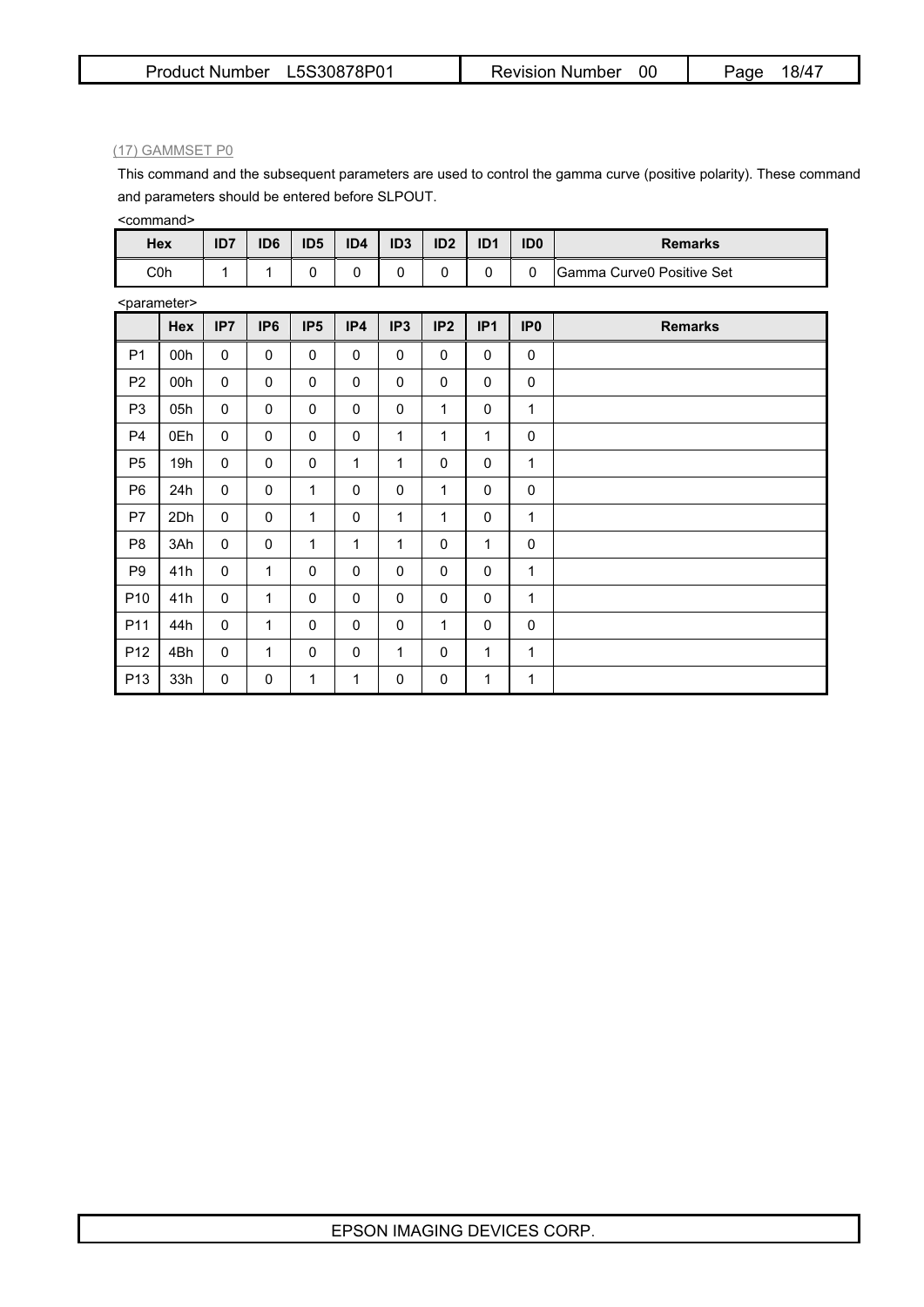#### (18) GAMMSET N0

This command and the subsequent parameters are used to control the gamma curve (negative polarity). These command and parameters should be entered before SLPOUT.

<command>

| Hex | ID7 | ID6 | ID <sub>5</sub> | ID4 | ID <sub>3</sub> | ID <sub>2</sub> | ID <sub>1</sub> | ID <sub>0</sub> | <b>Remarks</b>            |
|-----|-----|-----|-----------------|-----|-----------------|-----------------|-----------------|-----------------|---------------------------|
| C1h |     |     |                 |     |                 |                 |                 |                 | Gamma Curve0 Negative Set |

<parameter>

|                 | Hex | IP7         | IP <sub>6</sub> | IP <sub>5</sub> | IP4          | IP <sub>3</sub> | IP <sub>2</sub> | IP <sub>1</sub> | IP <sub>0</sub> | <b>Remarks</b> |
|-----------------|-----|-------------|-----------------|-----------------|--------------|-----------------|-----------------|-----------------|-----------------|----------------|
| P <sub>1</sub>  | 00h | $\Omega$    | $\mathbf 0$     | $\mathbf{0}$    | $\mathbf{0}$ | $\mathbf 0$     | $\pmb{0}$       | $\mathbf{0}$    | $\mathbf 0$     |                |
| P <sub>2</sub>  | 00h | $\mathbf 0$ | $\mathbf 0$     | $\mathbf 0$     | $\mathbf 0$  | $\mathbf 0$     | $\mathbf 0$     | $\mathbf 0$     | $\mathbf 0$     |                |
| P <sub>3</sub>  | 05h | $\mathbf 0$ | $\mathbf 0$     | $\mathbf 0$     | $\mathbf 0$  | 0               | 1               | $\Omega$        | 1               |                |
| P4              | 0Eh | $\mathbf 0$ | $\mathbf 0$     | $\mathbf{0}$    | $\mathbf 0$  | 1               | 1               | 1               | $\mathbf 0$     |                |
| P <sub>5</sub>  | 19h | $\mathbf 0$ | $\mathbf 0$     | $\mathbf 0$     | $\mathbf{1}$ | 1               | $\mathbf 0$     | $\mathbf 0$     | 1               |                |
| P <sub>6</sub>  | 24h | $\mathbf 0$ | $\mathbf 0$     | 1               | $\mathbf 0$  | $\mathbf 0$     | 1               | $\Omega$        | $\mathbf 0$     |                |
| P7              | 2Dh | $\mathbf 0$ | $\mathbf 0$     | 1               | $\mathbf 0$  | 1               | 1               | $\mathbf{0}$    | 1               |                |
| P <sub>8</sub>  | 3Ah | $\mathbf 0$ | $\mathbf 0$     | 1               | 1            | 1               | $\mathbf 0$     | 1               | $\mathbf 0$     |                |
| P <sub>9</sub>  | 41h | $\mathbf 0$ | 1               | $\mathbf{0}$    | $\mathbf 0$  | $\mathbf 0$     | $\mathbf 0$     | $\mathbf{0}$    | 1               |                |
| P <sub>10</sub> | 41h | $\mathbf 0$ | 1               | $\mathbf 0$     | $\mathbf 0$  | $\mathbf 0$     | $\mathbf 0$     | $\mathbf 0$     | $\mathbf{1}$    |                |
| P11             | 44h | $\mathbf 0$ | 1               | $\mathbf{0}$    | $\mathbf 0$  | $\mathbf 0$     | 1               | $\mathbf{0}$    | $\mathbf 0$     |                |
| P <sub>12</sub> | 4Bh | $\mathbf 0$ | 1               | $\mathbf{0}$    | 0            | 1               | $\mathbf 0$     | 1               | 1               |                |
| P <sub>13</sub> | 33h | 0           | 0               | 1               | 1            | 0               | 0               | 1               | 1               |                |

#### (19) AMPCTL

This command and the subsequent parameter are used to set AMP of VCI1.

<command>

| Hex | ID7 | ID <sub>6</sub> | ID <sub>5</sub> | ID4 | ID <sub>3</sub> | ID <sub>2</sub> | ID <sup>1</sup> | ID <sub>0</sub> | <b>Remarks</b> |
|-----|-----|-----------------|-----------------|-----|-----------------|-----------------|-----------------|-----------------|----------------|
| CCh |     |                 |                 |     |                 |                 |                 | ີ               |                |

<parameter>

|                | Hex | IP7 | IP <sub>6</sub> | IP <sub>5</sub> | IP4 | IP <sub>3</sub> | IP <sub>2</sub> | ID <sub>1</sub> | IP <sub>0</sub> | Remarks             |
|----------------|-----|-----|-----------------|-----------------|-----|-----------------|-----------------|-----------------|-----------------|---------------------|
| P <sub>1</sub> | 00h |     |                 |                 |     | ີ               |                 |                 |                 | AMP of VCI1 setting |

Be sure to use the value specified on this table.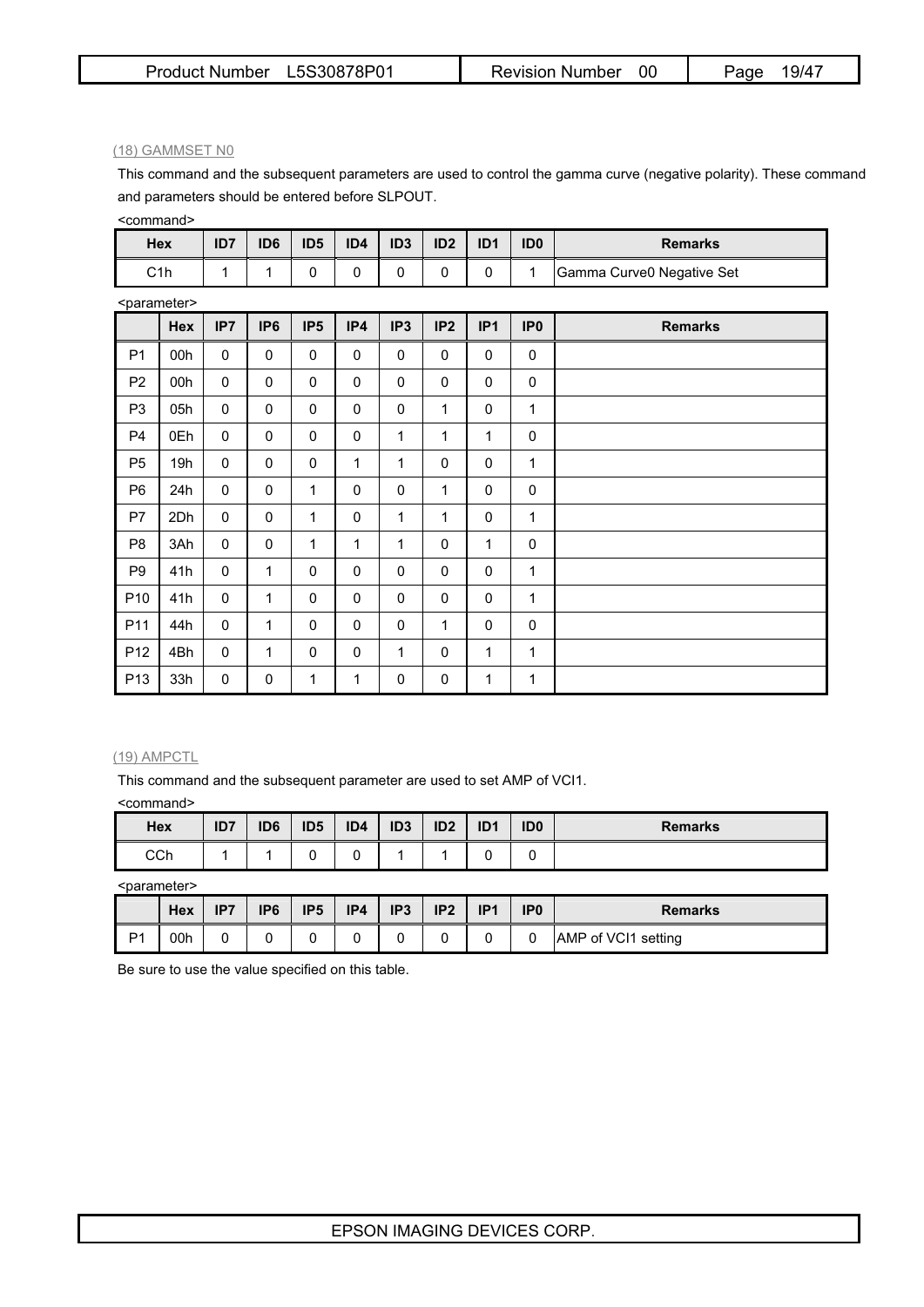| Product Number L5S30878P01 | <b>Revision Number</b> | 20/47<br>Page |
|----------------------------|------------------------|---------------|
|----------------------------|------------------------|---------------|

(20) DLS

This command and the subsequent parameter are used to set Source, VCOM and Gate level when display off. <command>

| Hex                     |     | ID <sub>7</sub> | ID <sub>6</sub> | ID <sub>5</sub> | ID4 | ID <sub>3</sub> | ID <sub>2</sub> | ID <sub>1</sub> | ID <sub>0</sub> | <b>Remarks</b> |
|-------------------------|-----|-----------------|-----------------|-----------------|-----|-----------------|-----------------|-----------------|-----------------|----------------|
| CDh                     |     |                 |                 |                 |     |                 |                 |                 |                 |                |
| <parameter></parameter> |     |                 |                 |                 |     |                 |                 |                 |                 |                |
|                         | Hex | IP7             | IP <sub>6</sub> | IP <sub>5</sub> | IP4 | IP <sub>3</sub> | IP <sub>2</sub> | IP <sub>1</sub> | IP <sub>0</sub> | <b>Remarks</b> |

< Settings for each position of Driver IC >

| <b>P11</b> | P <sub>10</sub> | <b>Source</b> | <b>VCOM</b>      | Gate |
|------------|-----------------|---------------|------------------|------|
|            |                 |               | <b>GND level</b> |      |
|            |                 |               | Undefined        |      |
|            |                 | OFF level     | Operation        |      |

P1 | - | 0 | 0 | 0 | 0 | 0 | 0 | P11 | P10 |

#### (21) RGBDN

This command and the subsequent parameter are used to set disable VSYNC, HSYNC, ENABLE and PCLK when SLEEP IN state .

<command>

| Hex | ID7 | ID <sub>6</sub> | ID <sub>5</sub> | ID4 | ID <sub>3</sub> | ID <sub>2</sub> | ID <sub>1</sub> | ID <sub>0</sub> | <b>Remarks</b> |
|-----|-----|-----------------|-----------------|-----|-----------------|-----------------|-----------------|-----------------|----------------|
| CEh |     |                 | ∼               |     |                 |                 |                 |                 |                |

<parameter>

|    | Hex | IP7 | IP6 | IP <sub>5</sub> | IP4 | IP <sub>3</sub> | IP <sub>2</sub> | ID <sub>1</sub> | IP <sub>0</sub> | <b>Remarks</b>                                           |  |  |  |
|----|-----|-----|-----|-----------------|-----|-----------------|-----------------|-----------------|-----------------|----------------------------------------------------------|--|--|--|
| D1 | -   |     |     |                 |     |                 |                 |                 | P <sub>10</sub> | ENABLE and PCLK<br>IVSYNC.<br>HSYNC,<br>Idisable setting |  |  |  |

< Settings for each position of Driver IC >

| <b>P10</b> | Disable or enable setting             |
|------------|---------------------------------------|
| 0          | VSYNC, HSYNC, ENABLE and PCLK disable |
|            | VSYNC, HSYNC, ENABLE and PCLK enable  |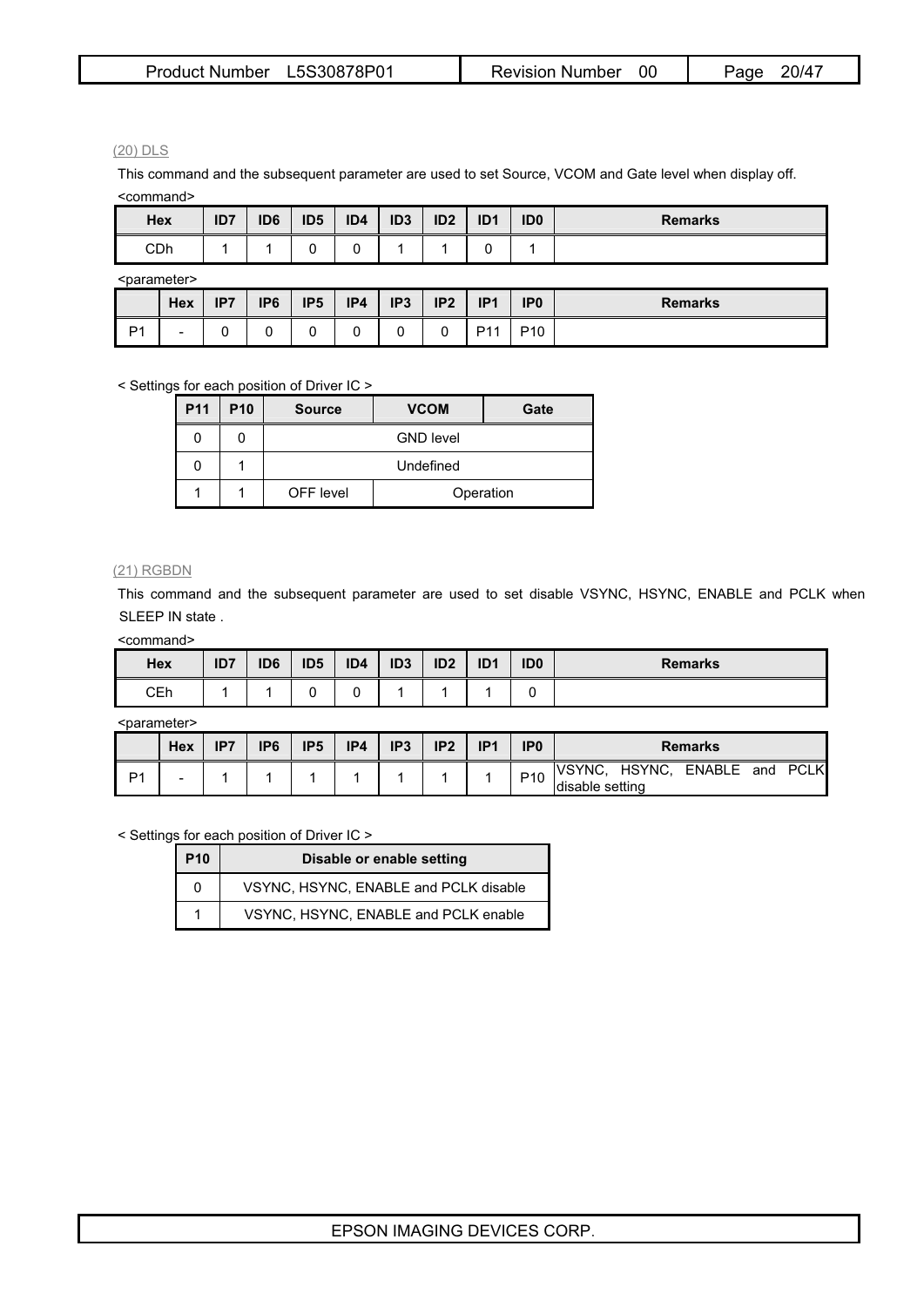| Product Number L5S30878P01 | Revision Number | 21/47<br>Page |
|----------------------------|-----------------|---------------|
|----------------------------|-----------------|---------------|

#### (22) MTPCTL

This command and the subsequent parameter are used to MTP control.

<command>

| Hex              | ID7 | ID <sub>6</sub> | ID <sub>5</sub> | ID4 | ID <sub>3</sub> | ID <sub>2</sub> | ID <sub>1</sub> | ID <sub>0</sub> | <b>Remarks</b> |
|------------------|-----|-----------------|-----------------|-----|-----------------|-----------------|-----------------|-----------------|----------------|
| D <sub>0</sub> h |     |                 | ີ               |     |                 |                 |                 |                 |                |

<parameter>

|                | <b>Hex</b> | ID7<br> | IP <sub>6</sub> | IP <sub>5</sub> | IP4 | IP <sub>3</sub> | IP <sub>2</sub> | ID <sub>1</sub><br> | IP <sub>0</sub> | <b>Remarks</b>      |
|----------------|------------|---------|-----------------|-----------------|-----|-----------------|-----------------|---------------------|-----------------|---------------------|
| D <sub>4</sub> | 02h        |         |                 |                 |     |                 |                 |                     |                 | 「P control」<br>IM I |

Be sure to use the value specified on this table.

### (23) EXTCMMOD1

EXTCMMOD1and EXTCMMOD2 commands and the subsequent parameters are the commands to access level 2 command.

<command>

| Hex              | ID7 | ID <sub>6</sub> | ID <sub>5</sub> | ID4 | ID <sub>3</sub> | ID <sub>2</sub> | ID <sub>1</sub> | ID <sub>0</sub> | <b>Remarks</b> |
|------------------|-----|-----------------|-----------------|-----|-----------------|-----------------|-----------------|-----------------|----------------|
| F <sub>0</sub> h |     |                 |                 |     |                 | ∼               |                 |                 |                |

<parameter>

|                | <b>Hex</b> | IP7 | IP <sub>6</sub> | IP <sub>5</sub> | IP4 | IP <sub>3</sub> | IP <sub>2</sub> | IP <sub>1</sub> | IP <sub>0</sub> | <b>Remarks</b> |
|----------------|------------|-----|-----------------|-----------------|-----|-----------------|-----------------|-----------------|-----------------|----------------|
| D <sub>1</sub> | 5Ah        | ∼   |                 | ັ               |     |                 |                 |                 | ∼               |                |

Be sure to use the value specified on this table.

#### (24) EXTCMMOD2

EXTCMMOD1and EXTCMMOD2 commands and the subsequent parameters are the commands to access level 2 command.

<command>

| Hex              | ID7 | ID <sub>6</sub> | ID <sub>5</sub> | ID4 | ID <sub>3</sub> | ID <sub>2</sub> | ID <sub>1</sub> | ID <sub>0</sub> | <b>Remarks</b> |
|------------------|-----|-----------------|-----------------|-----|-----------------|-----------------|-----------------|-----------------|----------------|
| F <sub>1</sub> h |     |                 |                 |     |                 |                 |                 |                 |                |

<parameter>

|                | <b>Hex</b> | IP7 | IP <sub>6</sub> | IP <sub>5</sub> | IP4 | IP <sub>3</sub> | IP <sub>2</sub> | IP1 | IP <sub>0</sub> | <b>Remarks</b> |
|----------------|------------|-----|-----------------|-----------------|-----|-----------------|-----------------|-----|-----------------|----------------|
| D <sub>1</sub> | 5Ah        |     |                 |                 |     |                 |                 |     |                 |                |

Be sure to use the value specified on this table.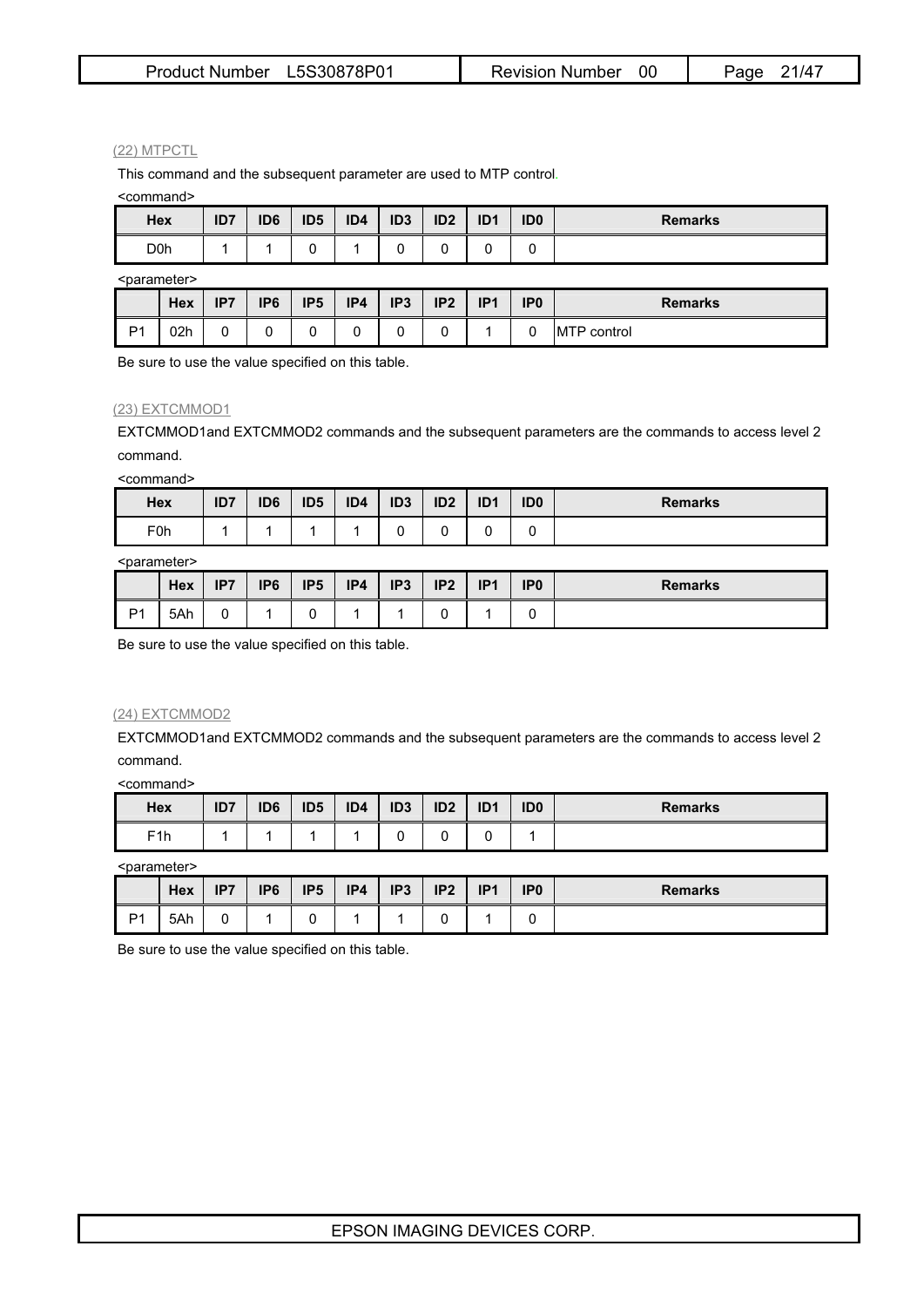| Product Number L5S30878P01 |  | Revision Number 00 |  | 22/47<br>Page |
|----------------------------|--|--------------------|--|---------------|
|----------------------------|--|--------------------|--|---------------|

# **3. ABSOLUTE MAXIMUM RATINGS**

# 3.1 ABSOLUTE MAXIMUM RATING

|                                                      |               |                    |              | $GND=0V$                         |
|------------------------------------------------------|---------------|--------------------|--------------|----------------------------------|
| <b>PARAMETER</b>                                     | <b>SYMBOL</b> | <b>RATINGS</b>     | <b>UNIT</b>  | <b>REMARKS</b>                   |
| Power Supply Voltage                                 | VDD           | $0.0 - 4.6$        |              | l*1)                             |
|                                                      | VDDI          | $0.0 - 4.6$        |              | l*1)                             |
| Input Voltage                                        | <b>VIN</b>    | $0.0 - VDDI + 0.3$ |              | l*1)                             |
| Storage Temperature Range<br>(Ambient Temperature)   | TST           | $-20 - 70$         | $^{\circ}$ C | lno dew condition                |
| Operating Temperature Range<br>(Ambient Temperature) | <b>TOP</b>    | $-10 - 60$         | $^{\circ}$ C |                                  |
| <b>LED Forward Current</b>                           | IF            | 30                 | mA           | per chip at $25^{\circ}$ C $*2)$ |

 \*1: On the other hand, For normal operations, it is desirable to use this module under the conditions according to 4. ELECTRICAL SPECIFICATIONS. If LCD modules uses beyond those conditions, malfunctioning of the module can occur and the reliability of the module may deteriorate.

\*2: The rating of maximum LED forward current is decreased along the ambient temperature as the following scheme.



The Maximum Forward Current in One LED Chip in LED Back

Stress beyond those listed under "ABSOLUTE MAXIMUM RATINGS" may cause permanent damage to the device.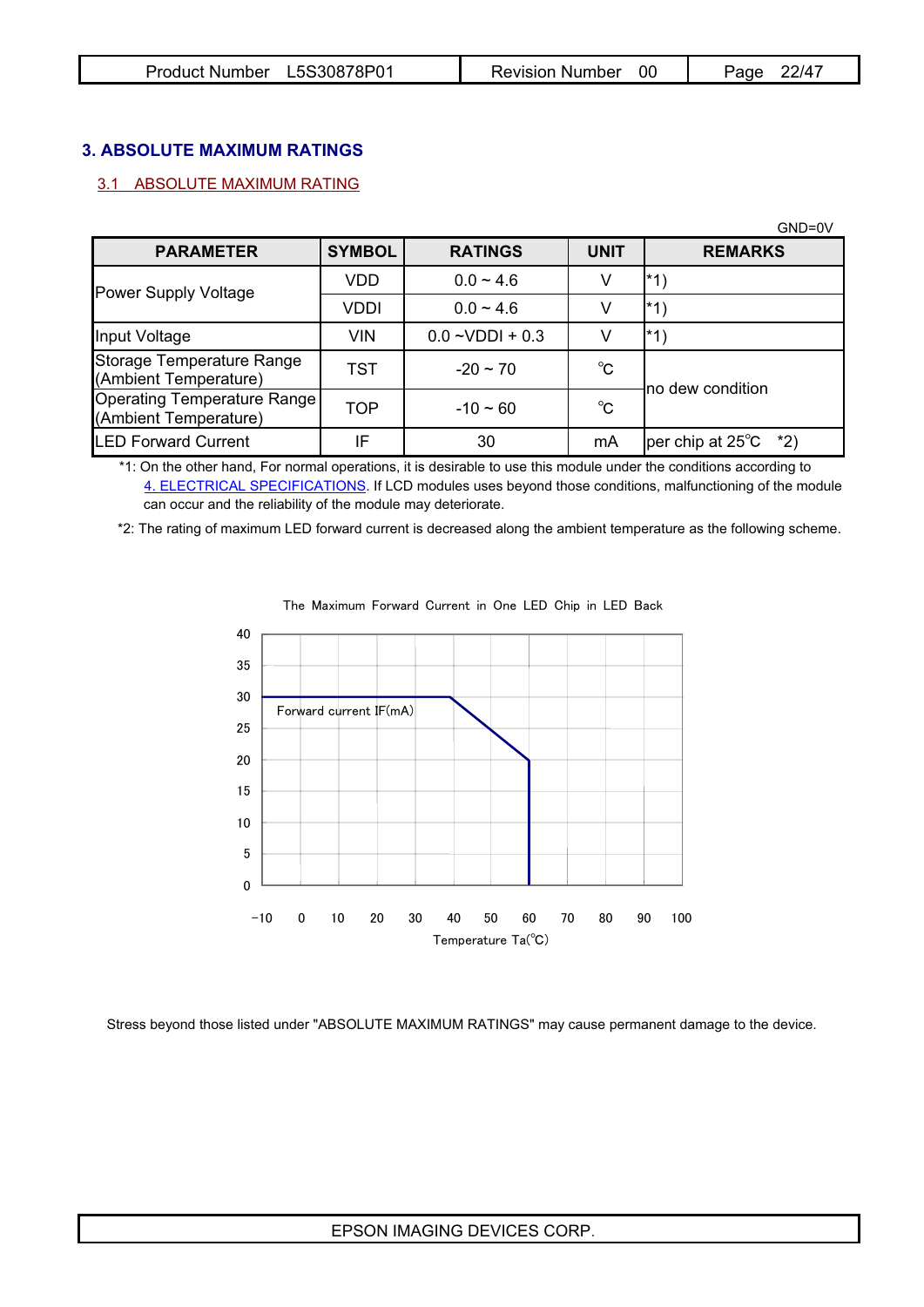# **4. ELECTRICAL SPECIFICATION**

# 4.1 DC SPECIFICATIONS

### 4.1.1 DC Specifications of General Pins

|                          |               |                  |                   |        |                   |        | $GND = 0 V$ , Ambient temperature = 25 $^{\circ}$ C unless otherwise specified |
|--------------------------|---------------|------------------|-------------------|--------|-------------------|--------|--------------------------------------------------------------------------------|
| <b>Item</b>              | <b>Symbol</b> | <b>Condition</b> |                   | Rating |                   | Unit   | <b>Pin</b>                                                                     |
|                          |               |                  | Min.              | Typ.   | Max.              |        |                                                                                |
| Power Supply Voltage     | VDD           |                  | 2.7               | 3.0    | 3.3               | V      | Pin-37,38                                                                      |
| $*1)$                    | VDDI          |                  | 2.7               | 3.0    | 3.3               | v      | Pin-36                                                                         |
| Low-level input voltage  | VIL           |                  | 0                 |        | $0.2 \times VDDI$ | V      | All input pins                                                                 |
| High-level input voltage | <b>VIH</b>    |                  | $0.8 \times VDDI$ |        | <b>VDDI</b>       | $\vee$ |                                                                                |
| Input leak current       | ILI           |                  |                   |        | 1.0               | μA     | All input pins except<br>power supply pins                                     |
| Power supply current     | <b>IDD</b>    | $*2)$            |                   | 11.5   | 17.5              | mA     | <b>IVDD</b>                                                                    |
| (RMS)                    | <b>IDDI</b>   |                  |                   | 1.4    | 2.5               | mA     | <b>IVDDI</b>                                                                   |

\*1: Rated values indicate operating range of electrical functions.

\*2: Typ. values are at the condition of power supply voltage is Typ., the ambient temperature is 25°C, full screen color bar which was written according to the timing of "4.3 DISPLAY SIGNAL INPUT TIMING".

Max. values are at the condition of power supply voltage is in a range of "DC specification", ambient temperature is in a range of operating temperature, full screen color bar which was written according to the timing of "4.3 DISPLAY SIGNAL INPUT TIMING".

< Color Bar Display >



### 4.1.2 DC Specifications of Back Light

| <b>Item</b>               | <b>Symbol</b> | <b>Condition</b>   |                          | Rating | Unit           | <b>Pin</b> |         |
|---------------------------|---------------|--------------------|--------------------------|--------|----------------|------------|---------|
|                           |               |                    | Min.                     | Typ.   | Max.           |            |         |
| forward current / circuit | IF            | $Ta = 25^{\circ}C$ | $\blacksquare$           | 20     | $\blacksquare$ | mA         |         |
| forward voltage / circuit | VF.           | $IF = 20mA$        | $\overline{\phantom{0}}$ | 9.6    | 10.5           |            | Ta=25°C |

\* Epson Imaging Devices Corporation doesn't specify these ratings.



LED forward voltage and current condition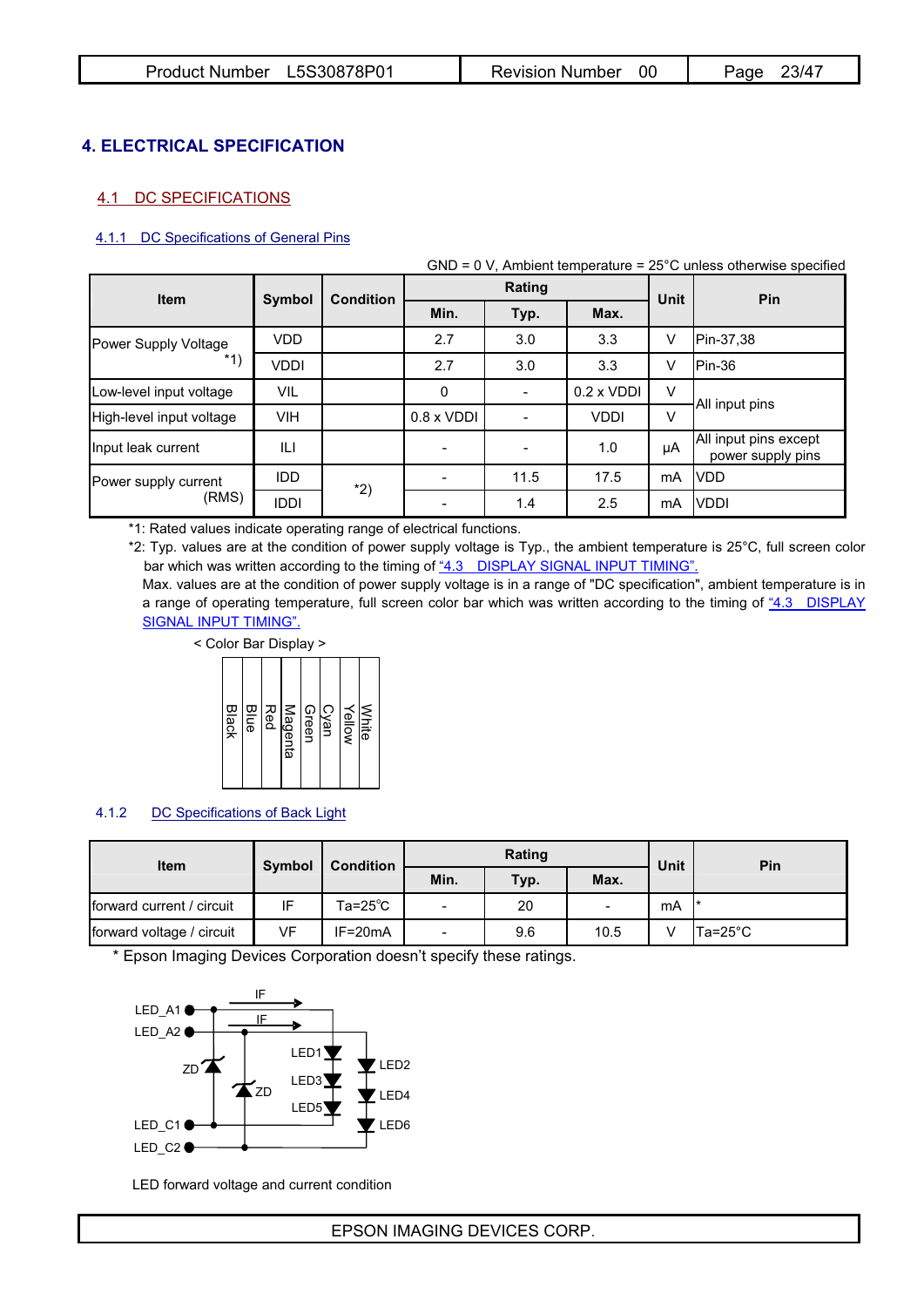| Product Number L5S30878P01 | Revision Number | 24/47<br>Page |
|----------------------------|-----------------|---------------|
|----------------------------|-----------------|---------------|

## 4.2 AC SPECIFICATIONS

## 4.2.1 Serial Interface Timing



| <b>Signal</b>      | Symbol | <b>Parameter</b>           | Min. | Max.                         | <b>Unit</b> | <b>Remarks</b> |
|--------------------|--------|----------------------------|------|------------------------------|-------------|----------------|
|                    | tSCYCW | Serial Clock Cycle         | 200  | $\overline{\phantom{a}}$     | ns          |                |
| <b>SCL</b>         | tSHW   | <b>SCL "H" Pulse Width</b> | 85   | $\overline{\phantom{0}}$     | ns          |                |
|                    | tSLW   | SCL "L" Pulse Width        | 85   | $\blacksquare$               | ns          |                |
|                    | tSCC   | $SCL$ falling $\leq -$ XCS | 35   |                              | ns          |                |
| <b>SDI</b>         | tSDS   | Data Setup Time            | 70   | $\blacksquare$               | ns          |                |
|                    | tSDH   | Data Hold Time             | 70   |                              | ns          |                |
|                    | tCHW   | IXCS "H" Pulse Width       | 100  |                              | ns          |                |
| <b>XCS</b><br>tCSS |        | <b>XCS-SCL Time</b>        | 100  | $\qquad \qquad \blacksquare$ | ns          |                |
|                    | tCSH   |                            | 120  | -                            | ns          |                |

Voltage of VDDI is in ranges of 4.1 DC SPECIFICATIONS, ambient temperature is in a range of operating temperature.

\*: When both the rising time (tr) and the falling time (tf) of input signals are less than 15 ns.

\*: Ratings are specified as intervals by at the voltage of 20% and 80% of VDDI-GND.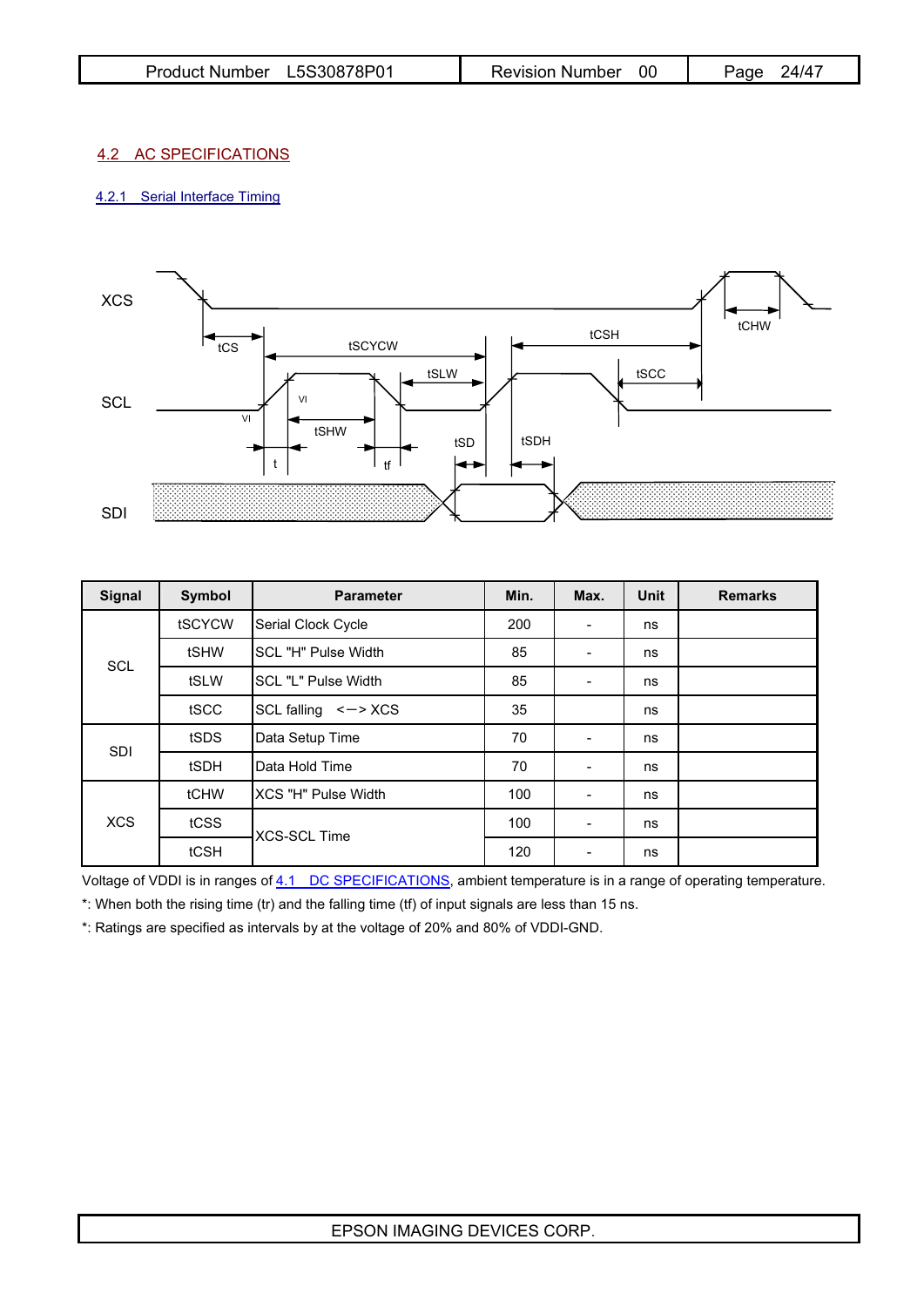# 4.2.2 Reset Timing



| <b>Signal</b> | <b>Symbol</b> | <b>Parameter</b>      | Min. | Max.                     | Unit | <b>Remarks</b> |
|---------------|---------------|-----------------------|------|--------------------------|------|----------------|
|               | tRESW         | Reset low pulse width | 100  | $\overline{\phantom{0}}$ | μs   |                |
| XRES<br>tREST |               | Reset complete time   |      | 200                      | ms   |                |

Voltage of VDDI is in ranges of 4.1. DC SPECIFICATIONS, ambient temperature is in a range of operating temperature.

\*: Ratings are specified as intervals by at the voltage of 20% and 80% of VDDI-GND.

\*: Follow it about regulations of 4.4 RECOMMENDED SEQUENCE about reset "L" pulse width when Start to supply system power.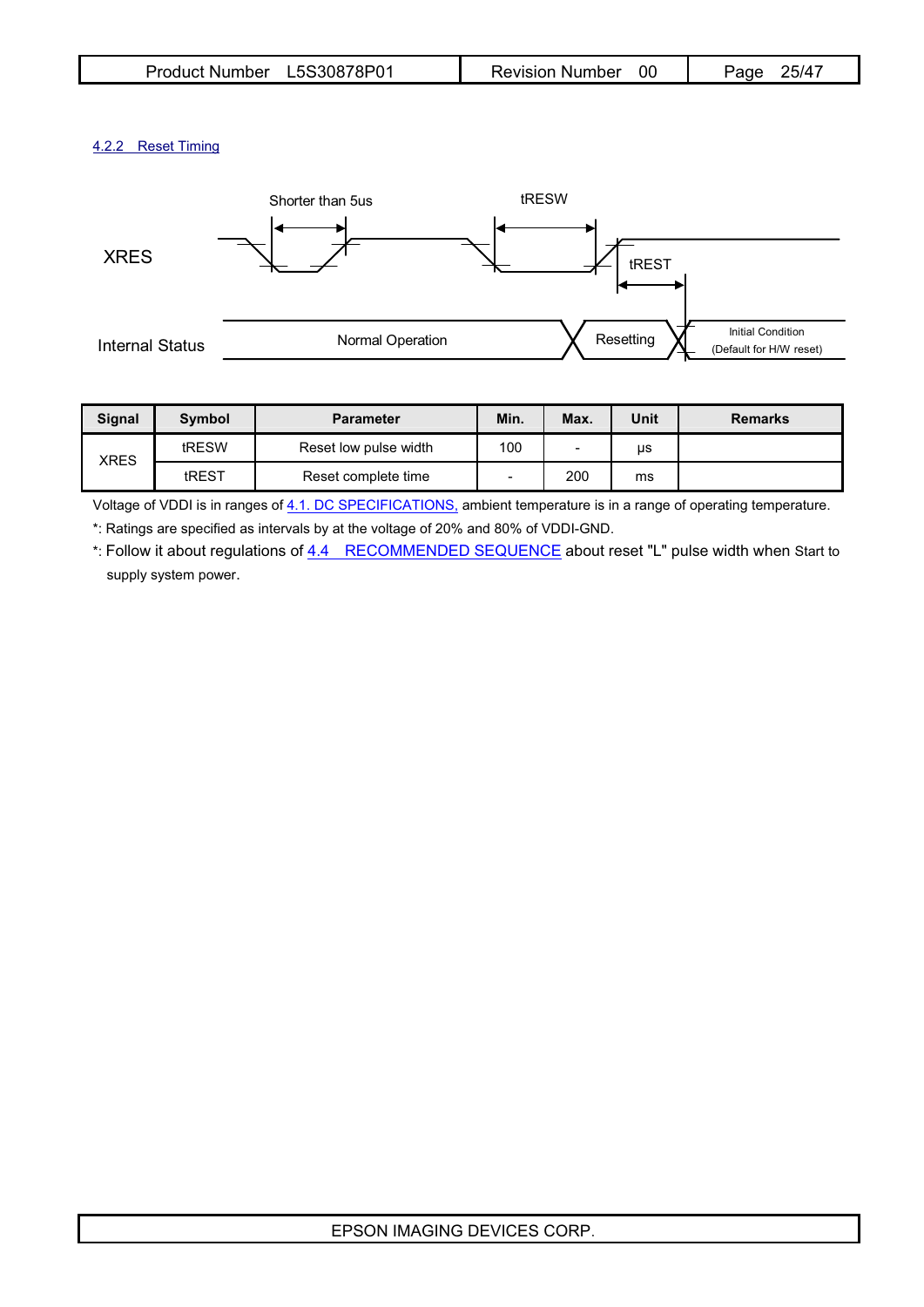| Product Number L5S30878P01 | <b>Revision Number</b> 00 | 26/47<br>Page |
|----------------------------|---------------------------|---------------|
|----------------------------|---------------------------|---------------|

# 4.2.3 RGB Interface Timing



| Signal        | Symbol | <b>Parameter</b>         | Min. | Max. | Unit | <b>Remarks</b> |
|---------------|--------|--------------------------|------|------|------|----------------|
| <b>SYNC</b>   | tDSYN  | SYNC setup time          | 40   |      | ns   |                |
|               | tDCYC  | Pixel clock cycle        | 120  |      | ns   |                |
| <b>PCLK</b>   | tDLW   | Pixel clock low time     | 45   |      | ns   |                |
|               | tDHW   | Pixel clock High time    | 45   |      | ns   |                |
| D[17:0]       | tDDS   | Data setup time          | 45   |      | ns   |                |
|               | tDDH   | <b>I</b> Data hold time  | 45   |      | ns   |                |
| <b>ENABLE</b> | tDCSS  | <b>ENABLE</b> setup time | 45   |      | ns   |                |
|               | tDCSH  | <b>ENBALE</b> hold time  | 45   |      | ns   |                |

Voltage of VDDI is in ranges of 4.1. DC SPECIFICATIONS, ambient temperature is in a range of operating temperature.

\*: When both the rising time (tr) and the falling time (tf) of input signals are less than 15 ns.

\*: Ratings are specified as intervals by at the voltage of 20% and 80% of VDDI-GND.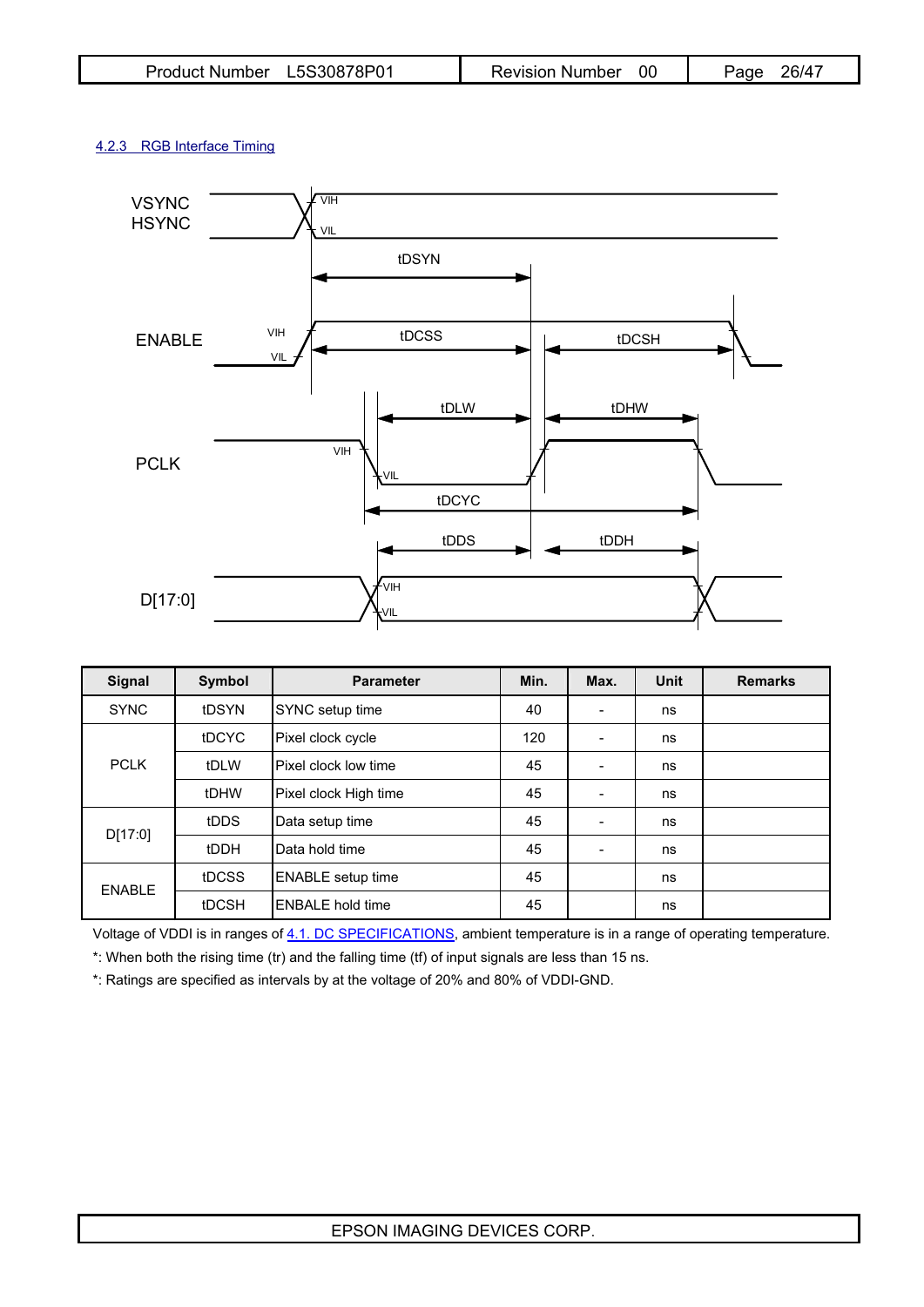# 4.3 DISPLAY SIGNAL INPUT TIMING

1) Horizontal Timing



| <b>Parameter</b>       | Symbol         | Min.           | Typ. | Max.                     | <b>Unit</b> | <b>Remarks</b> |
|------------------------|----------------|----------------|------|--------------------------|-------------|----------------|
| HS cycle               | <b>HP</b>      |                | 264  | $\overline{\phantom{0}}$ | <b>CLK</b>  |                |
| HS low pulse width     | <b>HS</b>      |                | 8    | $\blacksquare$           | <b>CLK</b>  |                |
| Horizontal back porch  | <b>HBP</b>     |                | 8    | $\overline{\phantom{0}}$ | <b>CLK</b>  |                |
| IHS + HBP              | HS+HBP         |                | 16   |                          | <b>CLK</b>  |                |
| Horizontal front porch | <b>HFP</b>     |                | 8    |                          | <b>CLK</b>  |                |
| Horizontal active area | <b>HDISP</b>   | $\blacksquare$ | 240  | $\blacksquare$           | <b>CLK</b>  |                |
| Frame cycle            | $\blacksquare$ |                | 60   |                          | Hz          |                |
| Pixel clock Frequency  | <b>DCKP</b>    |                | 6.4  |                          | <b>MHz</b>  |                |

### 2) Vertical Timing



| <b>Parameter</b>         | Symbol       | Min.                     | Typ. | Max. | <b>Unit</b> | <b>Remarks</b> |
|--------------------------|--------------|--------------------------|------|------|-------------|----------------|
| Vertical cycle           | VP           | $\overline{\phantom{a}}$ | 404  |      | Н           |                |
| Vertical Low pulse width | VS           |                          |      |      | Н           |                |
| Vertical back porch      | <b>VBP</b>   | $\overline{\phantom{0}}$ |      |      | Н           |                |
| VS + VBP                 | VS+VBP       | $\blacksquare$           | 2    |      | н           |                |
| Vertical front porch     | <b>VFP</b>   | $\overline{\phantom{a}}$ | 2    |      | Н           |                |
| Vertical active area     | <b>VDISP</b> | $\blacksquare$           | 400  |      | Н           |                |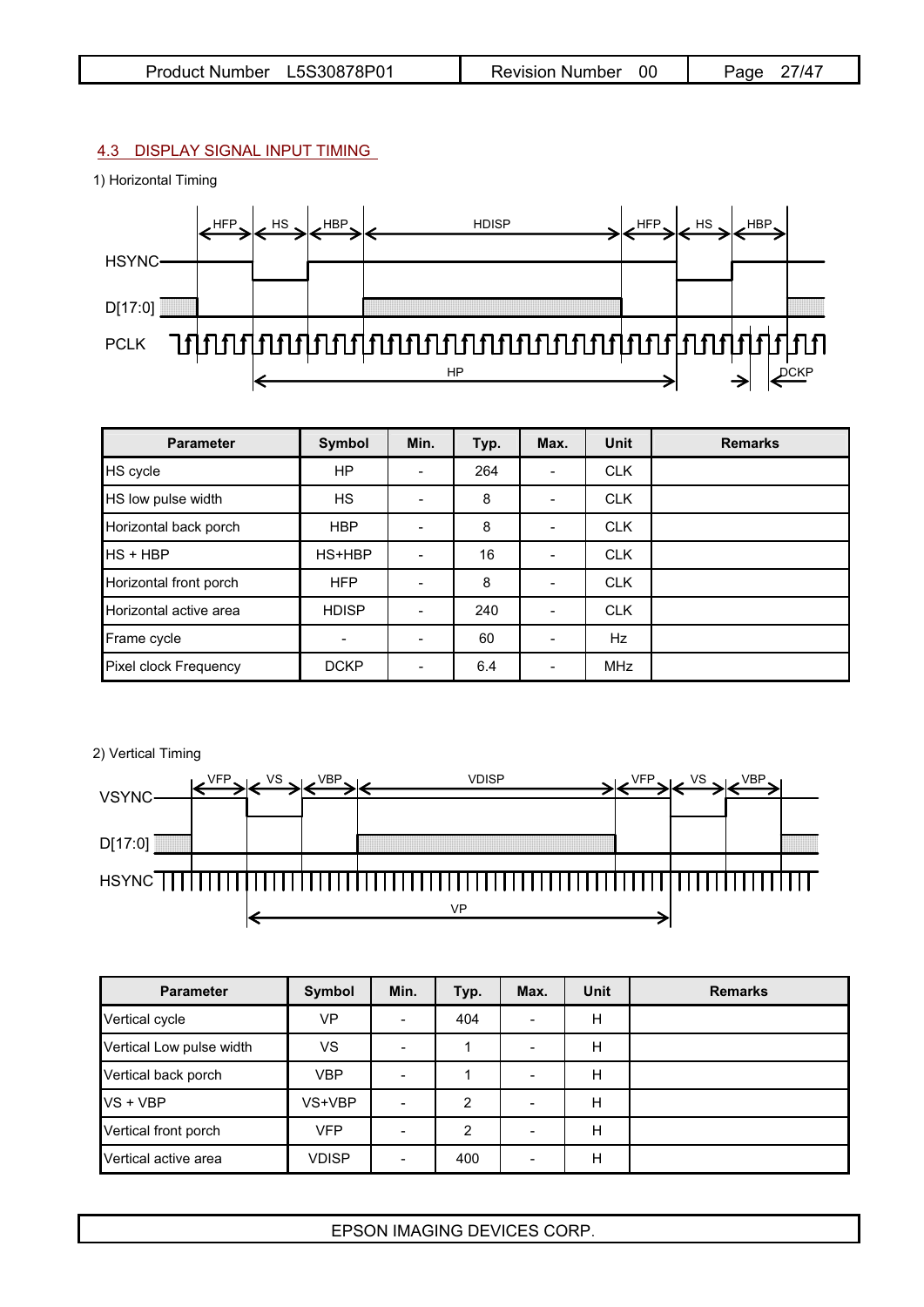### 4.4 RECOMMENDED SEQUENCE

- -1) Start to supply system power.
- -2) Make a device reset after starting to supply the system power. (XRES must be kept "L" for more than 2ms.)
- -3) Wait more than 200ms after releasing the system reset \*1)
- -4) Transfer commands for initial setting and turning on.
	- (See4.4.1 Power ON Sequence)
- -5) Transfer commands to turn off. (See4.4.2 Power OFF Sequence)
- -6) Stop to supply system power.

Required intervals are described in the following chart and the table of "4.4.1" to "4.4.2".



Notes)

\* XRES must be maintained to "LOW" more than 2ms after turning on the system power (VDD, VDDI).

\* The rising speed of VDD or VDDI should be less than 2V/100µs.

\* VDD (min.) and VDDI (min.) are minimum voltage of VDD and VDDI. Please refer to 4.1 DC SPECIFICATIONS.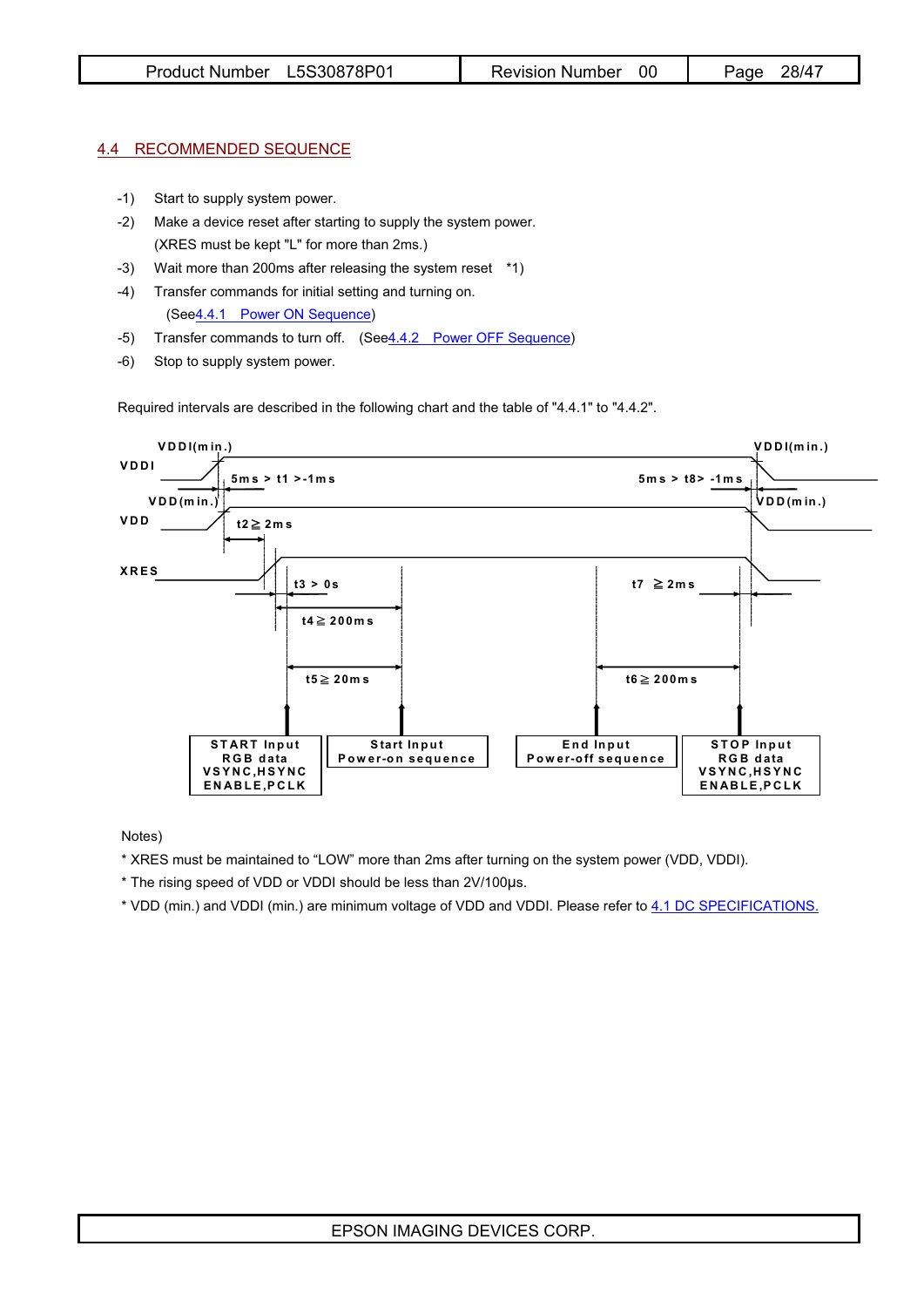## 4.4.1 Power ON Sequence

| Power Supply                                     |                   | $VDDI=3.0V$      | GAMMSETP0     | <b>CMD</b>       | C0 <sub>k</sub>  |
|--------------------------------------------------|-------------------|------------------|---------------|------------------|------------------|
|                                                  |                   | $VDD=3.0V$       |               | PRM1             | 00h              |
|                                                  | <b>Hard Reset</b> |                  |               | PRM <sub>2</sub> | 00h              |
| RGB data , VSYNC , HSYNC , ENABLE and PCLK start |                   |                  |               | PRM3             | 05h              |
|                                                  |                   |                  |               | PRM4             | 0Eh              |
| Wait                                             |                   | More than 200ms  |               | PRM <sub>5</sub> | 19h              |
| EXTCMMOD1                                        | CMD               | F <sub>0</sub> h |               | PRM <sub>6</sub> | 24h              |
|                                                  | PRM1              | 5Ah              |               | PRM7             | 2Dh              |
| EXTCMMOD2                                        | <b>CMD</b>        | F1h              |               | PRM8             | 3Ah              |
|                                                  | PRM1              | 5Ah              |               | PRM9             | 41h              |
| <b>DISCTL</b>                                    | <b>CMD</b>        | B <sub>0</sub> h |               | PRM10            | 41h              |
|                                                  | PRM1              | 29h              |               | PRM11            | 44h              |
|                                                  | PRM <sub>2</sub>  | 23h              |               | <b>PRM12</b>     | 4Bh              |
|                                                  | PRM3              | 23h              |               | PRM13            | 33h              |
|                                                  | PRM4              | 23h              | GAMMSETN0     | <b>CMD</b>       | C1r              |
|                                                  | PRM <sub>5</sub>  | 02h              |               | PRM1             | 00h              |
|                                                  | PRM <sub>6</sub>  | 2Ah              |               | PRM <sub>2</sub> | 00h              |
|                                                  | PRM7              | 2Ah              |               | PRM3             | 05h              |
|                                                  | PRM <sub>8</sub>  | 2Ah              |               | PRM4             | 0Eh              |
|                                                  |                   |                  |               |                  |                  |
|                                                  | PRM9              | 02h              |               | PRM <sub>5</sub> | 19h              |
|                                                  | PRM10             | 26h              |               | PRM <sub>6</sub> | 24h              |
|                                                  | <b>PRM11</b>      | 26h              |               | PRM7             | 2Dr              |
|                                                  | PRM <sub>12</sub> | 26h              |               | PRM <sub>8</sub> | 3Ah              |
|                                                  | PRM13             | B <sub>2</sub> h |               | PRM9             | 41h              |
|                                                  | PRM14             | 3Fh              |               | PRM10            | 41h              |
|                                                  | <b>PRM15</b>      | 55h              |               | <b>PRM11</b>     | 44h              |
|                                                  | PRM16             | 07h              |               | <b>PRM12</b>     | 4Bh              |
|                                                  | PRM <sub>17</sub> | 0Fh              |               | PRM13            | 33h              |
|                                                  | PRM <sub>18</sub> | 0Ch              | <b>PWMENB</b> | <b>CMD</b>       | 8Ar              |
|                                                  | PRM19             | CCh              |               | PRM1             | 01h              |
|                                                  | <b>PRM20</b>      | $\overline{CCh}$ | <b>ADCCTL</b> | <b>CMD</b>       | 5Bh              |
| <b>PWRCTL</b>                                    | <b>CMD</b>        | B <sub>1</sub> h |               | PRM1             | CCI              |
|                                                  | PRM1              | 2Bh              | <b>SSLCTL</b> | <b>CMD</b>       | 70h              |
|                                                  | PRM <sub>2</sub>  | 00h              |               | PRM1             | 00h              |
|                                                  | PRM3              | 3Eh              | <b>RGBDN</b>  | <b>CMD</b>       | <b>CEI</b>       |
|                                                  | PRM4              | 5Ah              |               | PRM1             | FFr              |
|                                                  | PRM <sub>5</sub>  | 0Eh              | <b>MADCTL</b> | <b>CMD</b>       | 36h              |
|                                                  | PRM <sub>6</sub>  | 02h              |               | PRM1             | 48h              |
|                                                  | PRM7              | CDh              | <b>MADDEF</b> | <b>CMD</b>       | B <sub>8</sub> r |
|                                                  | PRM <sub>8</sub>  | 00h              |               | PRM1             | 00h              |
|                                                  |                   |                  |               |                  |                  |
|                                                  | PRM9              | 00h              |               | PRM <sub>2</sub> | 00h              |
|                                                  | PRM <sub>10</sub> | 02h              |               | PRM3             | 00h              |
|                                                  | <b>PRM11</b>      | 0Bh              | <b>CASET</b>  | <b>CMD</b>       | 2Ah              |
|                                                  | <b>PRM12</b>      | 00h              |               | PRM1             | 00h              |
|                                                  | PRM13             | 00h              |               | PRM <sub>2</sub> | 00h              |
|                                                  | PRM14             | 02h              |               | PRM3             | 00h              |
|                                                  | PRM <sub>15</sub> | 00h              |               | PRM4             | EFr              |
|                                                  | PRM <sub>16</sub> | 00h              | <b>PASET</b>  | CMD              | 2Bh              |
|                                                  | PRM17             | 02h              |               | PRM1             | 00h              |
|                                                  | PRM18             | 00h              |               | PRM <sub>2</sub> | 00h              |
|                                                  | PRM19             | 00h              |               | PRM3             | 01h              |
| <b>APMCTL</b>                                    | <b>CMD</b>        | CCh              |               | PRM4             | 8Fh              |
|                                                  | PRM1              | 00h              | <b>SLPOUT</b> | <b>CMD</b>       | 11h              |
| <b>MTPCTL</b>                                    | <b>CMD</b>        | D <sub>0</sub> h | Wait          |                  | More than 2      |
|                                                  | PRM1              | 02h              | <b>DLS</b>    | <b>CMD</b>       | CD               |
| <b>RGBIF</b>                                     | <b>CMD</b>        | B <sub>2</sub> h |               | PRM1             | 03h              |
|                                                  | PRM1              | 90h              | <b>DISON</b>  | CMD              | 29h              |
|                                                  |                   |                  |               |                  |                  |
|                                                  | PRM <sub>2</sub>  | 00h              |               |                  |                  |
|                                                  | PRM3              | 02h              |               |                  |                  |
|                                                  | PRM4              | 02h              |               |                  |                  |
|                                                  | PRM <sub>5</sub>  | 10h              |               |                  |                  |
|                                                  | PRM <sub>6</sub>  | 08h              |               |                  |                  |
| COLMOD                                           | CMD               | 3Ah              |               |                  |                  |
|                                                  | PRM1              | 06h              |               |                  |                  |
| <b>GAMSET</b>                                    | <b>CMD</b>        | 26h              |               |                  |                  |
|                                                  | PRM1              | 01h              |               |                  |                  |

| Power Supply  |                                              | $VDDI=3.0V$      | GAMMSETP0     | <b>CMD</b>        | C <sub>0</sub> h        |
|---------------|----------------------------------------------|------------------|---------------|-------------------|-------------------------|
|               |                                              | $VDD=3.0V$       |               | PRM1              | 00h                     |
|               | <b>Hard Reset</b>                            |                  |               | PRM <sub>2</sub>  | 00h                     |
|               | 3 data , VSYNC, HSYNC, ENABLE and PCLK start |                  |               | PRM3              | 05h                     |
|               |                                              |                  |               | PRM4              | 0Eh                     |
| Wait          |                                              | More than 200ms  |               | PRM <sub>5</sub>  | 19h                     |
| TCMMOD1       | <b>CMD</b>                                   | F <sub>0</sub> h |               | PRM <sub>6</sub>  | 24h                     |
|               | PRM1                                         | 5Ah              |               | PRM7              | 2Dh                     |
| TCMMOD2       | <b>CMD</b>                                   | F <sub>1</sub> h |               | PRM <sub>8</sub>  | 3Ah                     |
|               | PRM1                                         | 5Ah              |               | PRM9              | 41h                     |
| <b>DISCTL</b> | <b>CMD</b>                                   | B <sub>0</sub> h |               | <b>PRM10</b>      | 41h                     |
|               | PRM1                                         | 29h              |               | <b>PRM11</b>      | 44h                     |
|               | PRM <sub>2</sub>                             | 23h              |               | <b>PRM12</b>      | 4Bh                     |
|               | PRM3                                         | 23h              |               | PRM13             | 33h                     |
|               | PRM4                                         | 23h              | GAMMSETN0     | <b>CMD</b>        | C1h                     |
|               | PRM <sub>5</sub>                             | 02h              |               | PRM1              | 00h                     |
|               | PRM <sub>6</sub>                             | 2Ah              |               | PRM <sub>2</sub>  | 00h                     |
|               | PRM7                                         | 2Ah              |               | PRM3              | 05h                     |
|               | PRM <sub>8</sub>                             | 2Ah              |               | PRM4              | 0Eh                     |
|               | PRM9                                         | 02h              |               | PRM <sub>5</sub>  | 19h                     |
|               | <b>PRM10</b>                                 | 26h              |               | PRM <sub>6</sub>  | 24h                     |
|               | <b>PRM11</b>                                 | 26h              |               | PRM7              | 2Dh                     |
|               | <b>PRM12</b>                                 | 26h              |               | PRM <sub>8</sub>  | 3Ah                     |
|               | PRM13                                        | B <sub>2</sub> h |               | PRM9              | 41h                     |
|               | <b>PRM14</b>                                 | 3Fh              |               | <b>PRM10</b>      | 41h                     |
|               | <b>PRM15</b>                                 | 55h              |               | <b>PRM11</b>      | 44h                     |
|               |                                              |                  |               |                   |                         |
|               | PRM <sub>16</sub>                            | 07h              |               | PRM <sub>12</sub> | 4Bh                     |
|               | PRM17                                        | 0Fh              |               | PRM13             | 33h                     |
|               | PRM18                                        | 0Ch              | <b>PWMENB</b> | <b>CMD</b>        | 8Ah                     |
|               | PRM19                                        | CCh              |               | PRM1              | 01h                     |
|               | <b>PRM20</b>                                 | CCh              | <b>ADCCTL</b> | <b>CMD</b>        | 5Bh                     |
| <b>PWRCTL</b> | <b>CMD</b>                                   | B <sub>1</sub> h |               | PRM1              | $\overline{\text{CCh}}$ |
|               | PRM1                                         | 2Bh              | <b>SSLCTL</b> | <b>CMD</b>        | 70h                     |
|               | PRM <sub>2</sub>                             | 00h              |               | PRM1              | 00h                     |
|               | PRM3                                         | 3Eh              | <b>RGBDN</b>  | <b>CMD</b>        | CEh                     |
|               | PRM4                                         | 5Ah              |               | PRM1              | FFh                     |
|               | PRM <sub>5</sub>                             | 0Eh              | <b>MADCTL</b> | <b>CMD</b>        | 36h                     |
|               | PRM <sub>6</sub>                             | 02h              |               | PRM1              | 48h                     |
|               | PRM7                                         | CDh              | <b>MADDEF</b> | <b>CMD</b>        | B <sub>8</sub> h        |
|               | PRM <sub>8</sub>                             | 00h              |               | PRM1              | 00h                     |
|               | PRM9                                         | 00h              |               | PRM <sub>2</sub>  | 00h                     |
|               | <b>PRM10</b>                                 | 02h              |               | PRM3              | 00h                     |
|               | <b>PRM11</b>                                 | 0Bh              | <b>CASET</b>  | <b>CMD</b>        | 2Ah                     |
|               | <b>PRM12</b>                                 | 00h              |               | PRM1              | 00h                     |
|               | PRM <sub>13</sub>                            | 00h              |               | PRM <sub>2</sub>  | 00h                     |
|               | PRM14                                        | 02h              |               | PRM3              | 00h                     |
|               | <b>PRM15</b>                                 | 00h              |               | PRM4              | EFh                     |
|               | PRM16                                        | 00h              | <b>PASET</b>  | CMD               | 2Bh                     |
|               | PRM17                                        | 02h              |               | PRM1              | 00h                     |
|               | PRM18                                        | 00h              |               | PRM <sub>2</sub>  | 00h                     |
|               | PRM19                                        | 00h              |               | PRM3              | 01h                     |
| <b>APMCTL</b> | <b>CMD</b>                                   | CCh              |               | PRM4              | 8Fh                     |
|               | PRM1                                         | 00h              | <b>SLPOUT</b> | <b>CMD</b>        | 11h                     |
| <b>MTPCTL</b> | CMD                                          | D <sub>0</sub> h | Wait          |                   | More than 200ms         |
|               | PRM1                                         | 02h              | DLS           | <b>CMD</b>        | CDh                     |
| <b>RGBIF</b>  | <b>CMD</b>                                   | B <sub>2</sub> h |               | PRM1              | 03h                     |
|               | PRM1                                         | 90h              | <b>DISON</b>  | <b>CMD</b>        | 29h                     |
|               |                                              |                  |               |                   |                         |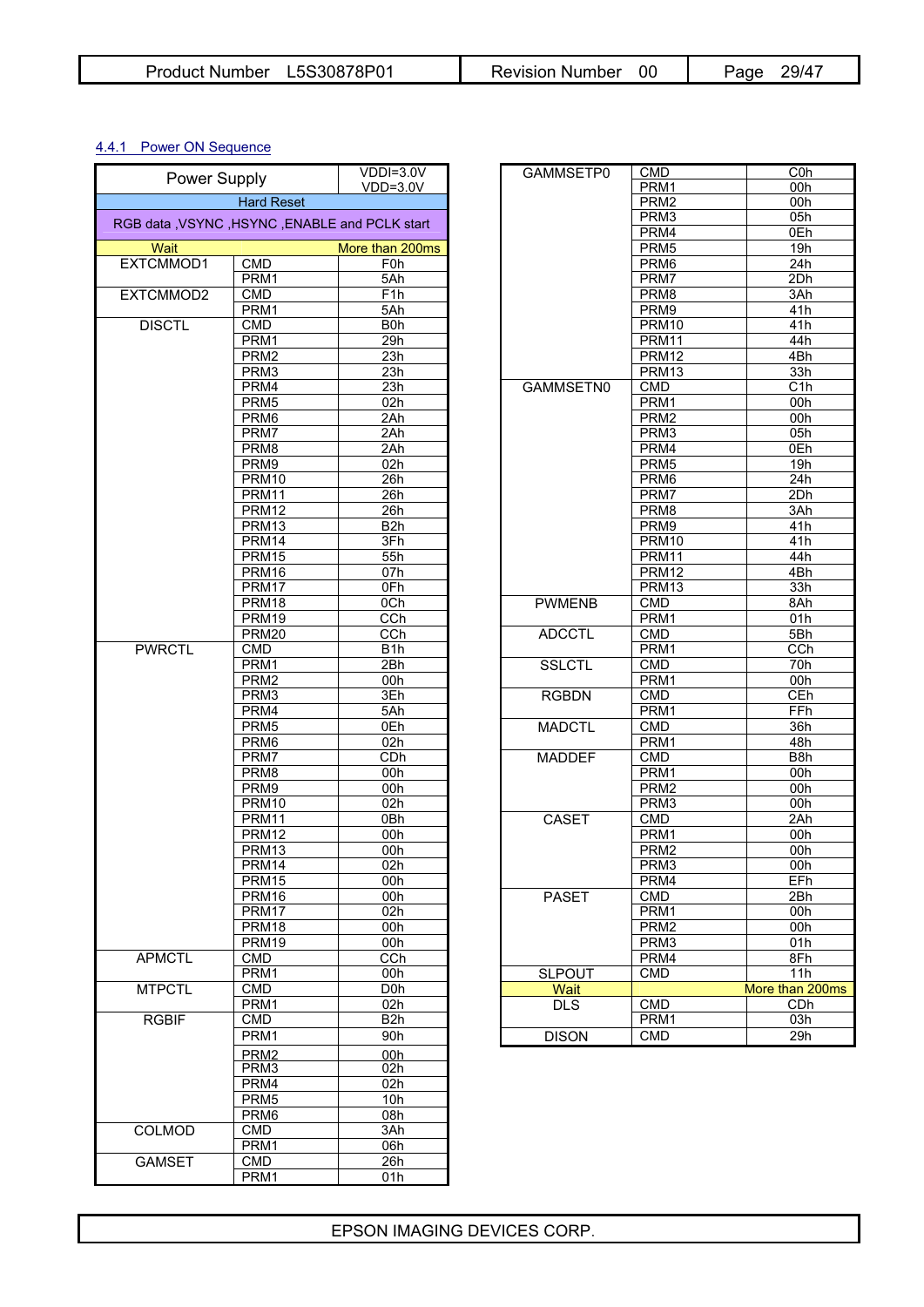# 4.4.2 Power OFF Sequence

| Display On state |                                            |                 |  |  |  |  |  |
|------------------|--------------------------------------------|-----------------|--|--|--|--|--|
| <b>DISOFF</b>    | <b>CMD</b>                                 | 28h             |  |  |  |  |  |
| Wait             |                                            | More than 40ms  |  |  |  |  |  |
| <b>DLS</b>       | <b>CMD</b>                                 | CDh             |  |  |  |  |  |
|                  | PRM1                                       | 00h             |  |  |  |  |  |
| <b>SLPIN</b>     | <b>CMD</b>                                 | 10 <sub>h</sub> |  |  |  |  |  |
| <b>RGBDN</b>     | <b>CMD</b>                                 | CEh             |  |  |  |  |  |
|                  | PRM1                                       | FEh             |  |  |  |  |  |
| Wait             |                                            | More than 200ms |  |  |  |  |  |
|                  | RGB data , VSYNC , HSYNC , ENABLE and PCLK |                 |  |  |  |  |  |
| stop             |                                            |                 |  |  |  |  |  |
|                  | Power OFF                                  |                 |  |  |  |  |  |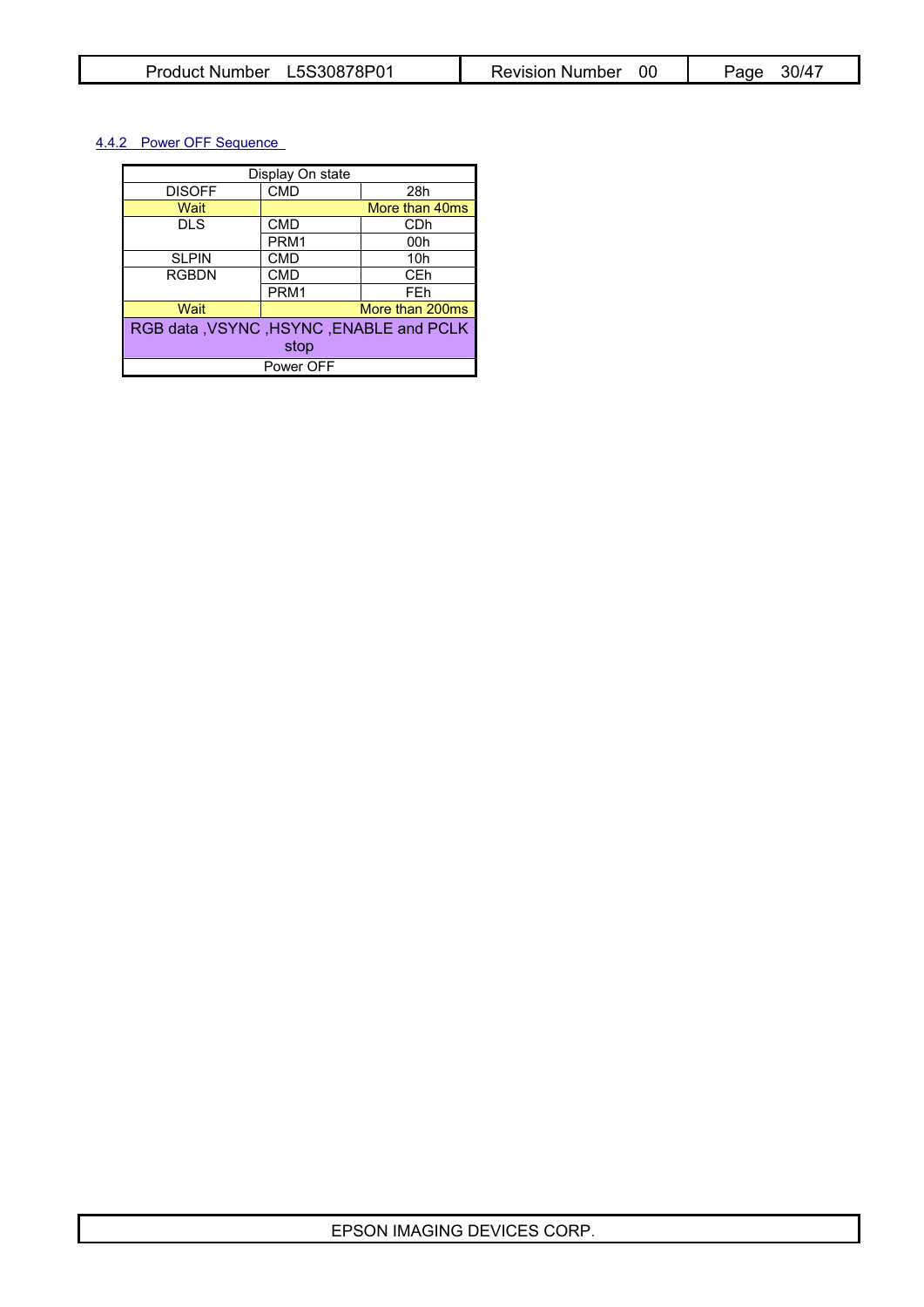| Product Number L5S30878P01 | Revision Number | 31/47<br>Page |
|----------------------------|-----------------|---------------|
|----------------------------|-----------------|---------------|

# **5. OPTICAL SPECIFICATIONS**

Values in "OPTICAL SPECIFICATIONS" are provided under the following conditions.

- \* Frame Frequency : 60Hz
- \* VDD/VDDI : 3.0V,

### 5.1 OPTICAL CHARACTERISTICS

#### 5.1.1 Transmissive Mode (Backlight ON)

|                             |              |                          |                          |        |                              |             |                  | $Ta = 25^{\circ}C$ |
|-----------------------------|--------------|--------------------------|--------------------------|--------|------------------------------|-------------|------------------|--------------------|
| Item                        |              | <b>Symbol</b>            |                          | Rating |                              | <b>Unit</b> | <b>Condition</b> | <b>Remarks</b>     |
|                             |              |                          | Min.                     | Typ.   | Max.                         |             |                  |                    |
| Contrast ratio              |              | CR                       | 120                      | 180    |                              |             | 1(1)             |                    |
|                             | Rise         | tr                       | $\overline{\phantom{0}}$ | 6      | 9                            |             |                  |                    |
| Response time               | Fall         | tf                       | $\overline{a}$           | 25     | 37                           | ms          | 2(1)             |                    |
| <b>Brightness</b>           |              | B                        | 150                      | 200    | $\overline{\phantom{a}}$     | cd/m2       | 7(1)             |                    |
|                             |              | Wx                       | 0.26                     | 0.31   | 0.36                         |             |                  |                    |
|                             |              | Wy                       | 0.28                     | 0.33   | 0.38                         | 3(1)        |                  |                    |
|                             |              | <b>Rx</b>                | $\overline{\phantom{0}}$ | 0.53   | $\overline{\phantom{a}}$     |             |                  |                    |
| Color                       |              | <b>Ry</b>                | $\overline{\phantom{a}}$ | 0.32   | $\overline{\phantom{a}}$     |             |                  |                    |
| Coordinates                 |              | Gx                       | $\overline{\phantom{0}}$ | 0.32   | $\overline{\phantom{a}}$     |             |                  |                    |
|                             |              | Gy                       | $\overline{\phantom{a}}$ | 0.53   | $\qquad \qquad \blacksquare$ |             |                  |                    |
|                             |              | Bx                       | $\overline{a}$           | 0.16   | $\qquad \qquad \blacksquare$ |             |                  |                    |
|                             |              | By                       | $\overline{\phantom{0}}$ | 0.14   | $\qquad \qquad \blacksquare$ |             |                  |                    |
| NTSC ratio                  |              | $\overline{\phantom{a}}$ | $\overline{a}$           | 37     | $\overline{\phantom{a}}$     | $\%$        | 4(1)             |                    |
|                             | $\phi = 0$   |                          | 50                       | 60     | $\overline{\phantom{a}}$     |             |                  |                    |
| Viewing                     | $\phi = 90$  |                          | 50                       | 60     | $\qquad \qquad \blacksquare$ |             |                  |                    |
| Angle                       | $\phi = 180$ | -                        | 35                       | 45     | $\qquad \qquad \blacksquare$ | deg.        | 6(1)             | $CR \ge 10$        |
|                             | $\phi = 270$ |                          | 35                       | 45     | -                            |             |                  |                    |
| <b>Brightness deviation</b> |              | -                        | 60                       | 80     | -                            | $\%$        | 7(1)             |                    |

# 5.1.2 Reflective mode (Backlight OFF)

Ta =  $25^\circ$ C  $^{-1}$  and  $^{-1}$  and  $^{-1}$  and  $^{-1}$  and  $^{-1}$  and  $^{-1}$  and  $^{-1}$  and  $^{-1}$  and  $^{-1}$  and  $^{-1}$  and  $^{-1}$  and  $^{-1}$  and  $^{-1}$  and  $^{-1}$  and  $^{-1}$  and  $^{-1}$  and  $^{-1}$  and  $^{-1}$  and  $^{-1}$  and  $^{-1}$  and  $^{-1}$  an

| <b>Item</b>    | <b>Symbol</b> | Rating         |      |      | Unit | <b>Condition</b> | <b>Remarks</b> |
|----------------|---------------|----------------|------|------|------|------------------|----------------|
|                |               | Min.           | Typ. | Max. |      |                  |                |
| Contrast ratio | СR            | 13             | 18   |      |      | 1(2)             |                |
| Reflectance    | R             | 5              |      |      | $\%$ | 5(2)             |                |
| Color          | Wx            |                | 0.31 |      | 3(2) |                  |                |
| Coordinates    | Wy            | $\blacksquare$ | 0.33 | ۰    |      |                  |                |
| NTSC ratio     |               |                | 9    |      | $\%$ | 4(2)             |                |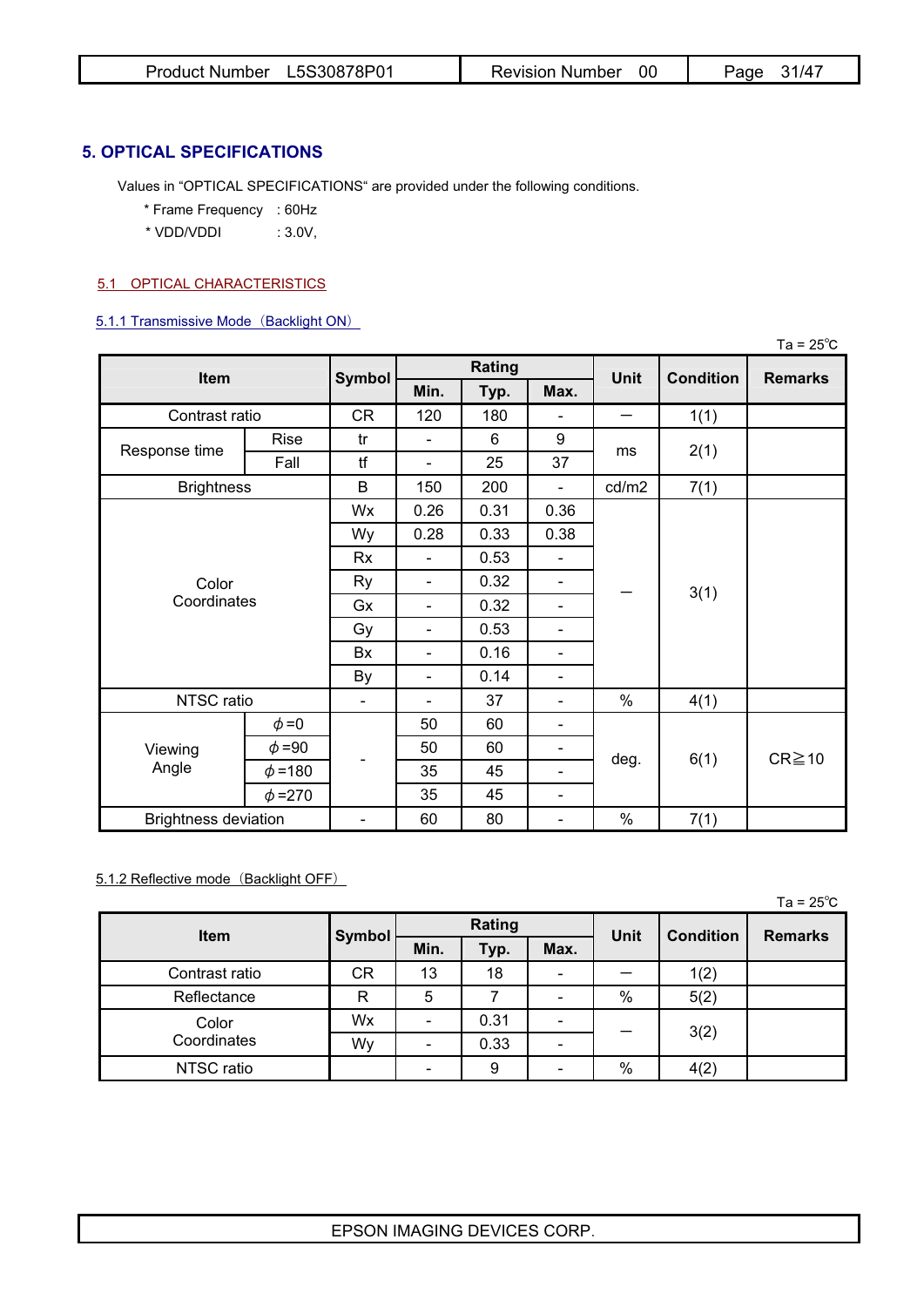#### 5.2 DEFINITIONS AND CONDITIONS

#### 5.2.1 Definitions of Optical Characteristics

#### Definition 1

Contrast ratio : Contrast ratio is showed by this calculating formula. CR : Contrast ratio Lw(White) : Brightness of white raster at standard measurement conditions. Lb(Black) : Brightness of black raster at standard measurement conditions.

CR = Lw (White) / Lb (Black)

#### Definition 2

Responsiveness :

tf: This is a time that increases to 90% of total change of the screen surface brightness from the point of 10%, after data signal is switched from black-raster to white-raster.

tr: This is a time that decreases to 10% of total change of the screen surface brightness from the point of 90%, after data signal is switched from white-raster to black-raster.

Normally White



- tf: Response time from Black to White
- tr: Response time from White to Black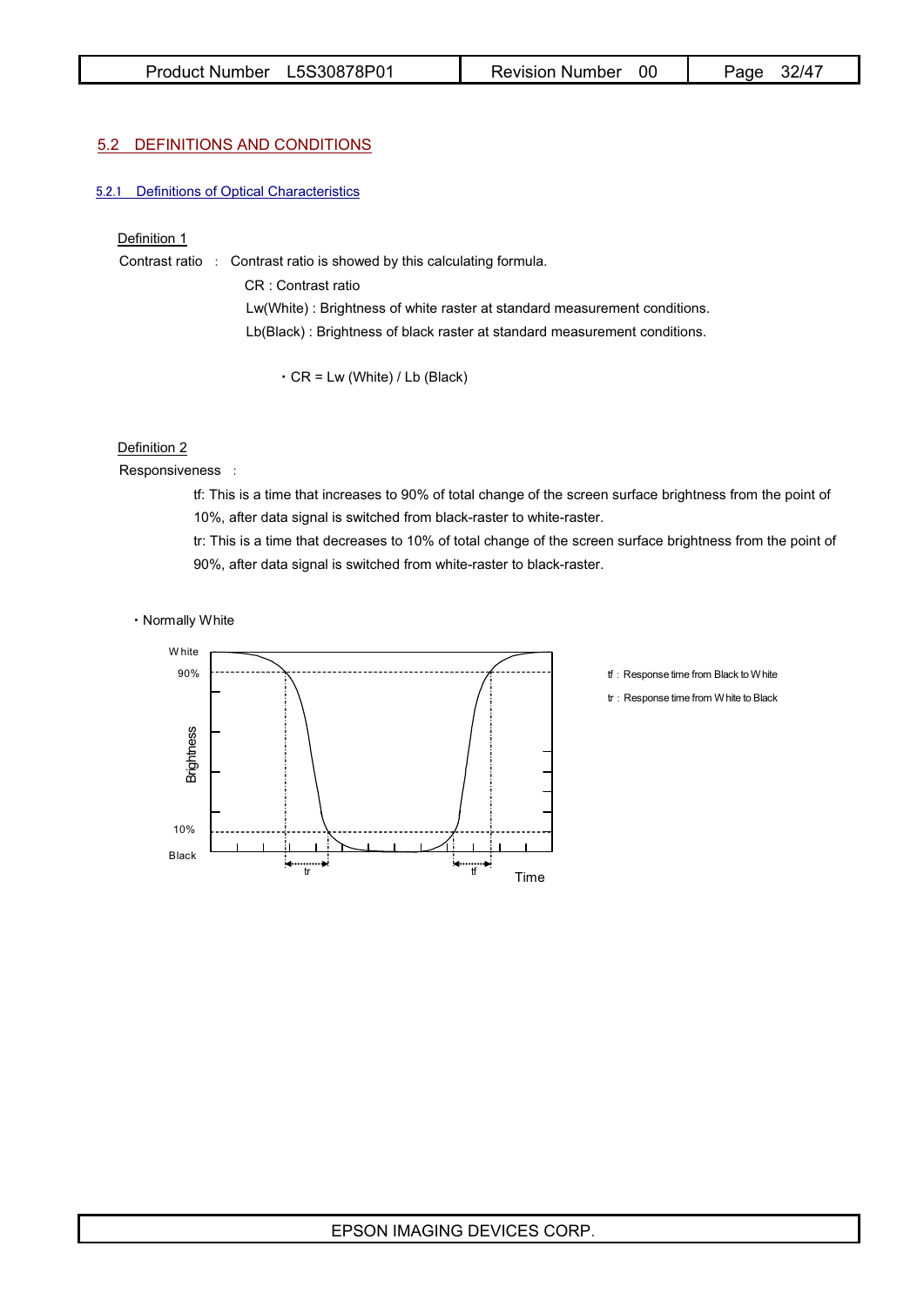| Product Number L5S30878P01 | <b>Revision Number</b> | 33/47<br>Page |
|----------------------------|------------------------|---------------|
|----------------------------|------------------------|---------------|

#### Definition 3

Display screen chromaticity : The R, G, B, W colors are specified by x and y coordinate on the CIE1931



#### Definition 4

Color area(NTSC ratio) : This is the x-y coordinate of Red, Green, Blue and White colors specified on the CIE1931 chromaticity diagram.

## Definition 5

Surface reflectance : Surface Reflectance is showed by this calculating formula.

- Lw(White) : Brightness of white raster at standard measurement conditions.
- L (Ref) : Brightness of the standard diffusion white board.
- $\cdot$  Reflectance = Lw (White) / L (Ref)  $\times$  100 (%)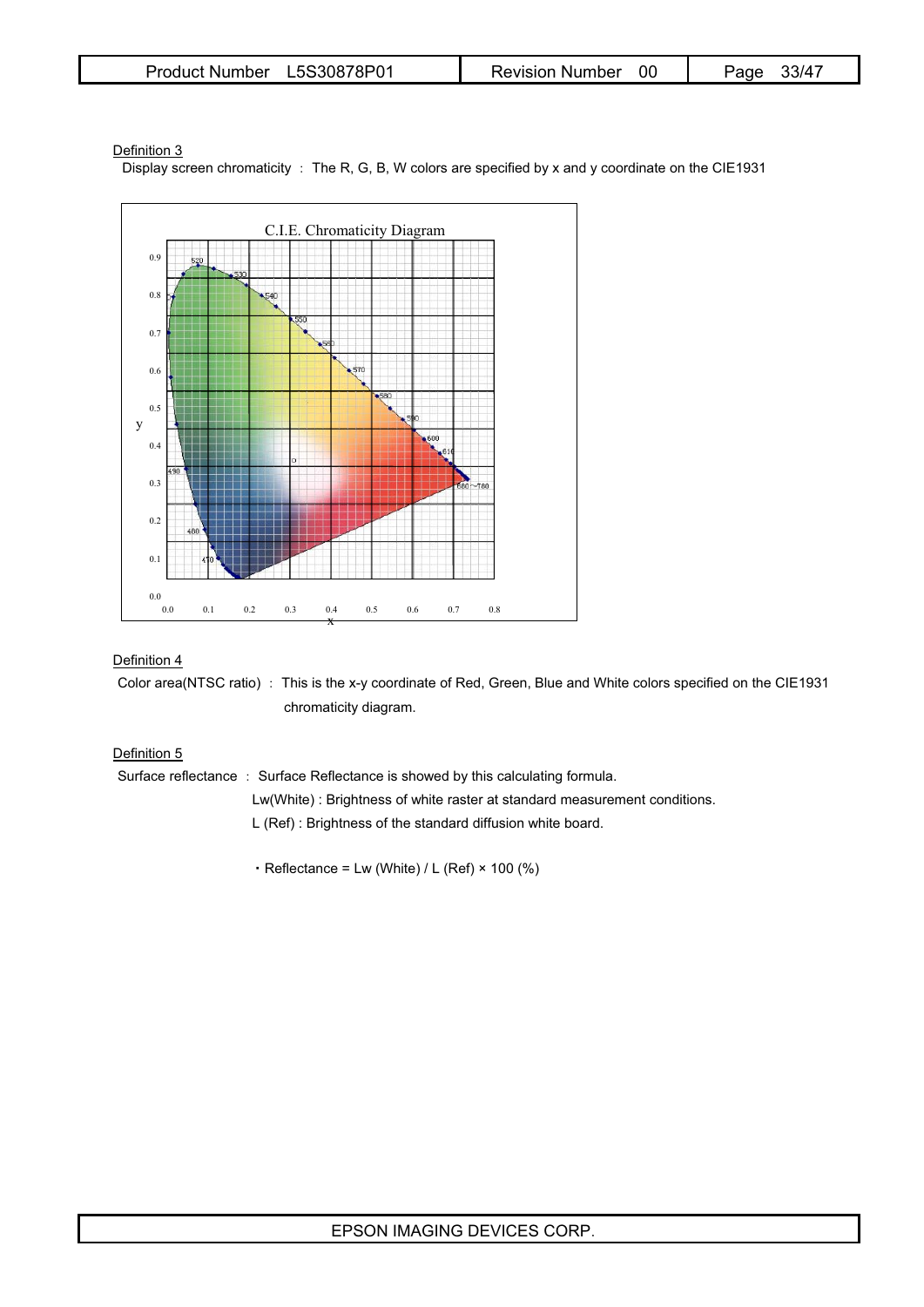| Product Number L5S30878P01 | Revision Number 00 | Page 34/47 |
|----------------------------|--------------------|------------|
|----------------------------|--------------------|------------|

Definition 6

Viewing angle : Viewing angle  $\theta$  is the angle at which a contrast ratio of at least 10 is obtained when the panel is inclined by  $\theta$  in the direction of  $\Phi$  as shown in Fig A.



#### Definition 7

brightness : Brightness of point  $\circled{5}$  of the white raster at standard measurement conditions. (Fig B.)

Brightness deviation : At points ①-⑨,Brightness uniformity. (Fig B.) the Min. brightness / the Max. brightness  $\times$  100 (%)

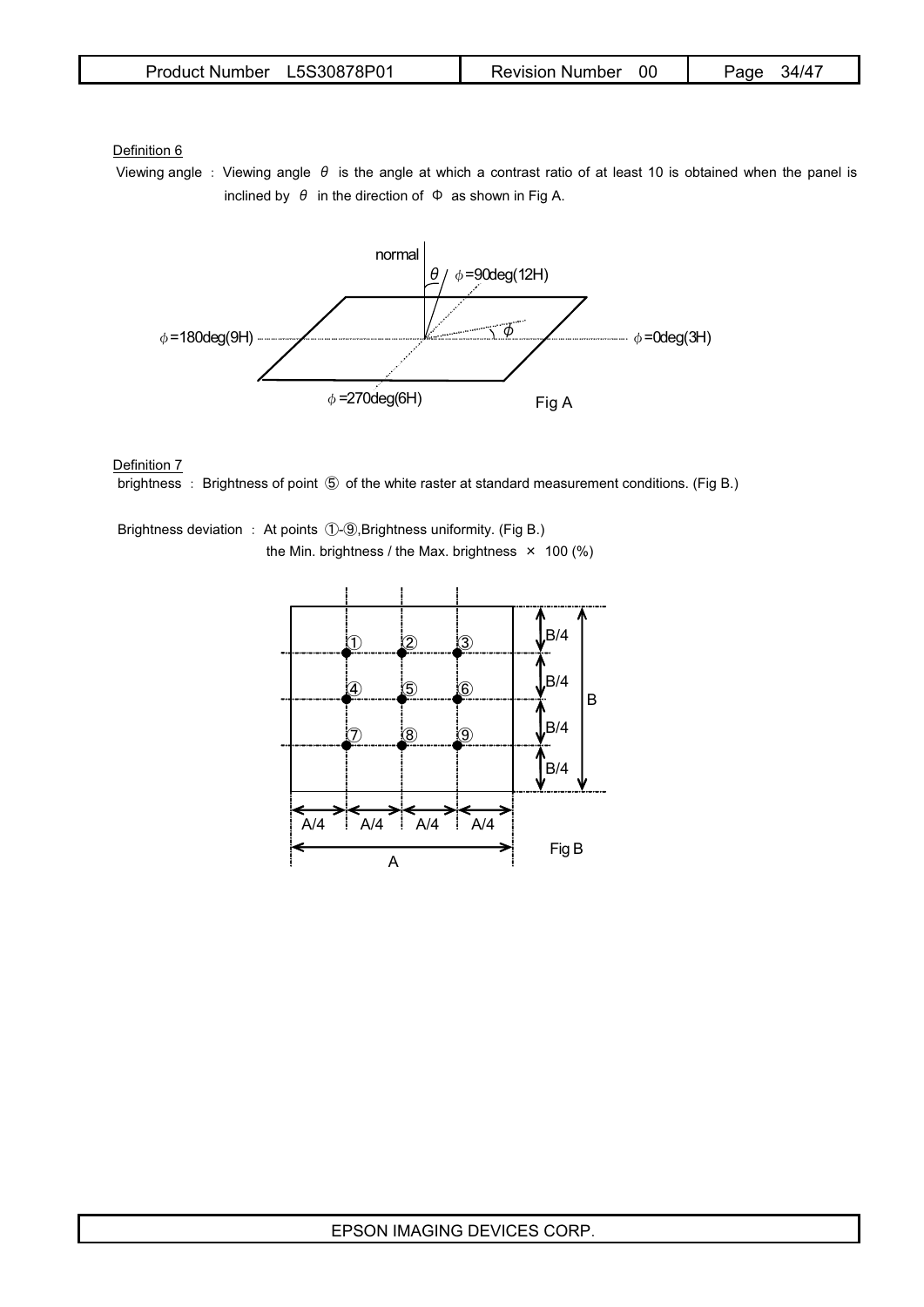| Product Number L5S30878P01 | <b>Revision Number</b> | 35/47<br>Page |
|----------------------------|------------------------|---------------|
|----------------------------|------------------------|---------------|

# **5.2.2** Measurement Conditions of Optical Characteristics

|  |  | [ Electrical inputs and adjustments ] |  |
|--|--|---------------------------------------|--|
|  |  |                                       |  |

| Black raster display          | $RI = GI = BI = 0$                                    |  |
|-------------------------------|-------------------------------------------------------|--|
| White raster display          | $RI = GI = BI = 63$                                   |  |
| Saturate color raster display | $R[$ ], G[], B[] (one color only) = 63, otherwise = 0 |  |
| <b>LED</b> forward current    | 20mA/chip                                             |  |

# Condition (1)

### [ Optical system ]



- L : Light source mounted to the LCD module(LED Back Light)
- M : LCD module
- D : Measurement instruments

[ Instruments and it's measurement conditions]

| Instrument              | : Color Luminance meter CS-1000A (KONICA MINOLTA) |
|-------------------------|---------------------------------------------------|
| Measurement distance    | :50cm                                             |
| Measurement field angle | $: 2^{\circ}$                                     |
| Measurement point       | : The center of the active area.                  |
|                         | The 9 points of the active area                   |
| Measurement angle       | $:90^{\circ}$                                     |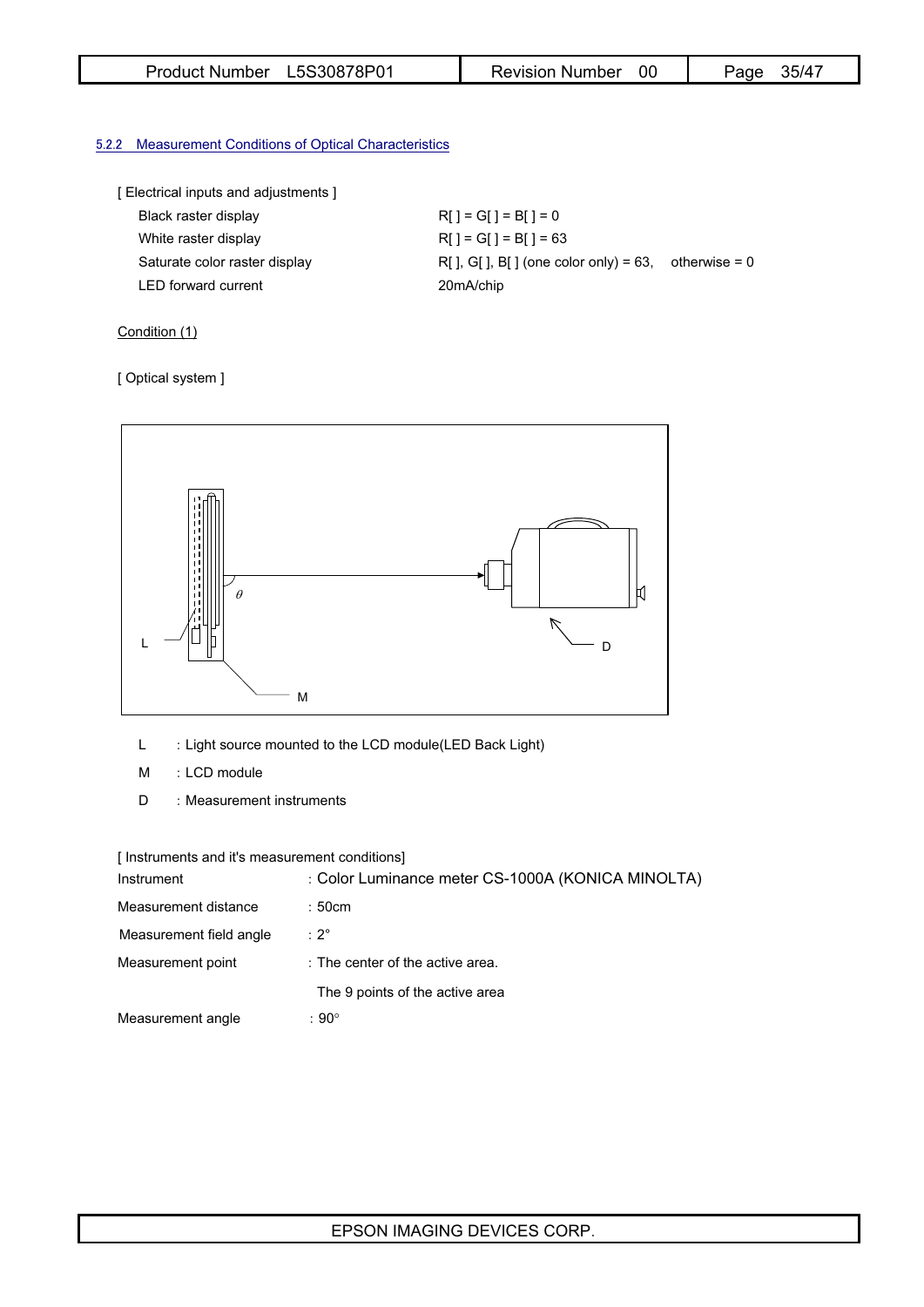# Condition (2)

[ Optical system ]



- L : Light source
- M : LCD module
- D : Measurement instruments

| Instrument                     | : Spectro photometer DMS803 (301) (autronic-MELCHERS) |
|--------------------------------|-------------------------------------------------------|
| Measurement distance           | : 112mm                                               |
| Measurement aperture           | $: 3.0$ mm                                            |
| Light Source                   | : D65                                                 |
| Lighting method                | : Integrating hemisphere inner surface                |
| Hemisphere $\sim$ LCD distance | : 3mm                                                 |
| Measurement field angle        | : $\pm 2.1^\circ$ (Spot diameter: $\Phi$ 3mm)         |
| Measurement angle              | : $\theta = 0^\circ$ , $\phi = 270^\circ$             |
| Measurement point              | : The center of the active area                       |

# EPSON IMAGING DEVICES CORP.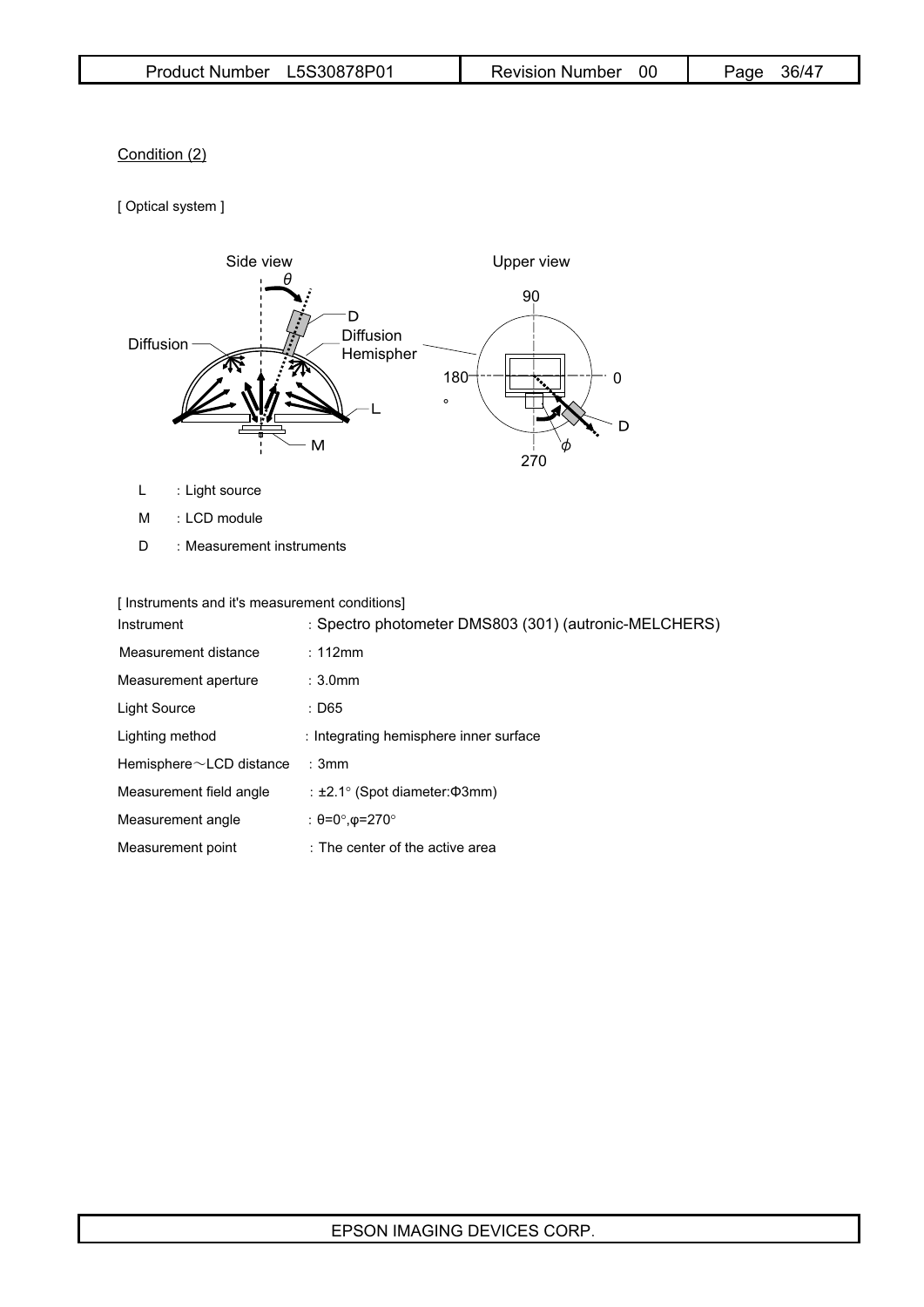# **6. INSPECTION STANDARD**

## 6.1 QUALITY STANDARDS

The quality standards are the quality level used to judge whether or not the product lots pass during the acceptance

inspections of the products delivered to your company. The quality standards are shown below.

\* Inspection method: Compliant with ANSI/ASQL Z1.4-1993, ordinary inspection level II, inspection by one time sampling.

\* AQL

| Defect type   | AQL   | Definition                                                                                      |
|---------------|-------|-------------------------------------------------------------------------------------------------|
| Major defects | 0.4%  | Accompanied with functional abnormalities                                                       |
| Minor defects | 0.65% | Out of the range from "6.2.2 Display appearance standards", but no functional<br>Iabnormalities |

# 6.2 INSPECTION CONDITON

(1). Emviromental conditions

| 1. Temperature/humidity condtion : |  |                        | Normal temprature $(25 \pm 5$ degrees)       |                  |
|------------------------------------|--|------------------------|----------------------------------------------|------------------|
|                                    |  | Normal humidity        | $(60 \pm 20\% RH)$                           |                  |
| 2. Iluminance environment :        |  | Not lighted appearance |                                              | $800 - 2000$ Lx  |
|                                    |  |                        | Lighted appearance : Transmissive type       | 100 $\sim$ 400Lx |
|                                    |  |                        | Semi-Transmissive 800~2000Lx                 |                  |
|                                    |  |                        | * Some specified patterns : 50Lx or the less |                  |

## (2). Inspection method : Inspection by naked eye

Inspect the screen by naked eye from a distance of about 30 cm and the angle shall be 30 degrees from the vertical direction to the product.

Veiwing angle is 30 degrees from the vertical direction as shown in the picture below.



(3). Drive condition : It is done pursuant to product specification.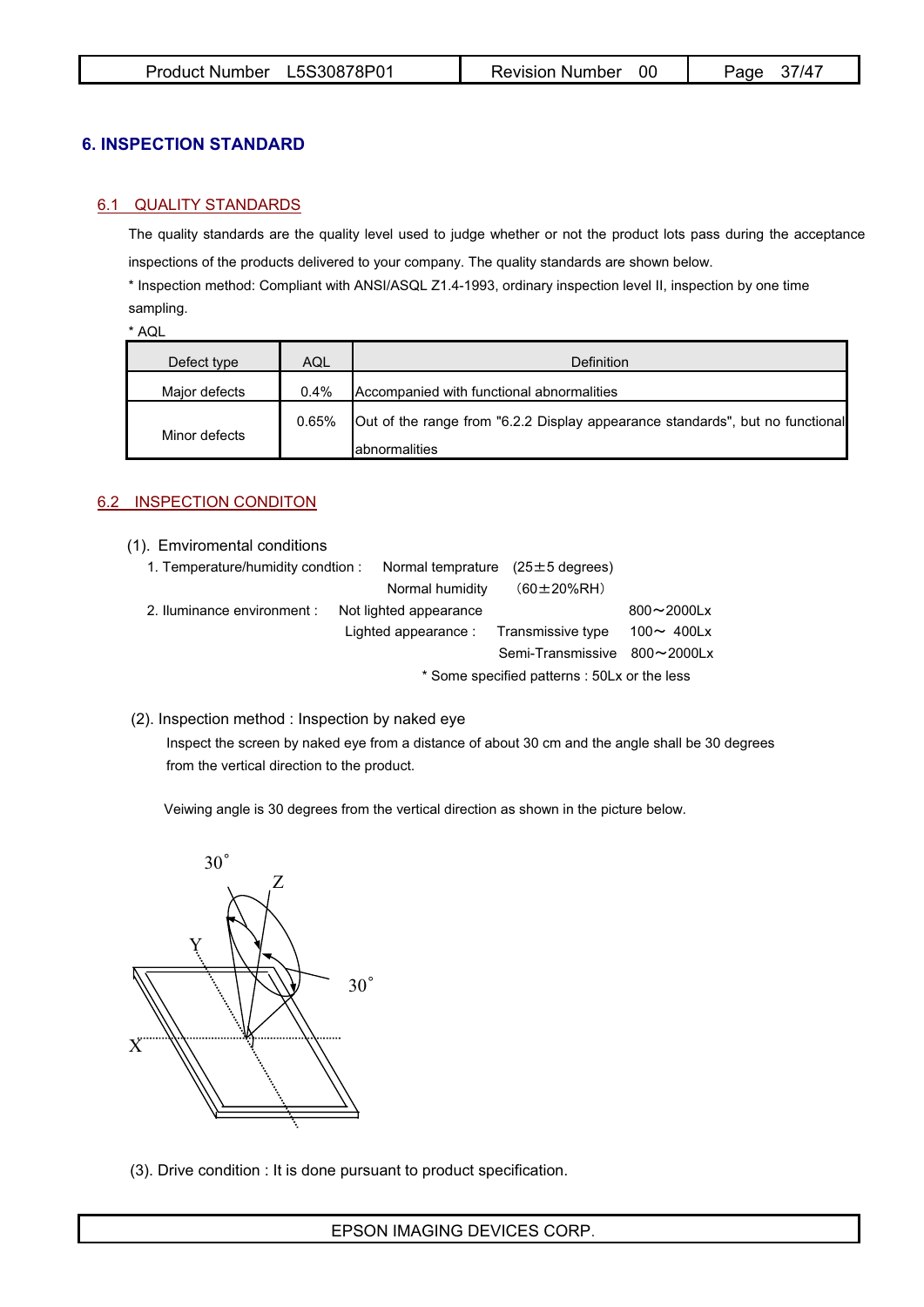## 6.3 APPEARANCE STANDARD

### 6.3.1 Application Scope

The application scope is limited to the viewing area.

The product should be judged non-defective if all defects are outside of the viewing area and do not interfere with product quality or the assembly process.

# 6.3.2 Display Appearance Standards

| No.            | <b>ITEMS</b>                 | <b>JUDGMENT CRITERIA</b>                                                                                  |          |                         |                          | <b>CLASS</b>   |   |              |
|----------------|------------------------------|-----------------------------------------------------------------------------------------------------------|----------|-------------------------|--------------------------|----------------|---|--------------|
| 1              | Abnormal<br>display          | Must not be abnormal function such as not function or not to get normal pattern<br>for input signal, etc. |          |                         |                          | Major defect   |   |              |
| $\overline{2}$ | Line defect<br>(Open, Short) | No line defect                                                                                            |          |                         |                          |                |   | Major defect |
| 3              | Dot defect                   |                                                                                                           |          |                         |                          |                |   | Minor defect |
|                | (Dot failure)                | No.<br>Item                                                                                               |          | <b>Bright dot</b>       | Dark dot                 | total          |   |              |
|                |                              | Defect in screen<br>1                                                                                     |          | 1                       | 3                        | 3              |   |              |
|                |                              | $\overline{2}$<br>Combined defect                                                                         |          | $\overline{0}$          |                          | $\overline{0}$ |   |              |
|                |                              | Distance between dots : $D$ $D \ge 5$ mm                                                                  |          |                         |                          |                |   |              |
|                |                              | The smallest one unit R, G or B is defined as one dot.<br>Less than 60% of one dot area is acceptable.    |          |                         |                          |                |   |              |
| 4              | Dot type defect              |                                                                                                           |          |                         |                          |                |   | Minor defect |
|                | (Black/White)                | Size d(mm)                                                                                                |          | Tolerance               |                          | а              |   |              |
|                | $d = (a + b)/2$              | $d \leq 0.1$                                                                                              |          | ignored                 |                          |                |   |              |
|                |                              | $0.1 < d \leq 0.2$                                                                                        |          | $\overline{\mathbf{4}}$ |                          |                | b |              |
|                |                              | 0.2 < d                                                                                                   |          | $\overline{0}$          |                          |                |   |              |
|                |                              | Distance between defects : D D≧5mm                                                                        |          |                         |                          |                |   |              |
| 5              | line type defect             |                                                                                                           |          |                         |                          |                |   | Minor defect |
|                | (Black/White)                | Length L(mm)                                                                                              |          | Width W(mm)             | Tolerance                |                | L |              |
|                |                              | ignored                                                                                                   |          | $W \leq 0.02$           | ignored                  |                |   |              |
|                |                              | $L \leq 2.0$                                                                                              |          | $0.02 < W \leq 0.03$    | $\overline{\mathcal{A}}$ |                |   |              |
|                |                              | $L \leq 2.0$                                                                                              |          | $0.03 < W \leq 0.05$    | 3                        |                | W |              |
|                |                              | 2.0 < L                                                                                                   | 0.05 < W |                         | Dot type defect          |                |   |              |
|                |                              | $D \ge 5$ mm<br>Distance between defects: D                                                               |          |                         |                          |                |   |              |
| 6              | Unevenness<br>display        | Should not be remarkable.                                                                                 |          |                         | Minor defect             |                |   |              |
| $\overline{7}$ | <b>Bubble</b> in             |                                                                                                           |          |                         |                          |                |   | Minor defect |
|                | polarizer                    | Size d(mm)                                                                                                |          | Tolerance               |                          |                |   |              |
|                | $d = (a + b)/2$              | $d \leq 0.2$                                                                                              |          | ignored                 |                          |                |   |              |
|                |                              | $0.2 < d \leq 0.5$                                                                                        |          | $\overline{2}$          |                          |                |   |              |
|                |                              | 0.5 < d                                                                                                   |          | $\overline{0}$          |                          |                |   |              |
|                |                              | Distance between defects: D                                                                               |          | $D \ge 5$ mm            |                          |                |   |              |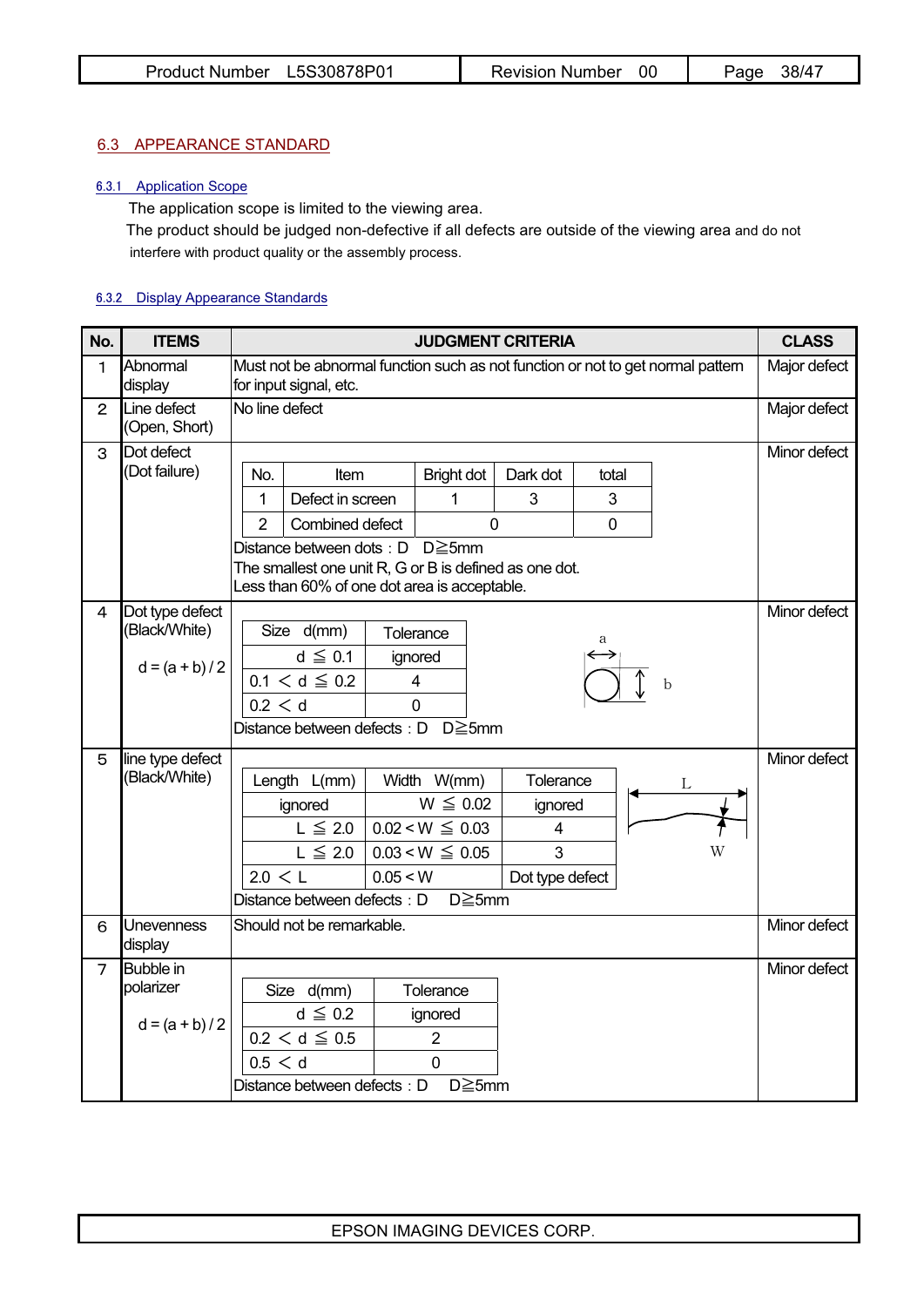| L5S30878P01<br>Product Number | Revision Number | 39/47<br>Page |
|-------------------------------|-----------------|---------------|
|-------------------------------|-----------------|---------------|

## 6.3.3 General Appearance Specifications

| No. | <b>ITEMS</b>                             | <b>JUDGMENT CRITERIA</b>                                                                                                       | <b>CLASS</b>                                 |
|-----|------------------------------------------|--------------------------------------------------------------------------------------------------------------------------------|----------------------------------------------|
| 1   | Different specifications                 | Not permitted                                                                                                                  | Major defect                                 |
| 2   | Damaged resist on FPC                    | Copper patterns on FPC must not be visible.                                                                                    | Minor defect                                 |
| 3   | Circuit pattern                          | Must not be peeled or separated from FPC.                                                                                      | Major defect                                 |
| 4   | Conductive refuses                       | No solder refuses or solder balls easily moving.<br>Fixed particle which has no functional affect can be ignored.              | Minor defect                                 |
| 5   | Dirt                                     | Should not be prominent.<br>Dirt on backside is permitted.                                                                     | Minor defect                                 |
| 6   | I/F terminal scratch/dirt                | Should not be prominent.                                                                                                       | Minor defect                                 |
| 7   | Plating                                  | Must not be peeled, no rust and no discoloration.                                                                              | Minor defect                                 |
| 8   | Soldering defect                         | Solder omissions is not permitted at any solder point.<br>Solder bridges is not permitted.<br>Cold soldering is not permitted. | Major defect<br>Major defect<br>Minor defect |
| 9   | Parts soldering                          | There must be fillet.                                                                                                          | Minor defect                                 |
|     | 1 0 Metal frame<br>scratch/discoloration | Scratch out of viewing area and discoloration shall be ignored.                                                                | Minor defect                                 |

# **7. WARRANTY**

EPSON IMAGING DEVICES CORP. warrants this product for a period of 14 months from the date of delivery. We replace or compensate for the defective product which is judged as our responsibility within the term of warranty.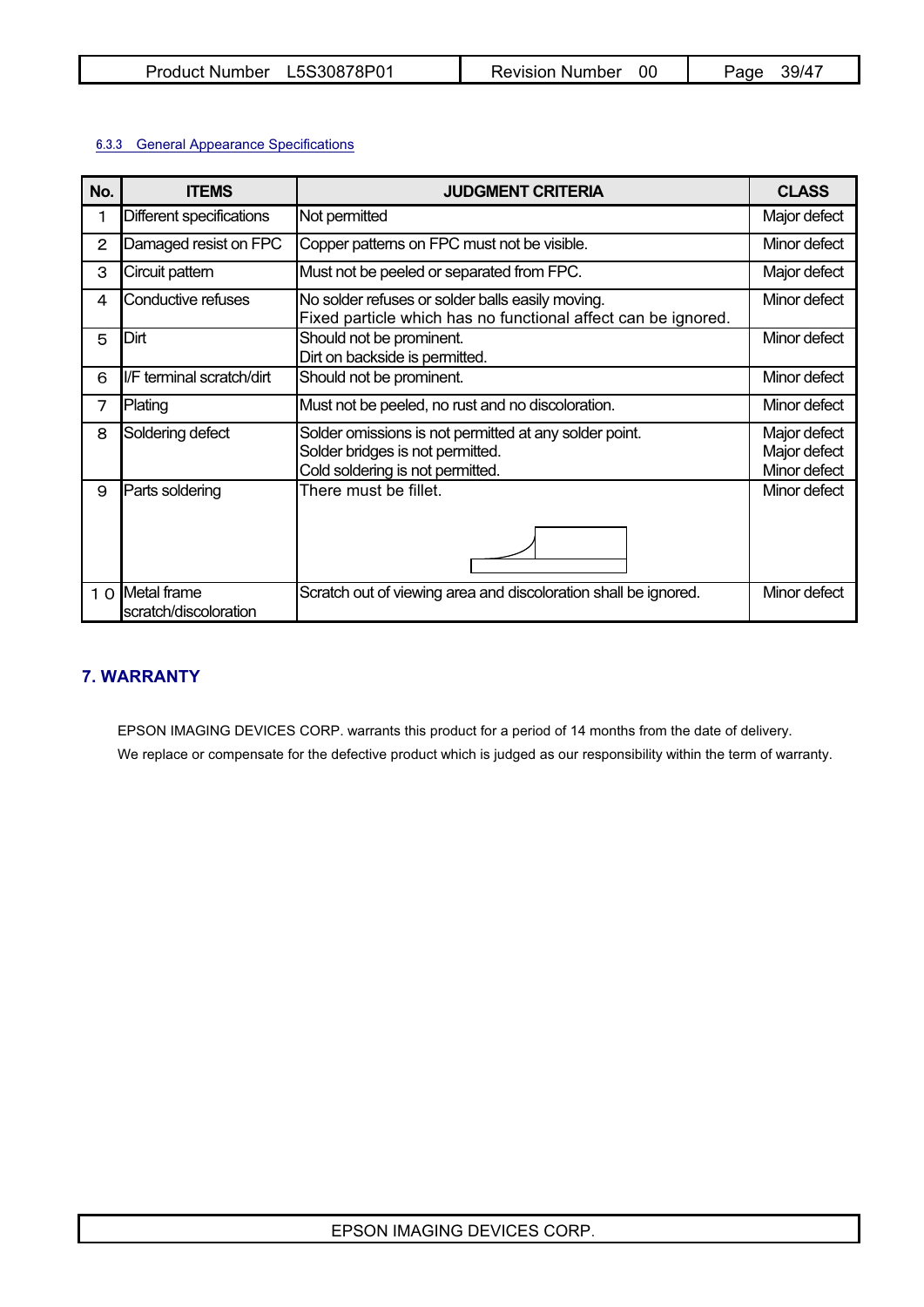| Product Number L5S30878P01 | Revision Number 00 | 40/47<br>Page |
|----------------------------|--------------------|---------------|
|----------------------------|--------------------|---------------|

# **8. DURABILITY TESTING**

# 8.1 DURABILITY TESTING CONDITIONS

| No. | <b>Item</b>                                  | <b>Condition</b>                                                                                                                      | <b>Ratings</b> | <b>Evaluation Criteria</b>                      |
|-----|----------------------------------------------|---------------------------------------------------------------------------------------------------------------------------------------|----------------|-------------------------------------------------|
|     | High-temperature storage                     | $70^{\circ}$ C $\pm$ 2 $^{\circ}$ C                                                                                                   | 240 h          | After the test, and 2                           |
| 2   | Low-temperature storage                      | $-20^{\circ}$ C $\pm 2^{\circ}$ C                                                                                                     | 240 h          | hours elapsed at room<br>temperature, it should |
| 3   | Temperature cycling<br>(Non Operation)       | $-20^{\circ}C \Leftrightarrow 25^{\circ}C \Leftrightarrow 70^{\circ}C$<br>30 <sub>min</sub><br>30 <sub>min</sub><br>10 <sub>min</sub> | 50 cycles      | not be changed in<br>external appearance        |
| 4   | High-temperature operation                   | $60^{\circ}$ C $\pm$ 2 $^{\circ}$ C                                                                                                   | 240 h          | and/or display                                  |
| 5   | Low-temperature operation                    | $-10^{\circ}$ C $\pm 2^{\circ}$ C                                                                                                     | 240 h          | appearance that could<br>impair use.            |
| 6   | High-temperature,<br>high-humidity operation | 60°C90%RH                                                                                                                             | 240 h          |                                                 |

\* It carry out the examination in a condition without the sample dew condensation.

# 8.2 MECHANICAL PERFORMANCE

| No. | <b>Item</b>                  | <b>Condition</b>                                                                                                                                                                                                                                                                                                                                                              | <b>Criterion</b>                                              |
|-----|------------------------------|-------------------------------------------------------------------------------------------------------------------------------------------------------------------------------------------------------------------------------------------------------------------------------------------------------------------------------------------------------------------------------|---------------------------------------------------------------|
|     | Package drop                 | According to JIS-Z0202<br>Height for plane drop: 50 cm<br>Height for corner and ridge drop: 30 cm                                                                                                                                                                                                                                                                             | There must be no<br>labnormalities of<br>function or display. |
| 2   | Package vibration resistance | Vibration Frequency: $5Hz \sim 55Hz$<br>Amplitude:<br>5Hz $\sim$ 20Hz amplitude control 2.5mm <sup>p-p</sup><br>20Hz $\sim$ 55Hz acceleration control 1.5G<br>Sweep Model: Logarithmic Frequency Modulation<br>Sweep Time: 15min per sweep cycle<br>Sweep Direction and Vibrating Time(testing time)<br>$X$ Direction $-30$ min<br>Y Direction - 30min<br>Z Direction - 30min |                                                               |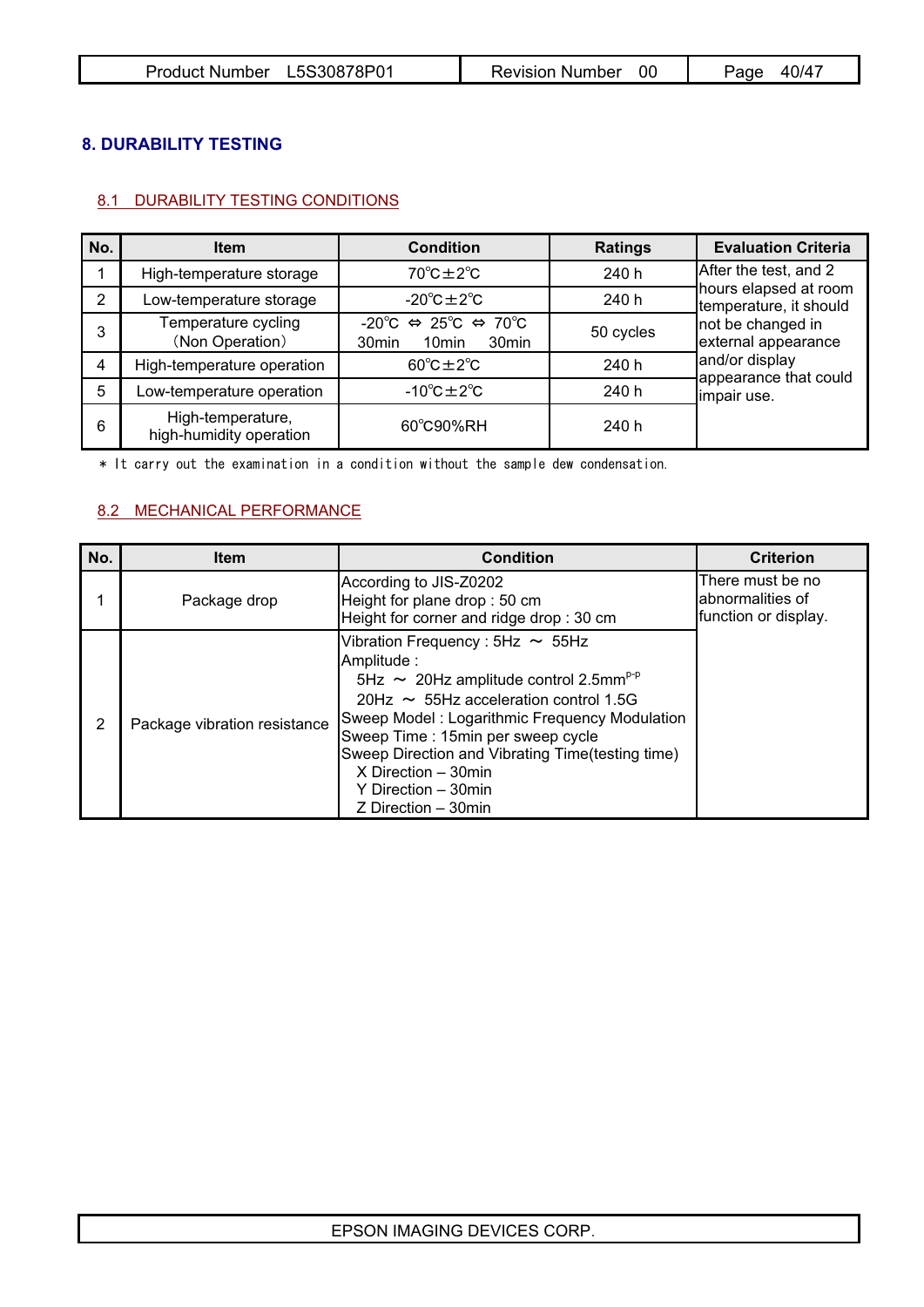# **9. PACKING SPECIFICATIONS**

< INNER CARTON >

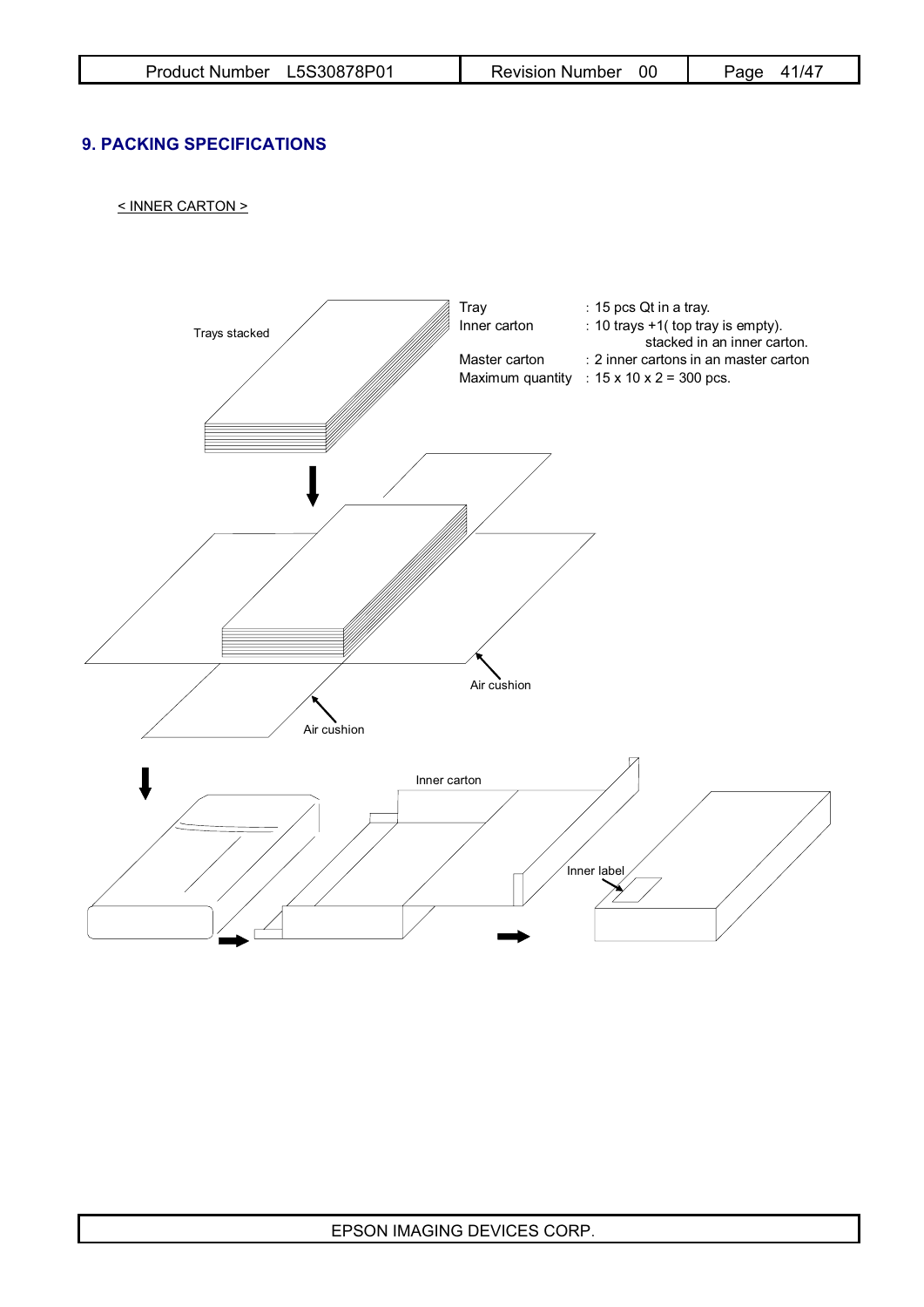| Product Number L5S30878P01 | Revision Number | 42/47<br>Page |
|----------------------------|-----------------|---------------|
|----------------------------|-----------------|---------------|

<Contents of the Inner / Master Label>

| Product No.<br>L5S30878P**         |     |     |  |  |
|------------------------------------|-----|-----|--|--|
| Q'ty                               | pcs | Lot |  |  |
| <b>Customer</b><br>Product No.     |     |     |  |  |
| <b>EPSON IMAGING DEVICES CORP.</b> |     |     |  |  |

Lot number will be made according to the following format. The lot number has the same description with the printed number on each products. If plural lots are packed together into one package, plural lot numbers must be printed on the inner label. An empty inner carton should be used to fill the master carton if the total quantity is less than or equal to 150 pcs.

| <b>《Lot No.description》</b> |  |
|-----------------------------|--|
|-----------------------------|--|

Upper 1st digit : year code

Upper 2nd,3rd digits : week code

Upper 4th digit  $:$  day of the week corde

The last digit : factory code

Show a final inspection day.

factory code

- S : SUZHOU EPSON CO., LTD. (CHINA)
- D : SUZHOU EPSON CO., LTD(D2) (CHINA)
- L : EPSON IMAGING DEVICES (PHILIPPINES), INC.
- P : EPSON IMAGING DEVICES(H.K.) LTD. (CHINA)
- G : INGS SHINANO (JAPAN)

̪<Printed Lot number on products>

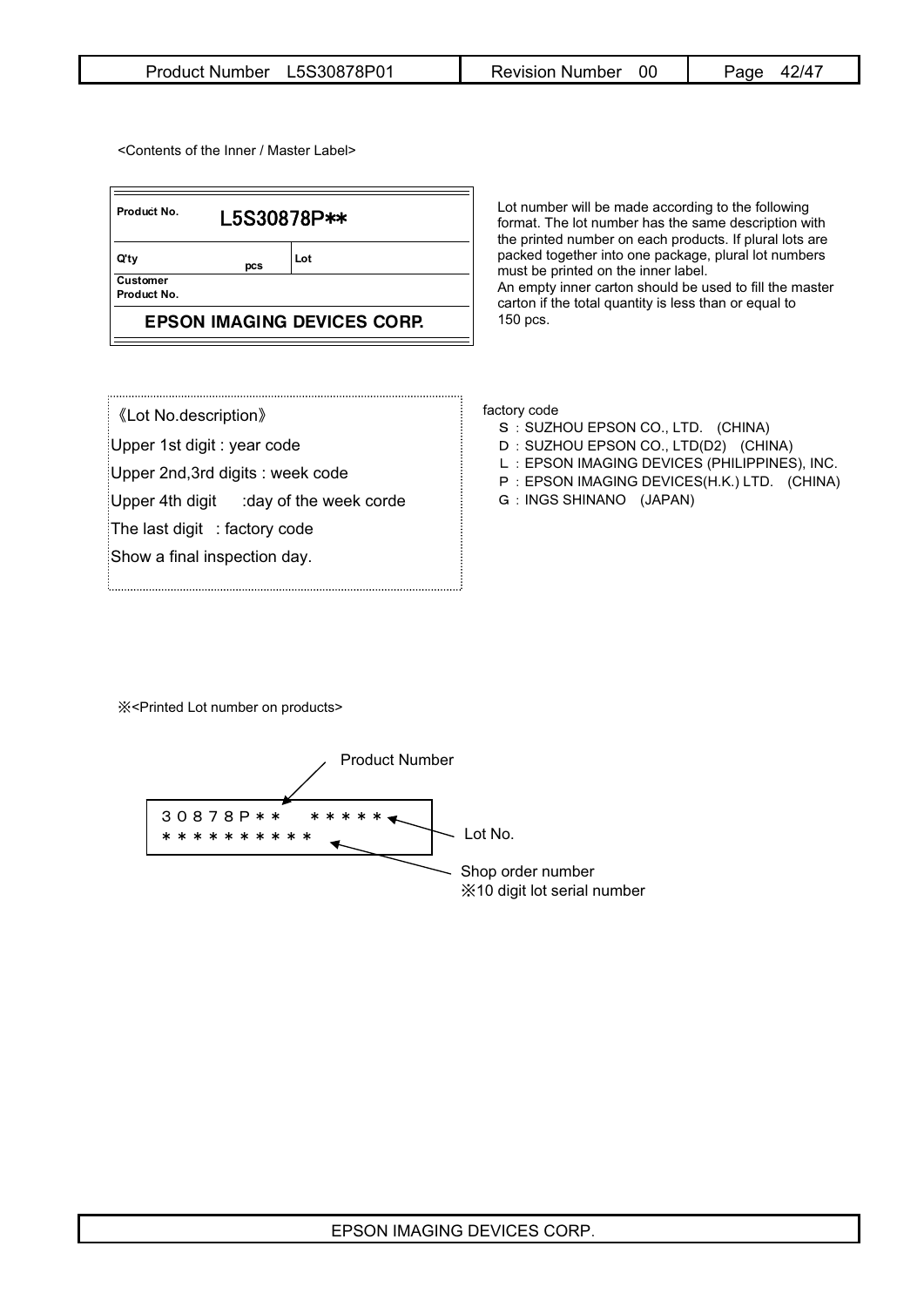<MASTER CARTON >



Indication onto [A] [B] [C] [D] on master carton are shown below.

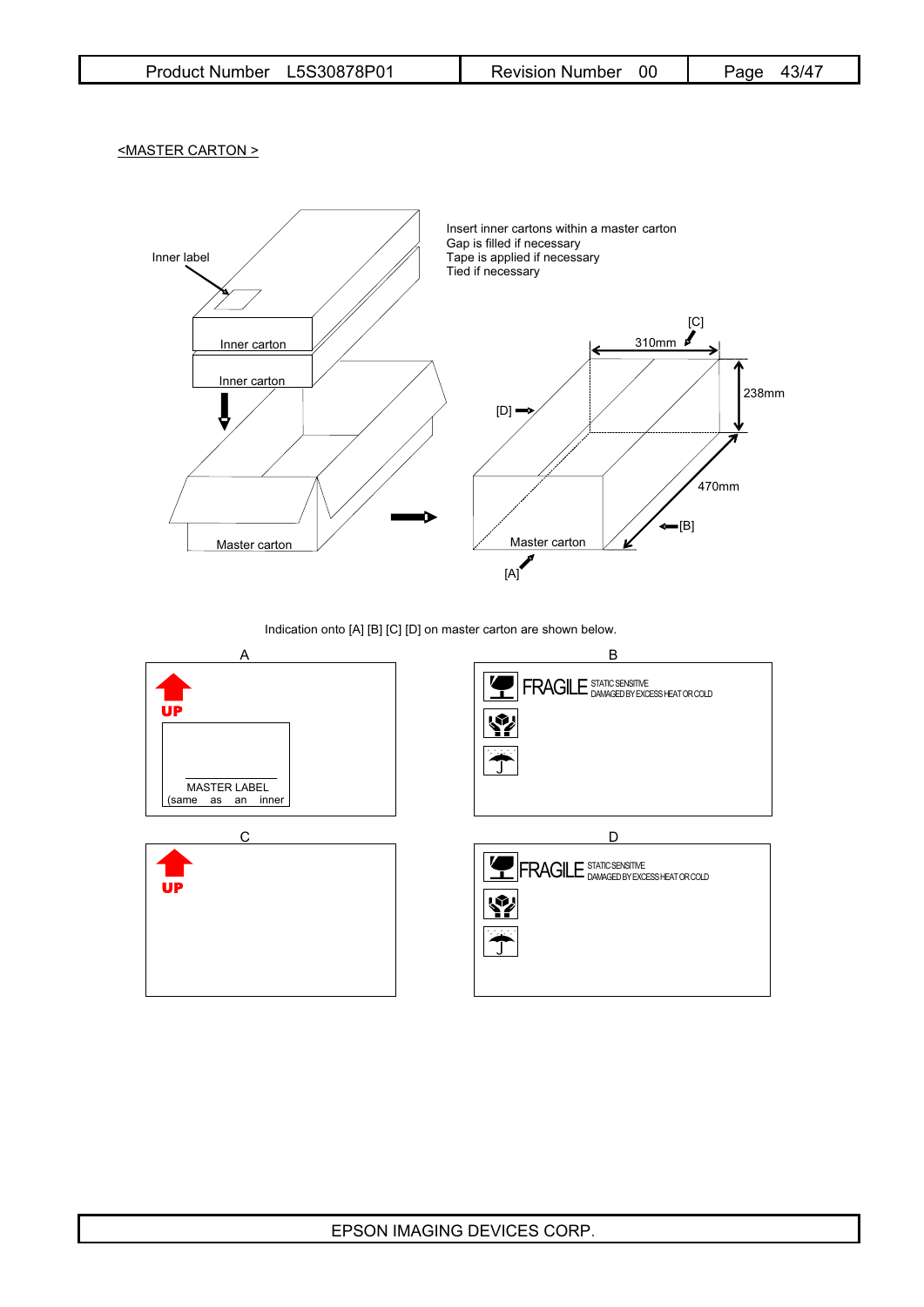# **10. LCD MODULE USAGE AND PRECAUTIONS**

# 10.1 DESIGN OF APPLICATION

- 1) To prevent damage to the module, design applications in consideration of the following:
	- The absolute maximum ratings represent the rated values which the LCD module must not exceed. When modules are used beyond this rating, the operating characteristics may be irreversibly affected.
	- It is recommended that power supply lines [VDD, VDDI] include current surge protection (fuses, etc.). Without such protection, foreign material or isolated circuit failures can cause overheating or smoke emission, resulting in injury.
	- When logic circuit power is off, do not apply any signals to the input terminals.
	- Potentially irreversible abnormality may occur with forcible disconnection of LCD module power supply, such as removing the device battery.
	- Employ designs that avoid direct contact with the IC. In the event there is a chance of contact, please contact Epson Imaging Devices Corp. regarding precautions.
- 2) To prevent erroneous operation, design applications in consideration of the following:
	- To prevent the occurrence of erroneous operation caused by noise, pay special attention to satisfying specified operating conditions. This includes precautionary measures, like using short signal cables.
	- Note that peripheral devices can cause mutual noise interference with LCD modules. In particular, input devices such as touch panels may emit operational level noise as radiation, even when these devices are not in operation. Provisions for, and evaluation of, performance under actual usage conditions with the system are highly recommended.
	- The driver IC used by the LCD module is easily affected by light exposure because it is mounted as a bare chip on the module. To avoid increased current consumption and accompanied shut-down of power supply, give consideration to taking light-shielding countermeasures, and evaluating performance in the system.
	- Just as with general electronic components, ESD may cause LCD modules to malfunction. ESD countermeasures should be considered around components surrounding the LCD module, especially the driver IC and power IC. When an LCD module is mounted near the outer surface of a product, take extra care that components such as these cannot act as conductive paths for ESD.
	- By command, LCD module operation status and display data is saved, but that data can easily be altered by external noise. Noise should be minimized, or its effect avoided, at the device or system level.
	- As unexpected noise may occur, periodic refresh operations, such as resetting commands or resending display data, are highly recommended as part of the software routine.
	- As display problems can occur when signals are fed to the input/output cable NC terminals, system designs should keep them open.
- 3) System designs should consider the following:
	- Design applications so that excessive force will not be applied to the surface, perimeter or adjoining areas of LCD modules, as this may cause display panel color tone to vary.
	- Be sure that the LCD module is free from twisting, warping, or distortion as any stress can have great influence on the display quality. Ensure sufficient stiffness of the system's outer case or frame. Also, exercise caution when handling.
	- Use the backlight frame section to set and fix the LCD module position inside the system. Using other components to fix the LCD module position may sever circuits on the FPC.
	- As part of the construction of the LCD module, the FPC board with on-board electronic components is only partly fixed to the case, in consideration of reworking. Potentially, the FPC may curve under the weight of individual components, and they may protrude beyond the outline of the case. As such, preventive measures should be taken to prevent any electrical contact between the LCD module components and other circuits inside the system.
	- The viewing angle of the LCD module and that of the system should match.
	- If a display frame or printed frame is provided, place it inside the viewing area and outside the active area for a good appearance.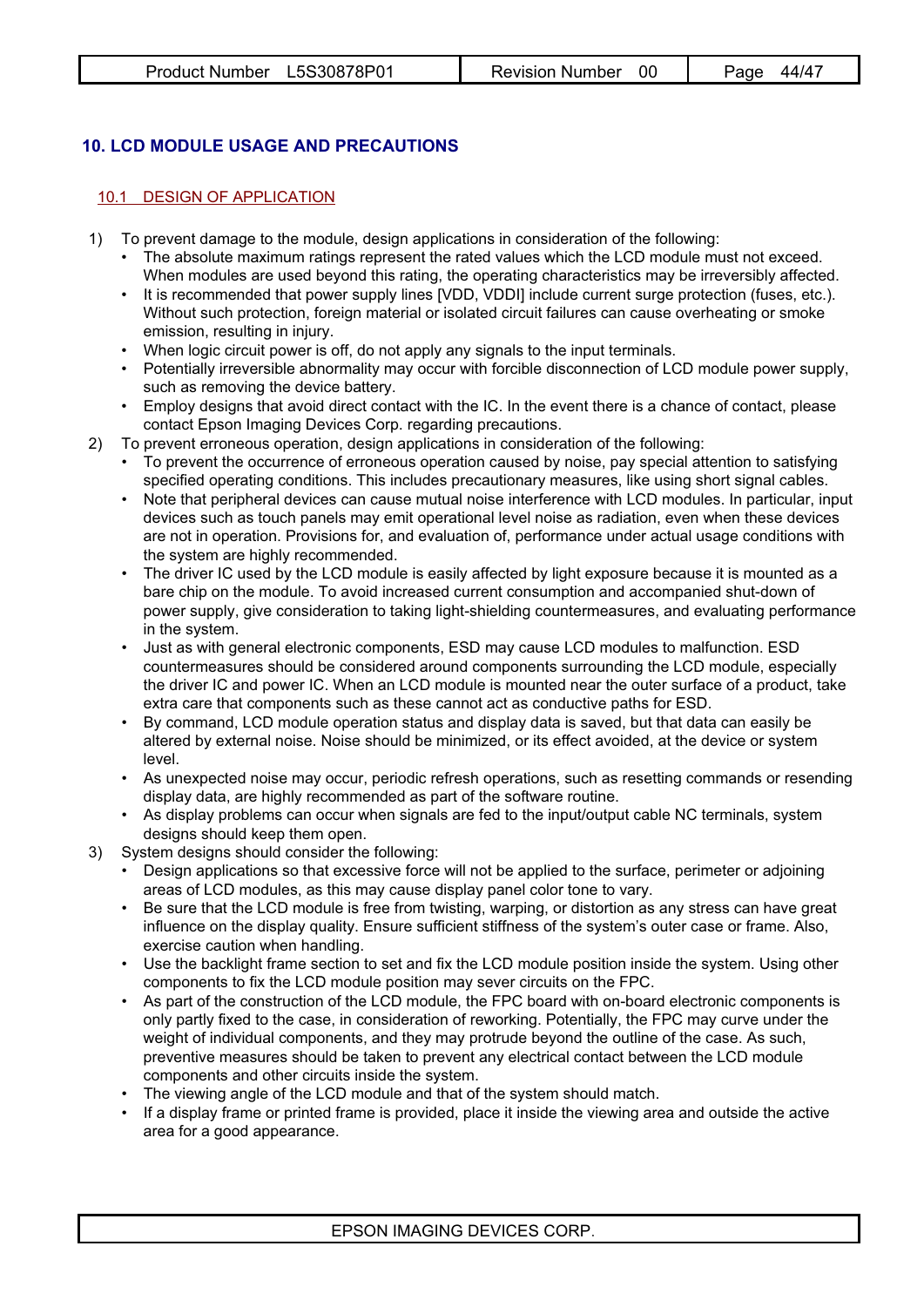| Product Number L5S30878P01 | Revision Number 00 | Page 45/47 |
|----------------------------|--------------------|------------|
|----------------------------|--------------------|------------|

- 4) Liquid crystal display elements are temperature dependent. Be sure to use the LCD modules within the specified operating temperature range, as recognition of the display becomes difficult when the LCD module is used outside its range. Also, keep in mind that the supply voltage necessary for clear image display will vary according to temperature.
- 5) To avoid EMI, preventive measures should be implemented in the system.<br>6) Note that sudden powering-up sends excessive inrush current to the LCD is
- Note that sudden powering-up sends excessive inrush current to the LCD module, and can affect the entire system.

## 10.2 ASSEMBLY PRECAUTIONS

- 1) Static electricity can destroy LCD module elements, so carefully observe the following during assembly: • Be sure to ground your body when handling the LCD module.
	- Make sure that solder guns and all other tools required for assembly have been grounded.
	- The use of anti-static mats (0.5K $\Omega$  1M $\Omega$ ) on the workbench for grounding is recommended.
	- To reduce occurrence of static electricity, avoid using this product in dry environments, (less than 50%RH).
	- To eliminate static electricity, the use of an ionizer (anti-static air blower) is recommended.
	- A protective film has been attached to the surface of the LCD panel. When peeling off the protective film, do so carefully near an ionizer.
	- To guard against performance degradation of the LCD module caused by destructive forces such as static electricity, etc., avoid direct contact to the terminal electrodes of connectors and FPC circuit pattern when handling.
- 2) In the inspection process, design and assemble structures that ensure sufficient light-shielding measures for the LCD driver.
- 3) The LCD Panel surface is protected by a protective film, which must be removed before system installation. Units having been in prolonged storage may have some adhesive residue left on the display panel. In such cases, please remove the contaminant according to the procedure in item 5) under "9.3 Handling Precautions" below.
- 4) As removing the LCD module's protective film makes the polarizer susceptible to the adhesion of foreign material, do so immediately prior to assembly.
- 5) Exercise caution when applying adhesive to the LCD module as it is difficult to remove.
- 6) Do not touch or handle the LCD module directly with bare hands as residue of dirt, oil or water can cause corrosion. Be sure to wear finger stalls or gloves when handling LCD modules.
- 7) Handle LCD modules by their edges. Handling the screen directly can cause display problems or cracks in the panel.
- 8) When installing the LCD module, don't forcibly bend or stretch the input/output cable. Bending or twisting the FPC section may damage circuit patterns. Applying any excessive stress to the LCD module can damage it.
- 9) Repeatedly bending and/or bending the FPC in a small radius may cause damage on the wires and other parts of the FPC.
- 10) Do not apply pressure to the LSI chip or surrounding mold area as it can cause damage.
- 11) Do not use sharp, pointy or rigid tools when handing LCD panels. These objects can scratch or nick the glass panel, which can cause it to crack.
- 12) Perform the LCD module power on/off of the system assembly inspection according to the procedure in the specification document.
- 13) Do not allow non-atmospheric, specialty gases to contact with the LCD module. Check plastic or rubber materials to be used in the system beforehand as gas they produce can cause functional degradation of internal components like the LCD panel polarizer.
- 14) Trays are used to package LCD modules for shipment. If LCD modules scratch the tray during shipment, tray material may be left on LCD modules. In such case, it may be necessary to air-clean the LCD modules, but take care not to use excess air pressure or apply air flow in the same area for too long as this can peel off attached tape.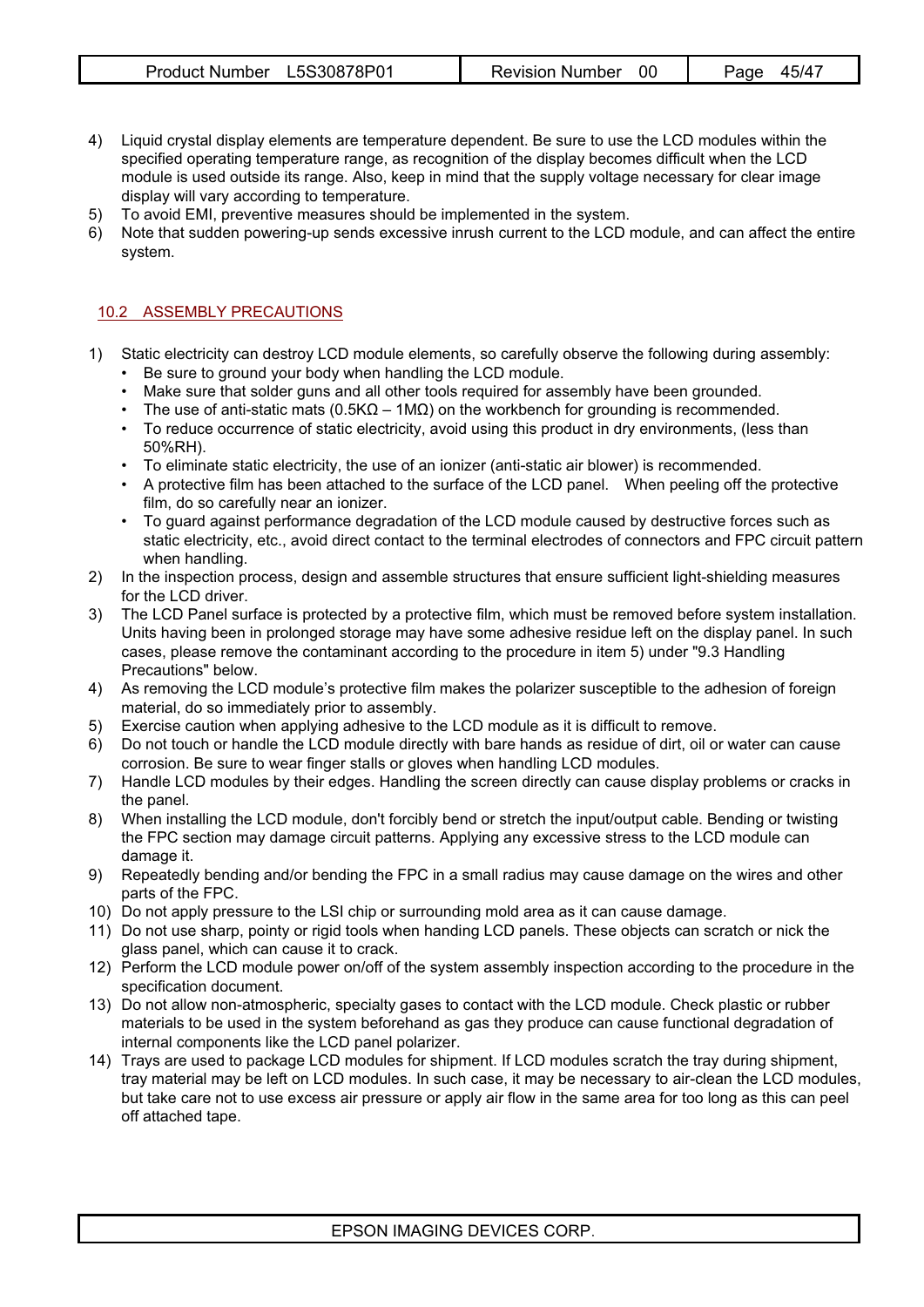# 10.3 HANDLING PRECAUTIONS

- 1) The display panel is made of glass. Do not subject it to mechanical shock such as dropping it from a high position, etc.
- 2) If the display panel is damaged and internal liquid crystal substance leaks out, be sure not to inhale or consume it. Direct contact with skin should also be avoided. Should contact with the internal liquid crystal substance occur, promptly apply the following responses:
	- Contact with clothing: Remove affected items
	- Contact with skin: Wash off using soap and running water
	- Contact with eyes: Wash out for 15 min. or longer with clean water then consult a physician
	- Ingestion: Induce vomiting with water and consult a physician
- 3) Take precautions in handling the LCD module because the glass plate has very keen edges. Should it break, take extra care to avoid injury from chips, shards and flying glass.
- 4) The polarizer covering the display panel surface of the LCD module is soft and can be easily scratched. Handle this polarizer carefully, avoiding contact with sharp, pointy instruments or stiff cloth.
- 5) If the polarizer surface becomes contaminated, use the following recommended or equivalent adhesive tape for contaminants removal:
	- Scotch-brand mending tape (No. 810)
- 6) Do not breathe on the display surface or use ethyl alcohol solvent for contaminant removal. This can cause cloudiness in the polarizer surface. Furthermore, do not use the following as they can damage the polarizer:
	- Water
	- Ketones
	- Aromatic solvents
- 7) Avoid using the LCD module under condensation or high-humidity environments as this may cause polarizer or other functional degradation.
- 8) After being in a high-humidity or condensation environment, keep the LCD module at room temperature more than 30 minutes before using.
- 9) Current flow in a condensation or high-humidity environment can cause corrosion of electrodes. Also, take precautions against water getting inside the LCD module as it can cause damage.
- 10) Liquid crystal freezes when stored below the storage temperature range and such freezing may cause orientation defects or bubbles (black or white) to appear in the LCD panel. Bubbles may also occur if the panel receives an impact in a low-temperature environment.
- 11) If the LCD module is left operating for a long time with the same display showing, the displayed pattern may leave traces on the screen or the contrast may become inconsistent.
- 12) As optimal operating voltage of the LCD module depends on the surrounding temperature, operation in a high-temperature environment may cause slight flickering.

# 10.4 DISASSEMBLY AND MODIFICATION

1) Do not attempt to disassemble or modify the LCD module. The internal construction of the LCD module is susceptible to shock, and foreign material or damage can cause screen loss. Epson Imaging Devices Corp. shall not be responsible in the event that a customer attempts to disassemble or modify the LCD module.

# 10.5 STORAGE

- 1) When storing LCD modules, avoid the following conditions or environments:
	- Exposure to direct sunlight or fluorescent lighting.
	- High-temperature/high-humidity or very low-temperature (below 0°C) environments.
	- Exposure to water droplets, condensation, etc.

 Furthermore, keep LCD modules in anti-static bags to prevent static electricity charge ups. Whenever possible, LCD modules should be stored in the same conditions in which they were shipped from Epson Imaging Devices Corp. When doing so, ensure there are no water droplets, or condensation.

2) Take precaution to minimize corrosion of electrodes. Corrosion of electrodes is accelerated by moisture, condensation or a current flow in a high-humidity environment.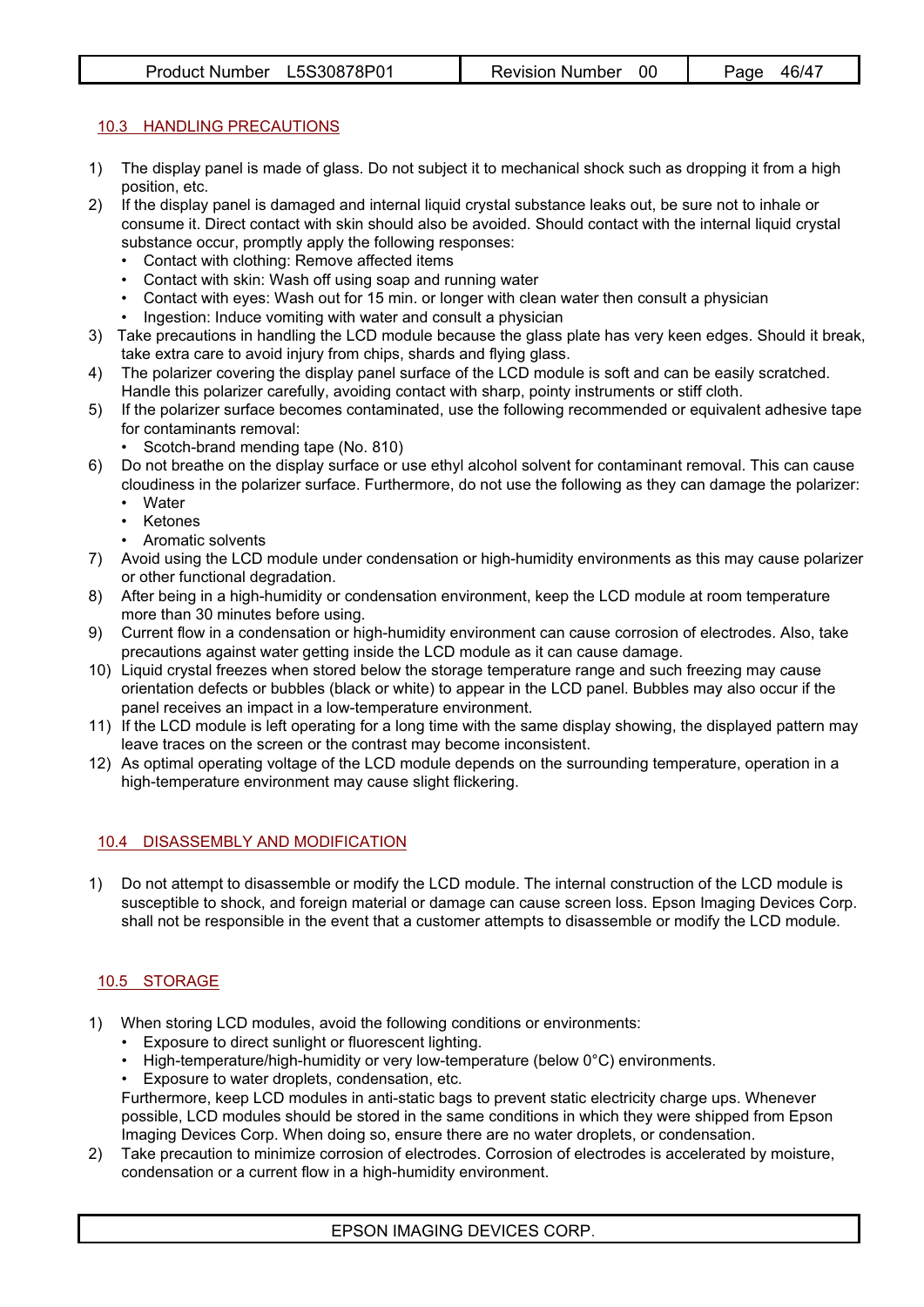- 3) Recommended storage conditions:
	- Storage environment : +15 °C to 35 °C, less than 65%RH
	- Duration: up to 2 months after shipping date
- 4) The shipping cartons must not be stacked up over 1.8m in height.

## 10.6 DISPOSAL

1) When disposing of LCD modules, consult companies authorized to handle industrial waste treatment. When incineration is the method of LCD module disposal, relevant environmental legislation must be observed.

## 10.7 OTHERS

- 1) This product is designed to be used in general electronic devices (such as office equipment, telecommunications equipment, home electronics, or video game devices). Do not use this product in applications that require an extremely high level of reliability and safety, especially in devices that may cause direct bodily damage to end users (such as equipment for aerospace, traffic control, nuclear, medical, life-support, or safety use).
- 2) Epson Imaging Devices Corp. shall not be responsible for defects that occur in this product or in equipment connected to this product if the product is used in an environment that exceeds the ranges specified in this document, or in an environment not described in this document.
- 3) Use this product within the scope of conditions and precautions set forth in this document. Even when used according to guidelines ensure sufficient safety at a system and design level to avoid the operation of this product becoming the cause of personal injury, fire or wider damage.

# **11**䯺**CHANGES**

• Specification, cosmetic, specified components, circuit and design improvements may be carried out without prior notification. Design changes that are judged to have an impact on this specification document will be notified prior to implementation.